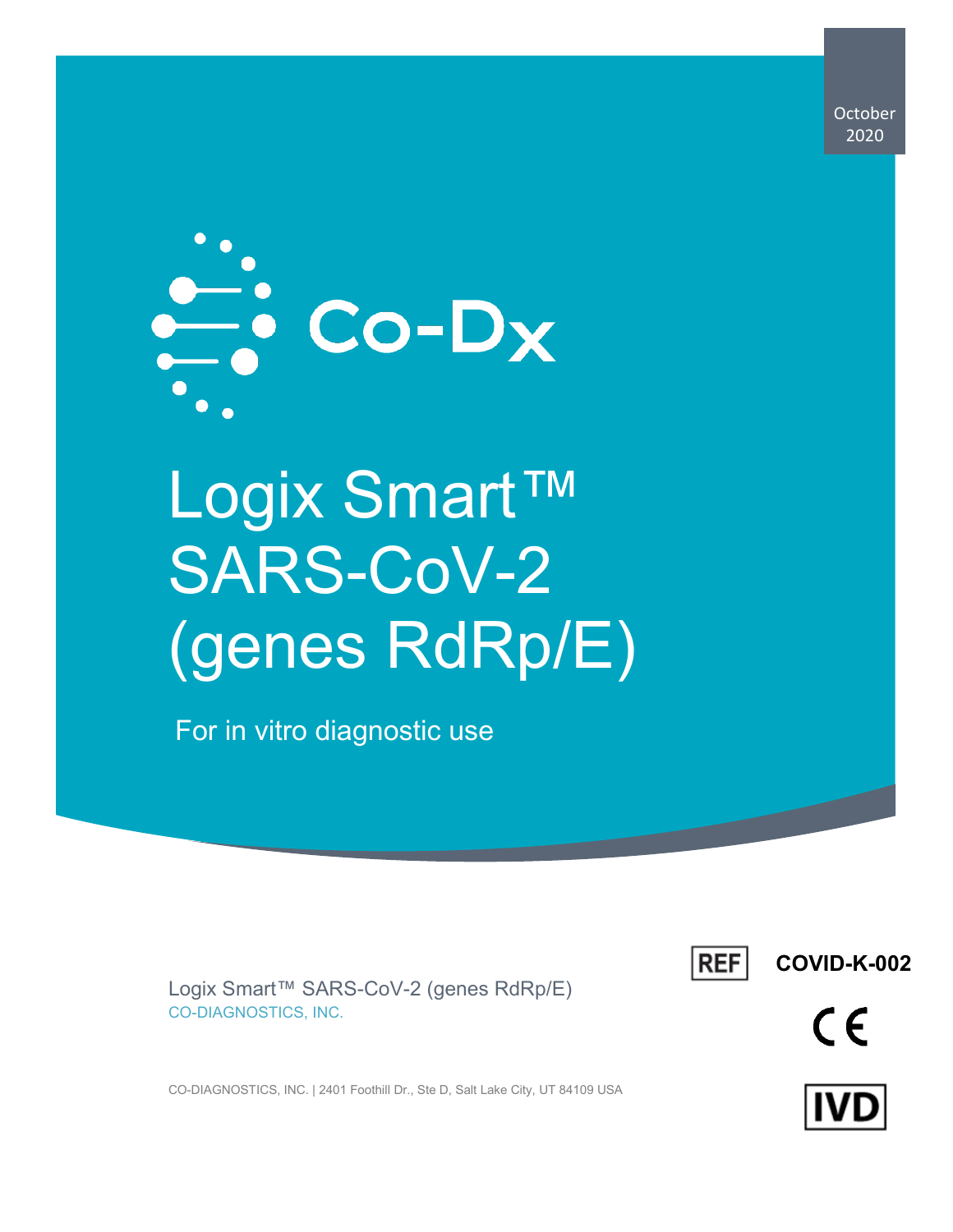

## **Table Of Contents**

| 1              |  |  |
|----------------|--|--|
| $\overline{2}$ |  |  |
| 2.1            |  |  |
| 3              |  |  |
| 4              |  |  |
| 4.1            |  |  |
| 4.2            |  |  |
| 5              |  |  |
| 6              |  |  |
| 6.1            |  |  |
| 6.2            |  |  |
| 6.3            |  |  |
| $\overline{7}$ |  |  |
| 7.1            |  |  |
| 7.2            |  |  |
| 7.3            |  |  |
| 7.4            |  |  |
| 7.5            |  |  |
| 8              |  |  |
| 8.1            |  |  |
| 8.2            |  |  |
| 8.3            |  |  |
| 8.4            |  |  |
| 8.5            |  |  |
| 9              |  |  |
| 9.1            |  |  |
| 9.2            |  |  |
| 9.3            |  |  |
| 10             |  |  |
| 11             |  |  |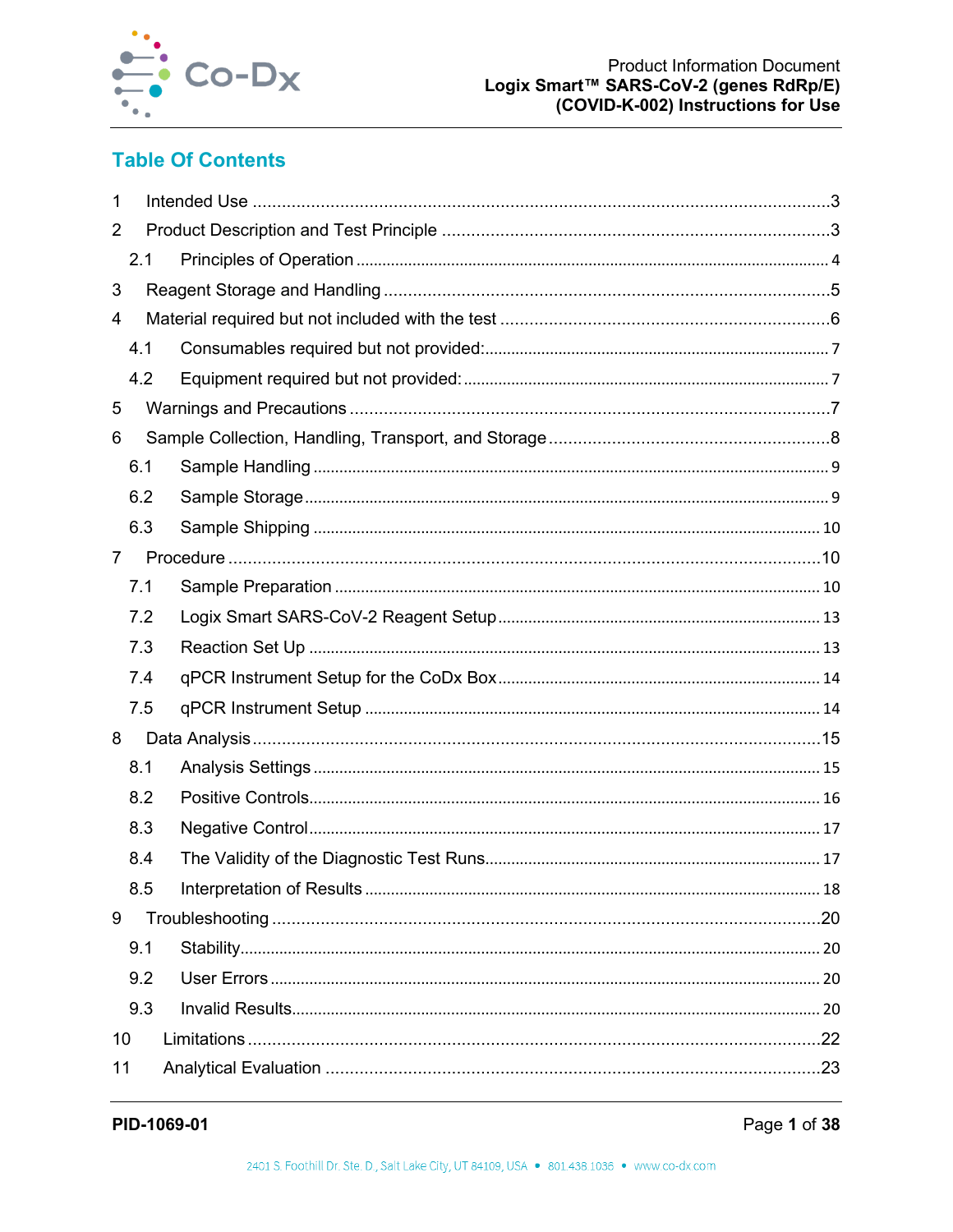

| 12 <sup>1</sup> |  |
|-----------------|--|
| 13              |  |
|                 |  |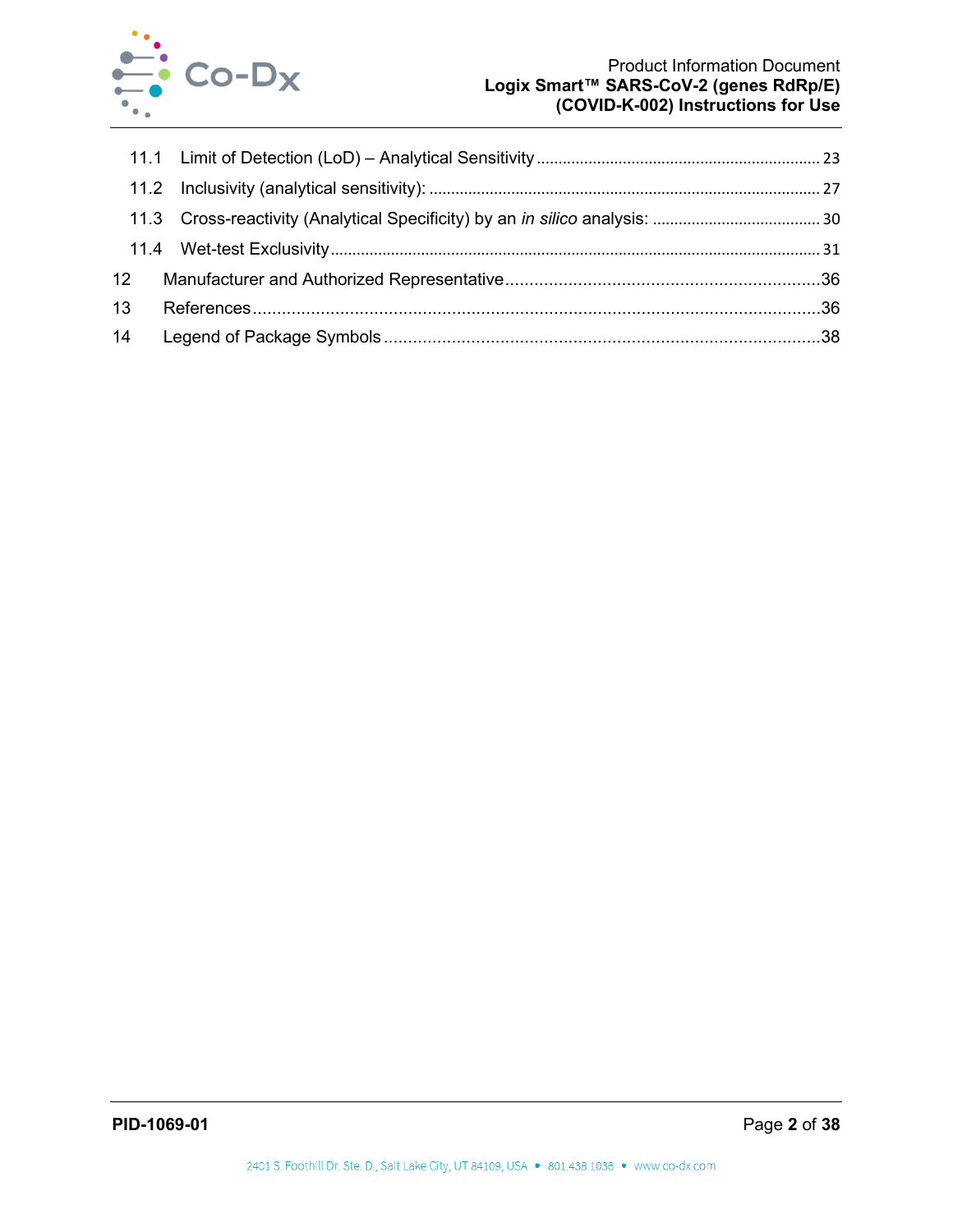

## <span id="page-3-0"></span>**1 INTENDED USE**

The Logix Smart SARS-CoV-2 (genes RdRp/E) test is a real-time RT-PCR multiplex test intended for the *in vitro* qualitative detection of nucleic acid from severe acute respiratory syndrome coronavirus 2 (SARS-CoV-2), targeting the genes RdRp in the polygene Orf1ab region and gene E of the virus genome, in lower respiratory tract samples (e.g., bronchoalveolar lavage, sputum, tracheal aspirate), upper respiratory tract samples (e.g., nasopharyngeal and oropharyngeal swabs), and saliva from individuals suspected of COVID-19.

Results are used for the identification of SARS-CoV-2 RNA. The SARS-CoV-2 RNA is generally detectable in lower respiratory tract samples (e.g., bronchoalveolar lavage, sputum, tracheal aspirate), upper respiratory tract samples (e.g., nasopharyngeal and oropharyngeal swabs), and saliva during the acute phase of infection. Positive results are indicative of the presence of SARS-CoV-2 RNA; clinical correlation with patient history and other diagnostic information is necessary to determine patient infection status. Positive results do not rule out bacterial infection or co-infection with other viruses. The agent detected may not be the definite cause of disease. Many laboratories are required to report all positive results to the appropriate public health authorities.

Negative results do not preclude SARS-CoV-2 infection and should not be used as the sole basis for patient management decisions. Negative results must be combined with clinical observations, patient history, and epidemiological information.

The Logix Smart SARS-CoV-2 test is intended for use by qualified and trained clinical laboratory personnel specifically instructed and trained in the techniques of real-time PCR and *in vitro* diagnostic procedures.

## <span id="page-3-1"></span>**2 PRODUCT DESCRIPTION AND TEST PRINCIPLE**

The Logix Smart SARS-CoV-2 (genes RdRp/E) test is a real-time reverse transcription polymerase chain reaction (rRT-PCR) multiplex test utilizing the Company's patented CoPrimer technology (Satterfield, 2014) (Poritz & Ririe, 2014). The two sets of SARS-CoV-2 CoPrimer (one set for gene RdRp and a second set for gene E) are designed to detect RNA from the SARS-CoV-2 in lower respiratory tract samples (e.g., bronchoalveolar lavage, sputum, tracheal aspirate), upper respiratory tract samples (e.g., nasopharyngeal and oropharyngeal swabs), and saliva from patients who are suspected of COVID-19.

Each **Logix Smart SARS-CoV-2 (genes RdRp/E) test** kit consists of the following components:

- $\triangleright$  Ready-to-use Master Mix, complete with RNaseP internal positive control to verify sample quality.
- $\triangleright$  Positive Control (PC), to verify the performance of the master mix.
- $\triangleright$  Nuclease-Free Water as a negative control, to verify the master mix is free of contamination.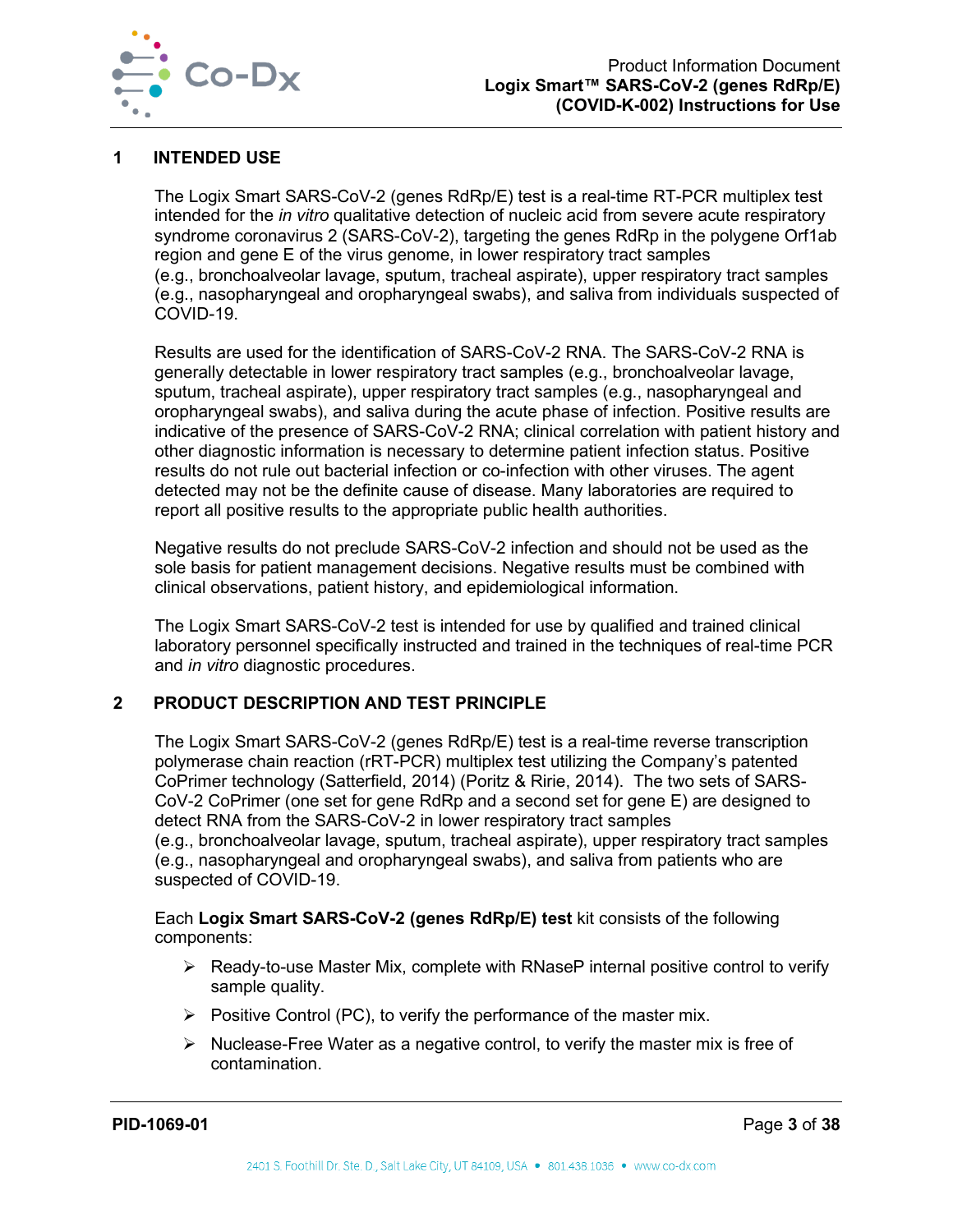

## <span id="page-4-0"></span>**2.1 Principles of Operation**

The test begins with the selection of the sample type, followed by a collection of the sample by a trained healthcare provider. The sample must be identified following the laboratory quality system and current regulation. The sample must be stored properly until testing in the same facility or shipping to the assigned laboratory.

The Logix Smart SARS-CoV-2 (genes RdRp/E) test kit assay is a multiplexed singlestep real-time reverse transcription PCR test that can be broken down into the following 3 stages:

- $\triangleright$  Sample preparation
- $\triangleright$  Reverse transcription
- $\triangleright$  Polymerase chain reaction (PCR) with real-time monitoring.

The assay also includes an internal positive control (IPC) that acts as an extraction control to confirm the performance of the extraction.

The sample preparation for PCR requires the samples to be processed to break apart cells and viruses to expose the genetic material. For this process, a commercially available extraction system is used. In this process, the nucleic acids are isolated and purified from the lower respiratory tract fluids (e.g., bronchoalveolar lavage, sputum, tracheal aspirate), or the upper respiratory tract fluids (e.g., nasopharyngeal and oropharyngeal swabs).

The purified nucleic acid is then plated with the Logix Smart SARS-CoV-2 master mix, 5 µl of each. The master mix is pre-mixed and contains the necessary components to perform both the reverse transcription and PCR and does not need to be prepared ahead of time by the user.

The plated reactions will then be put in the thermocycler using the following cycling conditions:

- $\geqslant$  15 min at 45°C,
- $\geqslant$  2 min at 95°C,
- $\geq 45$  cycles x [3s at 95°C, 32s at 55°C].

The 15-minute step at 45°C is the reverse transcription step, where the cDNA is created from the RNA template. The 2 min at 95°C is to inactivate the reverse transcriptase and acts as the initial denaturation step for PCR, which is then followed by the thermocycling for the PCR.

During the PCR, the FAM labeled forward CoPrimer acts as both the forward primer and probe. During the annealing/extension phase of the PCR, the 5' nuclease activity of Taq polymerase degrades the CoPrimers portion that annealed to the targeted sequence, causing spatial separation between the fluorophore and the quencher, generating a fluorescent signal. With each cycle, additional fluorophore molecules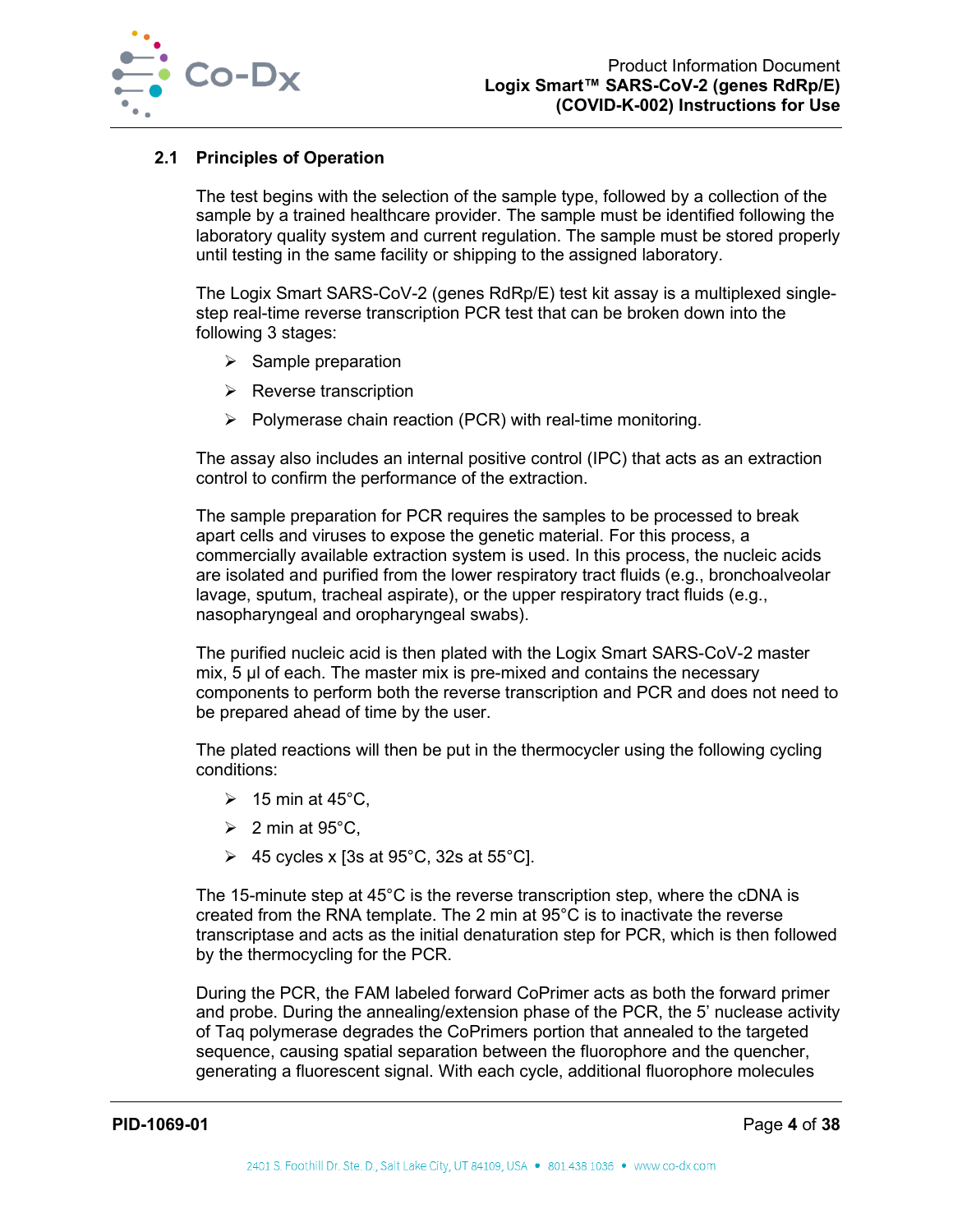

are cleaved from their respective probes, increasing the fluorescence intensity. Fluorescence intensity is monitored at the end of each cycle by the real-time thermocycler, specifically the CoDx Box. See [Table 1](#page-5-2) for the components included in the test kit.

#### <span id="page-5-2"></span>**Table 1**

*Components Included in the Test Kit*

| Cap<br><b>Color</b> | <b>Component</b>                                     | <b>Symbol</b> | <b>Individual</b><br>Catalog<br><b>Number</b> | <b>Description</b>                                                              | <b>Amount</b>                                                                                |
|---------------------|------------------------------------------------------|---------------|-----------------------------------------------|---------------------------------------------------------------------------------|----------------------------------------------------------------------------------------------|
| <b>Brown</b>        | Logix Smart<br>SARS-CoV-2<br>Master Mix              | MМ            | COVID-MM-<br>002                              | Proprietary blend of<br>SARS-CoV-2<br>CoPrimer <sup>™</sup> and<br>PCR reagents | 1x500µL (100 reactions) or<br>1x1250µL (250 reactions) or<br>1x25000 µL (5,000<br>reactions) |
| <b>Red</b>          | Logix Smart<br>SARS-CoV-2<br><b>Positive Control</b> | PC            | COVID-PC-<br>002                              | Proprietary blend of<br>SARS-CoV-2<br>synthetic templates                       | 1x500µL (100 reactions) or<br>1x1250µL (250 reactions) or<br>1x25000 µL (5,000<br>reactions) |
| <b>Clear</b>        | Nuclease Free<br>Water                               | <b>NTC</b>    | GEN-NF-<br>001                                | Water free of<br>DNase/RNase<br>activity                                        | 1x500µL (100 reactions) or<br>1x1250µL (250 reactions) or<br>1x25000 µL (5,000<br>reactions) |

## <span id="page-5-0"></span>**3 REAGENT STORAGE AND HANDLING**

Do the following when storing and handling reagents:

- Check that the components of the kit arrive frozen. The **Logix Smart SARS-CoV-2 (genes RdRp/E) kit** is shipped on dry ice. If one or more of the components are not frozen upon receipt or are compromised during shipment, contact your distributor for assistance.
- $\triangleright$  Immediately store all components at or below -20 $^{\circ}$ C to prevent degradation of reagents.
- Always work with each **Logix Smart SARS-CoV-2 (genes RdRp/E)** component on ice. Make aliquots, if necessary, to avoid multiple freeze/thaw cycles.
- $\triangleright$  If you work in an area prone to power outages, have a back-up generator for your freezer as well as a temperature data log to ensure that the **Logix Smart SARS-CoV-2 (genes RdRp/E)** test kit remains frozen at -20°C.

<span id="page-5-1"></span>**Note:** Stability data for the product is currently being collected and results will be published, and new Instructions for Use updated to reflect the stability conditions.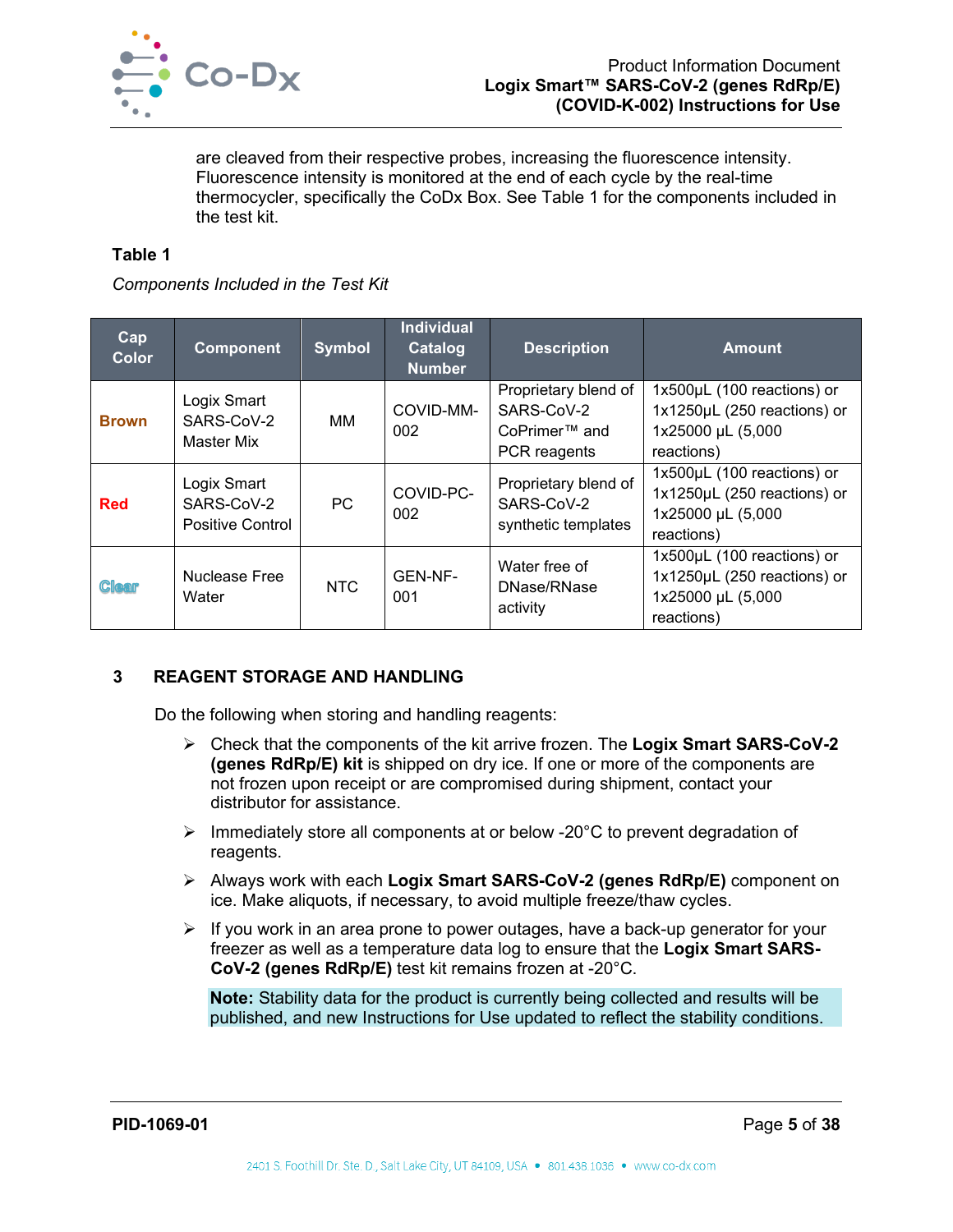

## **4 MATERIAL REQUIRED BUT NOT INCLUDED WITH THE TEST**

See [Table 2](#page-6-1) for extraction systems required but not included with the test and [Table 3](#page-6-2) for thermocyclers validated but not included with the test.

#### <span id="page-6-1"></span>**Table 2**

*Extraction and Automation Systems Validated with the Test*

|                                                                             | <b>Extraction Reagent</b>                         | <b>Automation</b><br><b>Platform</b>                                         | <b>Manufacturer</b>                    | <b>Sample Input</b><br><b>Volume/Sample</b> |  |
|-----------------------------------------------------------------------------|---------------------------------------------------|------------------------------------------------------------------------------|----------------------------------------|---------------------------------------------|--|
| <b>Cat. Number</b><br><b>Name</b>                                           |                                                   | (If applicable)                                                              |                                        | <b>Elution Volume</b>                       |  |
| <b>QIAamp Viral RNA</b><br>Mini Kit (Qiagen)                                | 52904 (50 extractions)<br>52906 (250 extractions) | N/A                                                                          | Qiagen                                 | 200 µL / 60 µL                              |  |
| Sbeadex Viral RNA<br><b>Purification kit</b><br>(Biosearch<br>Technologies) | NAP-40-026-04 (5000<br>extractions)               | oKtopure High<br><b>Throughput DNA</b><br>extraction Robot<br>(KBS-0009-001) | LGC Biosearch                          | 200 µL / 60 µL                              |  |
| Viral DNA/RNA kit<br>(CW Bio)                                               | CW3123S, CW3123M,<br><b>CWY070</b>                | N/A                                                                          | CoWin<br><b>Biosciences</b><br>(CWBio) | 200 µL / 60 µL                              |  |
| <b>HighPrep Viral</b><br><b>DNA/RNA kit</b><br>(MagBio)                     | HPV-DR96                                          | N/A                                                                          | MagBio                                 | 200 µL / 60 µL                              |  |

## <span id="page-6-2"></span>**Table 3**

*Thermocyclers Validated but Not Included with the Test*

<span id="page-6-0"></span>

| <b>Thermocycler Machine</b>                        | <b>Catalog Number</b> | <b>Manufacturer</b>                              |
|----------------------------------------------------|-----------------------|--------------------------------------------------|
| CoDx Box                                           | MIC-4                 | Co-Diagnostics, Inc.                             |
| Mic qPCR Cycler                                    | MIC-4                 | <b>BMS, Bio Molecular Systems</b>                |
| QuantStudio <sup>™</sup> 5 Real-Time PCR<br>System | A34322                | Applied Biosystems (Thermo Fisher<br>Scientific) |
| CFX 96 Touch Real-Time PCR<br>Detection System     | 1855195               | Bio-Rad                                          |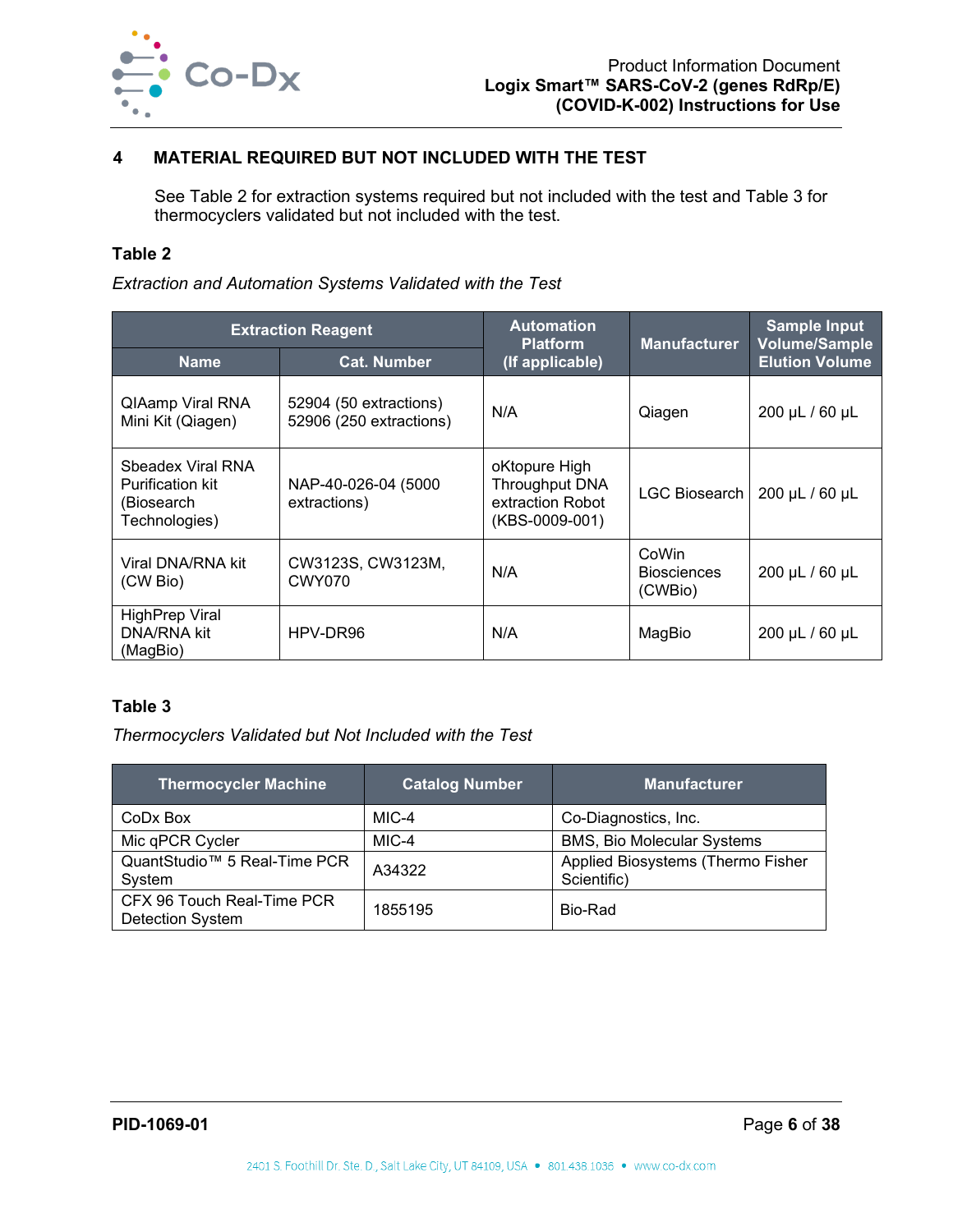

### **4.1 Consumables Required but Not Provided**

The following is a list of consumables required but not provided:

- $\triangleright$  Disposable powder-free gloves and lab coats
- $\triangleright$  Disposable pipette tips with filters
- $\geq$  10% bleach or other appropriate cleaning solution that degrades nucleic acids.
- $\triangleright$  PCR plates or strip tubes for the thermocycler being used

#### <span id="page-7-0"></span>**4.2 Equipment Required but Not Provided**

The following is a list of equipment required but not provided:

- $\triangleright$  Several micropipettes capable of pipetting volumes from 5 µL to 1000 µL
- $\triangleright$  A cold block or ice
- $\triangleright$  Vortex and centrifuge
- $\triangleright$  Class II Biosafety cabinet, ideally in a BSL-2 containment facility, for the extraction
- $\triangleright$  PCR workstation, for master mix plating and setup
- $\triangleright$  Appropriate thermocycler

## <span id="page-7-1"></span>**5 WARNINGS AND PRECAUTIONS**



#### **WARNING!**

Before performing any testing or running any patient sample, verify that all instruments have been properly installed, calibrated, and are well maintained. Do **not** use instruments with an outdated calibration.

As with any diagnostic or laboratory experiment, good laboratory practices for molecular biology is essential to the proper performance of the qPCR or any laboratory experiment. Attention should be taken to the procedures particular to the molecular diagnostics procedures. Due to the high sensitivity of **Logix Smart SARS-CoV-2 (genes RdRp/E)** and the qPCR technology, care should be taken while handling samples and materials while performing the assay to keep reagents and amplification mixtures free of contamination.

Users should do to the following:

- $\triangleright$  Use sterile pipette tips with filters.
- $\triangleright$  Use standard precautions when handling any patient samples, as they may contain infectious agents.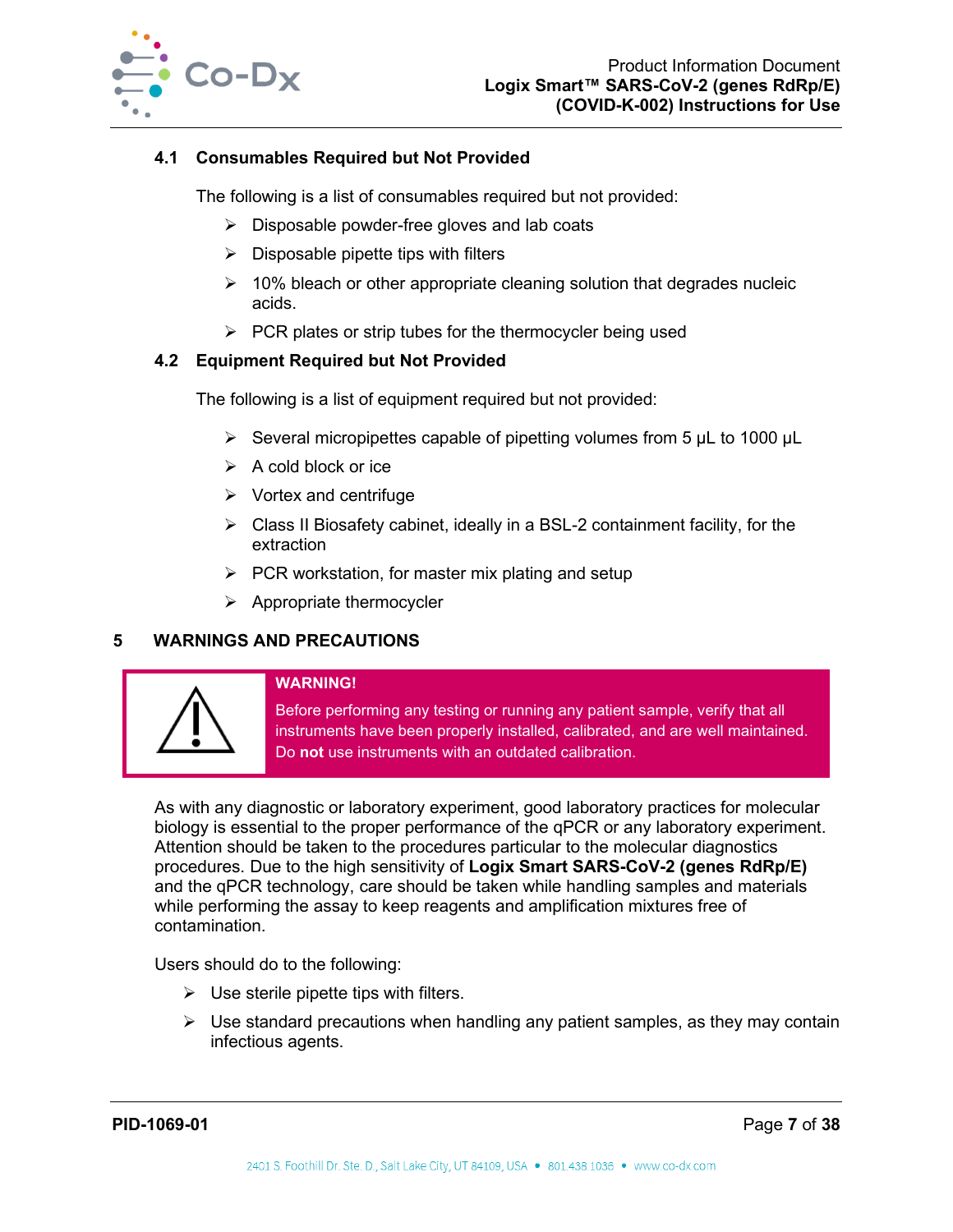

- $\triangleright$  Store and extract positive materials (specimens, positive controls, and amplicons) separately from other reagents.
- $\triangleright$  Always use nuclease-free water, provided with this kit.
- Consult appropriate Safety Data Sheets (SDS) for safety. The SDS for the **Logix Smart SARS-CoV-2 (genes RdRp/E)** test kit is provided with the shipment. If not provided with the shipment, the SDS can be retrieved from Co-Diagnostics website at the link:<http://codiagnostics.com/products/diagnostic-solutions/>
- $\triangleright$  To prevent contamination, it is required to use Good Laboratory Practices for Molecular Biology, which requires a unidirectional workflow and the separation of negative and positive materials.
- $\triangleright$  Always use the most recent version of this document as more information is added with future studies. This can be downloaded for free at <http://codiagnostics.com/resources/instructions-for-use/>

## <span id="page-8-0"></span>**6 SAMPLE COLLECTION, HANDLING, TRANSPORT, AND STORAGE**

The sample selection, collection, storage, and handling play an essential part in the performance of nucleic acid assays. If the laboratory does not have internal procedures for selection, collection, storage, and handling of the patient specimen, this section provides some basic guidelines in case of need; however, laboratories should follow internal validation and procedures for sample selection, collection, transport, and storage, and any other handling procedures.

For more information, visit the CDC's and WHO's websites in the following addresses:

- CDC <https://www.cdc.gov/coronavirus/2019-nCoV/lab/index.html>
- WHO [https://www.who.int/emergencies/diseases/novel-coronavirus-](https://www.who.int/emergencies/diseases/novel-coronavirus-2019/technical-guidance/laboratory-guidance)[2019/technical-guidance/laboratory-guidance](https://www.who.int/emergencies/diseases/novel-coronavirus-2019/technical-guidance/laboratory-guidance)

#### **6.1 Lower Respiratory Tract Fluids**

- 6.1.1 Bronchoalveolar lavage, or tracheal aspirate: collect 2-3 mL into a sterile, leak-proof, screw-cap sputum collection cup or sterile dry container. Refrigerate specimen at 2-8°C and ship overnight to the testing laboratory on an ice pack.
- 6.1.2 Sputum: have the patient rinse the mouth with water and then expectorate deep cough sputum directly into a sterile, leak-proof, screw-cap sputum collection cup or sterile dry container. Refrigerate specimen at 2-8°C and ship overnight to the testing laboratory on an ice pack.

#### **6.2 Upper Respiratory Tract Fluids**

6.2.1 Nasopharyngeal swab AND oropharyngeal swab (NP/OP swab): use only synthetic fiber swabs with plastic shafts. Do not use calcium alginate swabs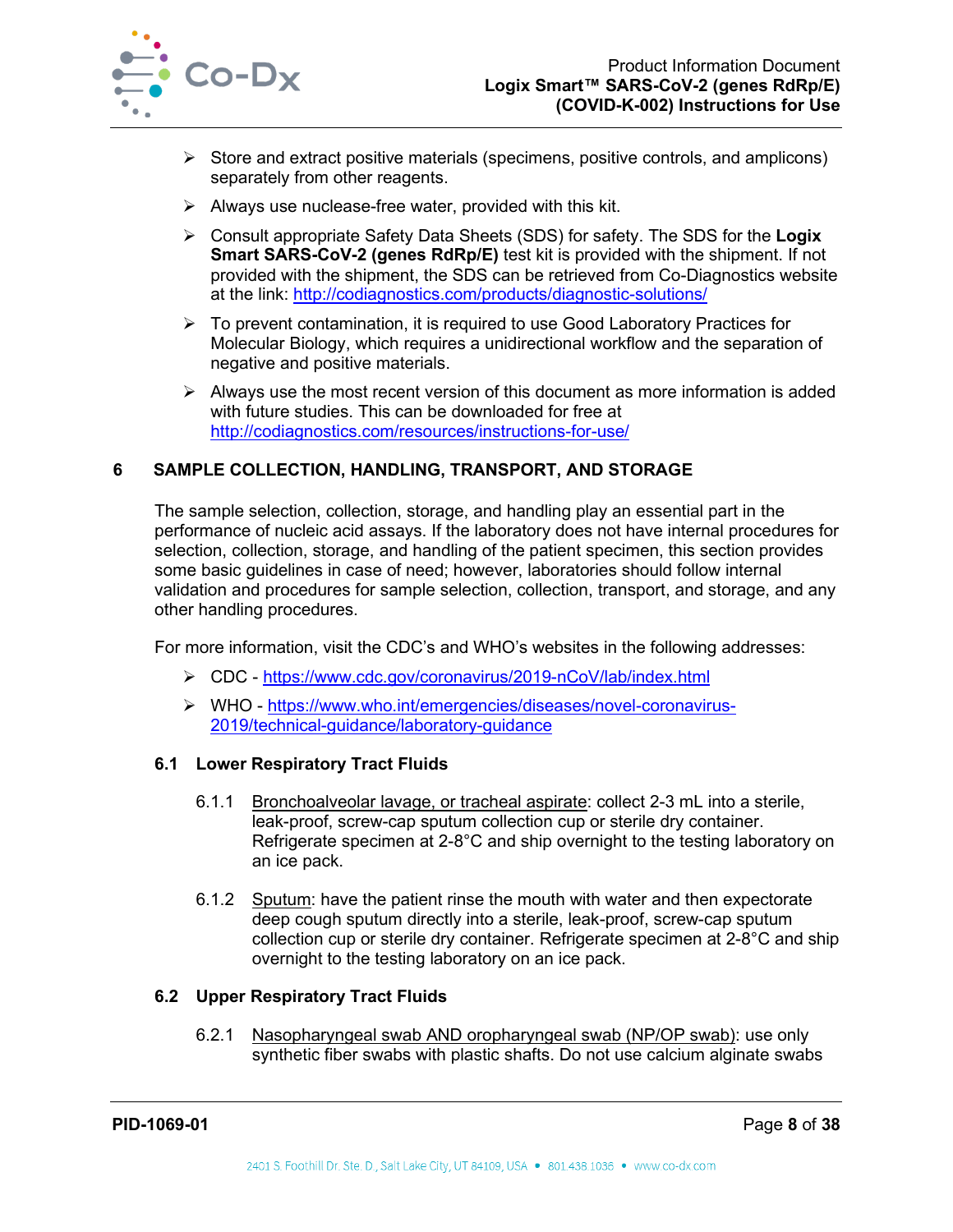

or swabs with wooden shafts, as they may contain substances that inactivate some viruses and inhibit PCR testing. Place swabs immediately into sterile tubes containing viral transport media. NP and OP specimens should be kept in separate vials. Refrigerate specimen at 2-8°C and ship overnight to the testing laboratory on an ice pack.

**Note:** Nasopharyngeal swab: Insert a swab into the nostril parallel to the palate. Leave the swab in place for a few seconds to absorb secretions/ Swab both nasopharyngeal areas with the same swab.

- 6.2.2 Oropharyngeal swab (e.g., throat swab): swab the posterior pharynx, avoiding the tongue.
- 6.2.3 Nasopharyngeal wash/aspirate or nasal aspirate: collect 2-3 mL into a sterile, leak-proof, screw-cap sputum collection cup or sterile dry container. Refrigerate specimen at 2-8°C and ship overnight to the testing laboratory on an ice pack. Or collect the sample on a vial with virus transport media which does not demand refrigeration or cold chain transport, it may require validation by the laboratory.

#### **6.3 Saliva**

Collect 2-3 mL into a sterile, leak-proof, screw-cap container, or collect saliva up to the fill-line for screw-cap saliva collection kits. Refrigerate specimen at 2-8°C and ship overnight to the testing laboratory on ice pack. For saliva collection kits, follow the manufacturer's instructions for storage and shipping conditions.

## <span id="page-9-0"></span>**6.4 Sample Handling**

Laboratory workers should wear appropriate personal protective equipment (PPE), which includes disposable gloves, laboratory coat/gown, and eye protection when handling potentially infectious specimens.

Clinical specimens from patients suspected or confirmed to be infected with COVID-19 should be conducted under a certified class II biosafety cabinet in a BSL-2 containment facility. More details are provided in the *Biosafety in Microbiological and Biomedical Laboratories (BMBL)* (CDC, 2009) or the *WHO Laboratory Biosafety Manual* (WHO, 2004).

For specific instructions on the handling of clinical specimens for coronavirus disease 2019, see also the CDC's webpage for the *Interim Laboratory Biosafety Guidelines for Handling and Processing Specimens Associated with Coronavirus Disease 2019* (COVID-19) (CDC, 2020).

#### <span id="page-9-1"></span>**6.5 Sample Storage**

It is recommended that all specimen types, be kept at -20°C for up to 7 days. For storage longer than 7 days, specimens should be frozen at -70°C. Repeated freezing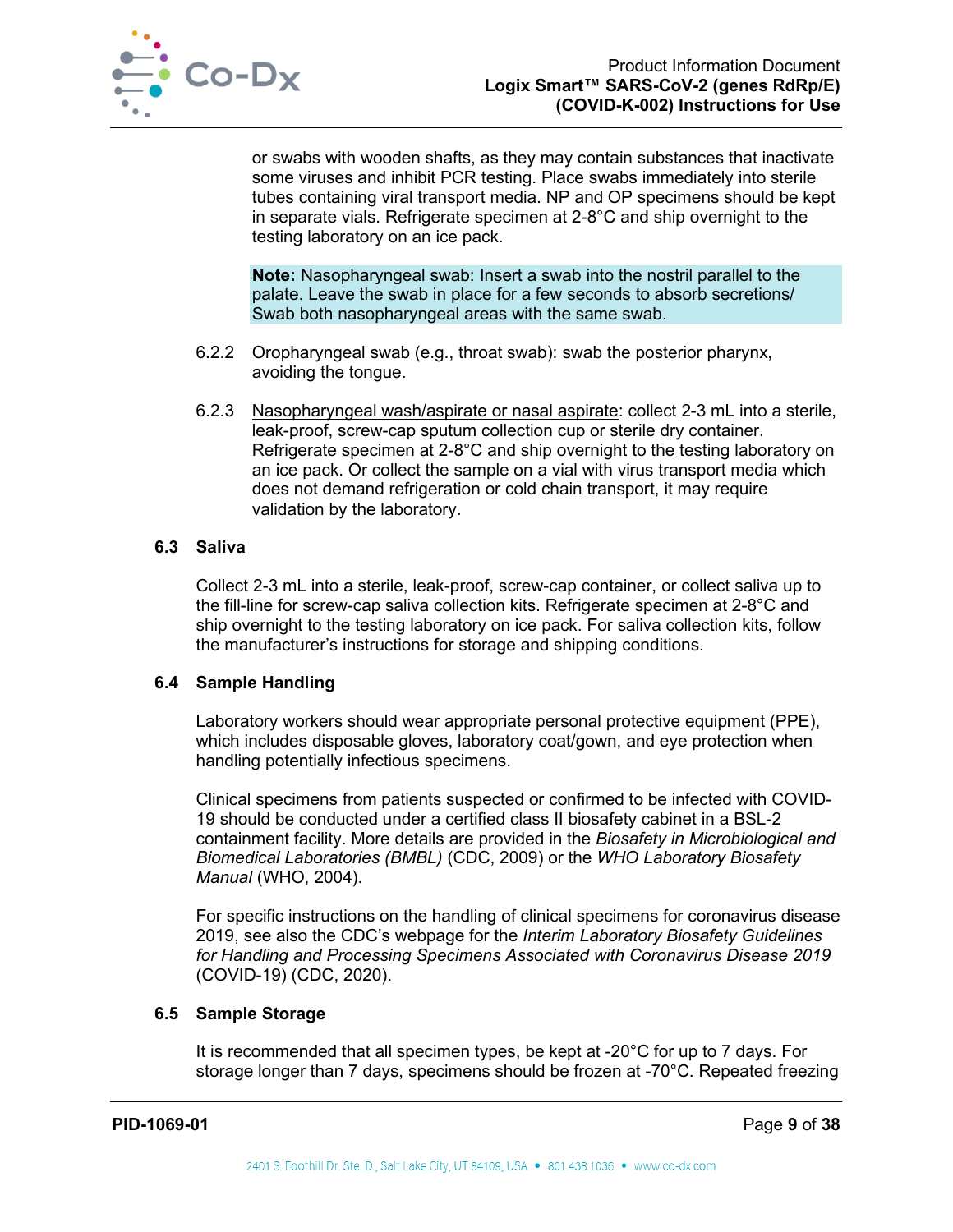

and thawing of a specimen should be avoided. If a specimen is kept for retesting, it should be aliquoted in different tubes to avoid freezing and thawing cycles. The temperature in the storage areas should be monitored and recorded regularly to identify potential fluctuations. Domestic refrigerators/ freezers with wide temperature fluctuations are not suitable for the storage of frozen specimens (CDC, 2020).

### <span id="page-10-0"></span>**6.6 Sample Shipping**

Specimens known to be, or suspected of, containing SARS-CoV-2 that require shipment by air should be shipped on dry ice as a Biological Substance Category B, UN3373. International regulations, as described in the WHO *Guidance on Regulations for the Transport of Infectious Substances 2015-2016,* should be followed (CDC, 2020). If ground transportation is needed, the specimen should be shipped frozen overnight with enough ice to keep it frozen throughout transit. After the collection of the sample and transfer to the clinical lab, the sample will receive an entry into the laboratory system.

## <span id="page-10-1"></span>**7 PROCEDURE**

The World Health Organization recommends recording the full name, date of birth, contact information, and the time and date of collection of the patient sample. Additionally, the following information could also be collected:

- $\triangleright$  Symptoms, date of onset, duration of symptoms, contact with known COVID-19 cases (e.g., family member).
- $\triangleright$  Comprehensive travel history (dates, place, duration of visit, etc.).

## <span id="page-10-2"></span>**7.1 Sample Preparation**

The quality of the RNA from the extraction of the sample is essential to the performance of **Logix Smart SARS-CoV-2 (genes RdRp/E) kit**. The extraction protocol should be performed following the manufacturer's instructions.

## **7.1.1 Extraction of RNA with QIAamp® Viral RNA Mini Kit, cat. no. 52904/52906, Qiagen (manually or automated with QIAcube automated system)**

The extraction can be performed following the manufacturer's instructions using 140 µL of the sample, and an elution using 60 µL of buffer AVE. For additional sensitivity, load up to 200 µL of patient sample, and increase the volume of Buffer AVL from 560 µL to 800 µL. To ensure the removal of residual wash buffer from the sample prior to elution, an additional centrifugation step (see extraction procedure) using a new collection tube is required.

Due to the mucoid and mucopurulent, and therefore, viscous nature of sputum specimen a pre-processing of the sample is recommended before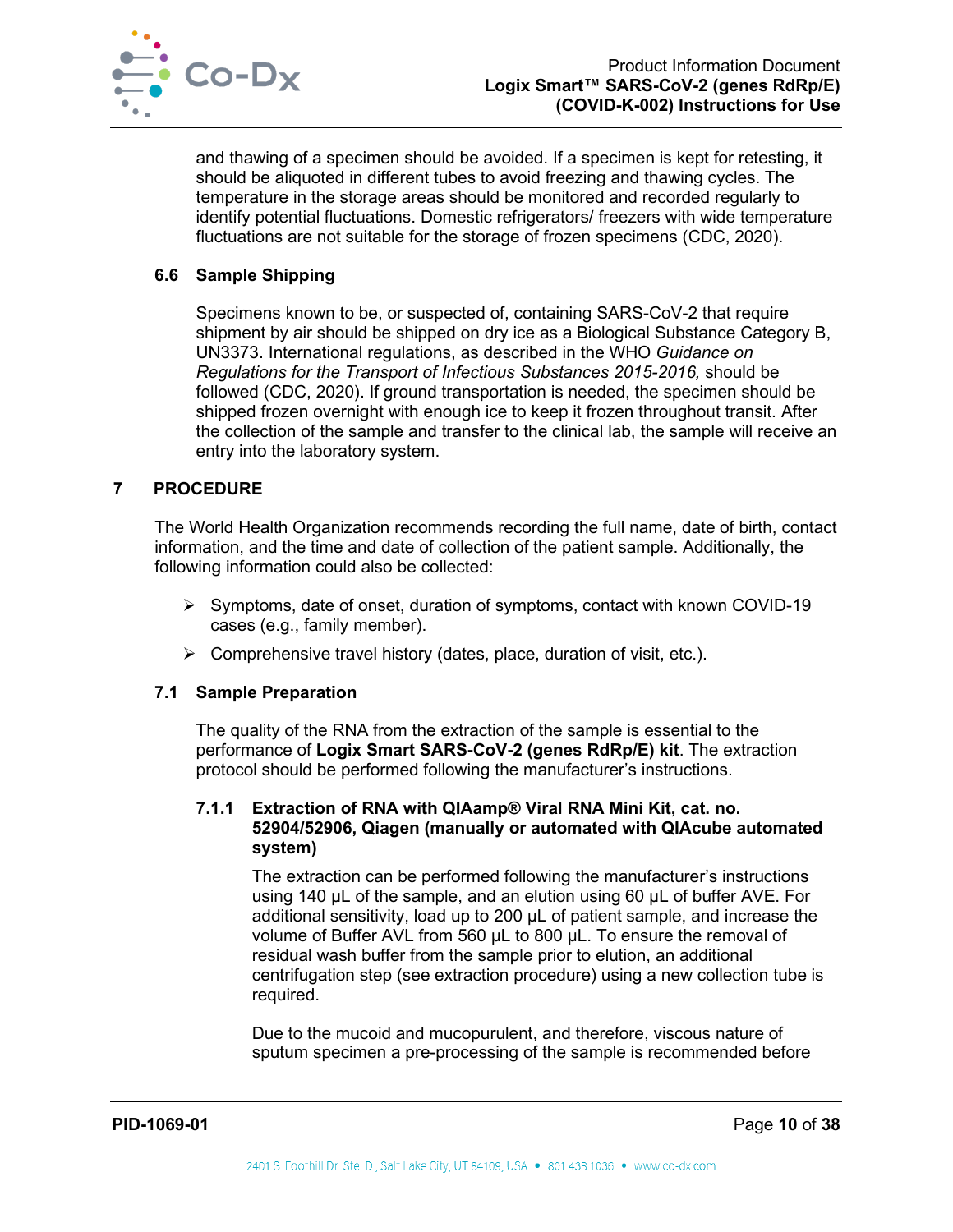

extraction. A protocol provided by the CDC and evaluated for COVID-19 for the processing of sputum samples is available by the CDC in the following link: [https://www.cdc.gov/coronavirus/2019-ncov/downloads/processing](https://www.cdc.gov/coronavirus/2019-ncov/downloads/processing-sputum-specimens.pdf)[sputum-specimens.pdf](https://www.cdc.gov/coronavirus/2019-ncov/downloads/processing-sputum-specimens.pdf) (CDC, 2020). It is important to note that this processing should only be done in conjunction with the QIAamp Viral RNA Mini Kit.

Incubate the sample, mixing occasionally, at room temperature until the sample is liquified, which can take up to 30 minutes. Use the liquified sample for downstream nucleic acid extraction, following the extraction system manufacturer's guidelines. Retain any residual liquified sample at -70°C.

#### **7.1.2 Extraction of RNA with sbeadex Viral RNA Purification Kit, cat. no. NAP-40-026-04, LGC Biosearch using the oKtopure™ High Throughput DNA Extraction Robot, cat no. KBS-0009-001, LGC Biosearch.**

- 7.1.3 The following is extraction information of sputum or saliva samples:
	- $\triangleright$  Sputum samples were collected directly with a 50 mL conical tube, then diluted 1:8 with 10% TE buffer and vortexed.
	- $\triangleright$  The 2 mL saliva samples were collected with the Spectrum Solution DNA Collection Device. Then they were diluted with 1.5mL of CV3 Spectrum Chemistry transport media, and further diluted with 10% TE buffer and vortexed for a final 1:3 dilution.
	- $\triangleright$  Preparation of bead/binding mixture
	- $\triangleright$  Each plate requires combining 46.1mL of binding buffer SB and 2.9 mL of sbeadex particles for a single oKtopure run.
- 7.1.4 Protocol for a Single 96 Well Plate
	- 7.1.4.1 In a fresh oKtopure 96 well sample plate, 200 µL of sample was added into each well. If there were remaining wells of the plate not being used for a sample, 200 µL of nuclease free (NF) water was added into the wells.
	- 7.1.4.2 Once all wells were filled with either sample or NF water, the 96 well plate was securely placed inside the oKtopure.
		- 7.1.4.2.1 We reference the oKtopure software for the proper placement/location of reservoirs and 96 well plates for each in the following steps below.
	- 7.1.4.3 30 mL of lysis buffer was measured into a clean reservoir, then securely placed into the oKtopure.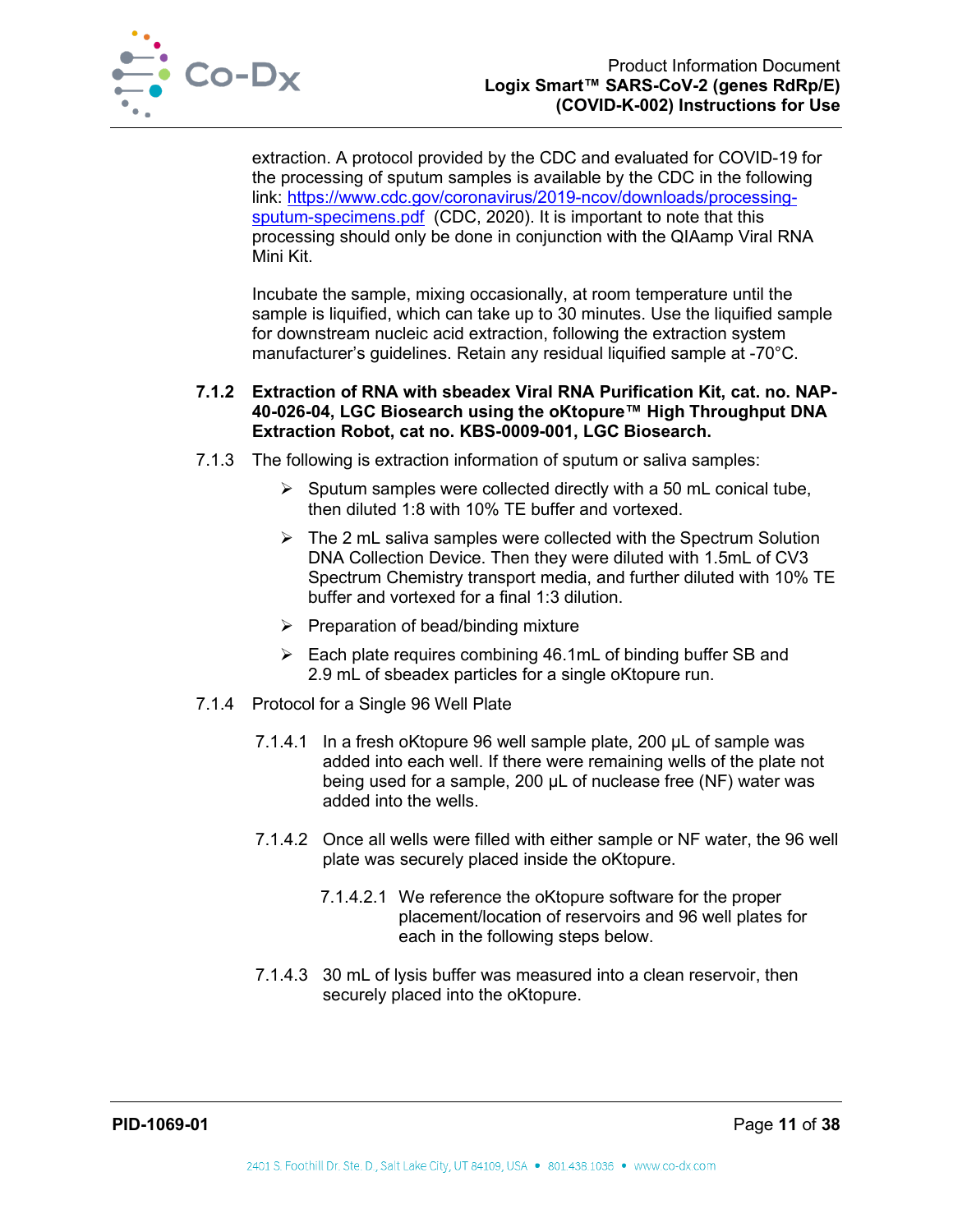

- 7.1.4.4 200 µL of lysis buffer was then added to each well by the oKtopure.
	- 7.1.4.4.1 The sample and lysis buffer were mixed (by hand pipetting) before adding the bead mixture.
- 7.1.4.5 Once the lysis step was completed, 48 mL of bead/binding mixture was measured into a clean reservoir.
- 7.1.4.6 340 µL of bead/binding mixture was then added to each well by the oKtopure.
- 7.1.4.7 Once completed, the 96 well sample plate was moved to the appropriate position, and the bead/binding mixture in the reservoir was removed. Then the following items were collected: 4 clean reservoirs, 1 lysis waste plate (96 square welled plate), and a 96 well elution plate (destination plate).
- 7.1.4.8 Both the lysis waste plate and the 96 well elution plate were placed in the appropriate position.
- 7.1.4.9 The following volumes of Buffer were added into each reservoir:
	- 7.1.4.9.1 BN1 (B1)- 43.2mL, TN1 (B2)- 34.6mL, TN2 (B3)- 53.3mL, Elution Buffer- 7.2mL.
- 7.1.4.10 The template run file was verified (200 uL sbeadex) and the extraction was started.
- 7.1.4.11 The oKtopure add the following volumes of buffer into each well:
	- 7.1.4.11.1BN1- 300 µL, TN1- 240 µL, TN2- 370 µL, Elution Buffer-60 µL.
	- 7.1.4.11.2Between adding the buffers, the oKtopure mixed the bead/buffer mixture to resuspend the beads.
- 7.1.4.12 Once completed the samples were either kept on ice or used immediately to run on PCR. Extra extracted material was stored at  $-80^{\circ}$ C.

#### 7.1.5 **Manual extraction of RNA using the Viral DNA/RNA kit, cat no. CW3123S/ CW3123M/ CWY070, CWBio**

The manufacturer's instructions should be followed with a 200 µL of sample, and a 60 µL elution volume.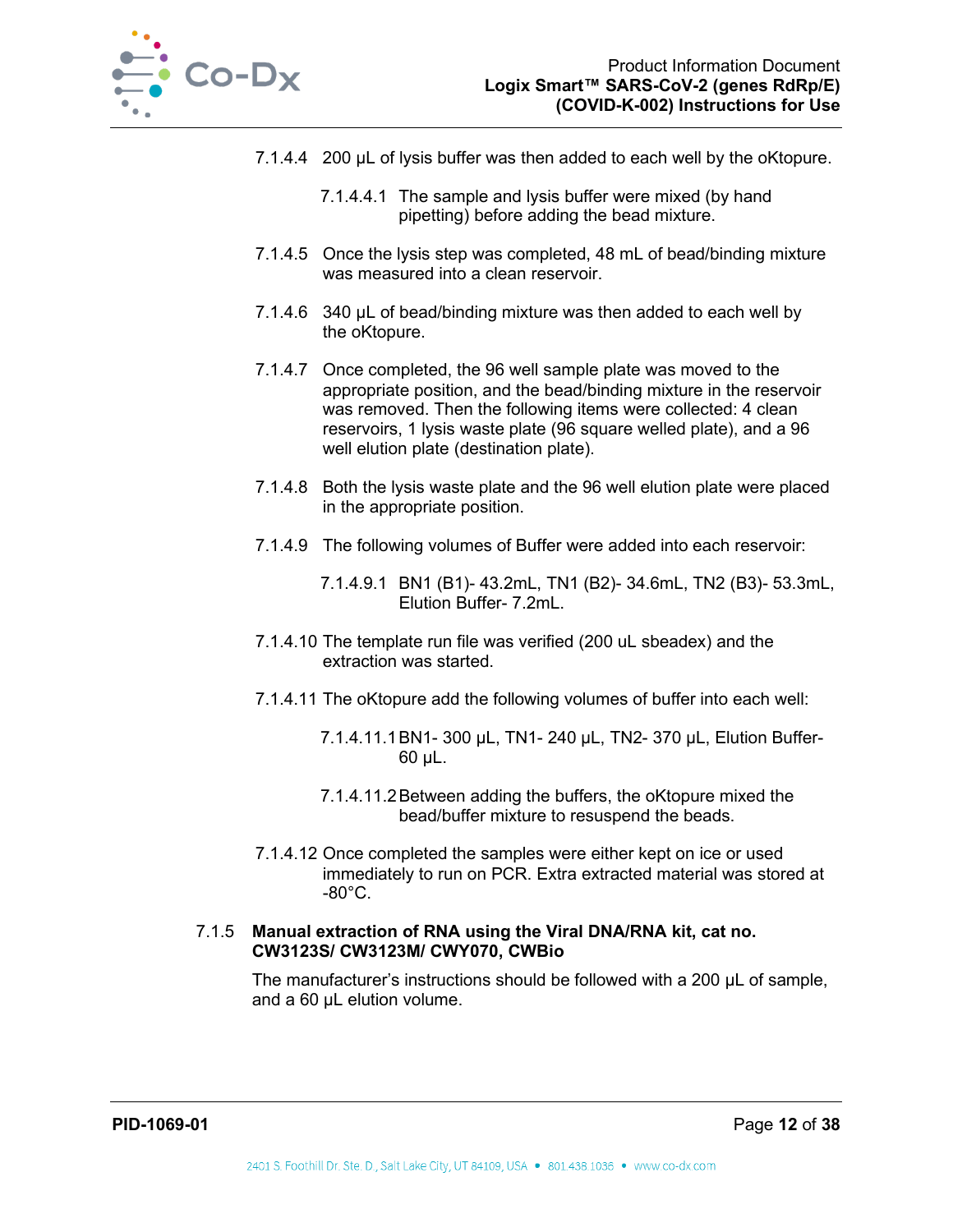

#### **7.1.6 Manual extraction of RNA using the HighPrep Viral DNA/RNA Kit, cat no. HPV-DR96, MagBio**

The manufacturer's instructions should be followed with a 200 µL of sample, and a 60 µL elution volume.



Wash buffers used in the extraction kit contain ethanol. It is important to eliminate any traces of ethanol before elution of the nucleic acid. Ethanol is a strong inhibitor of real-time PCR.

## <span id="page-13-0"></span>**7.2 Logix Smart SARS-CoV-2 Reagent Setup**

Perform the following steps when setting up the Logix Smart SARS-CoV-2 Reagent:

- $\triangleright$  When preparing reagents, clean all working surfaces with a fresh 10% bleach solution followed by molecular grade alcohol or another equivalent method of cleaning that disinfects and degrades nucleic acids.
- Vortex all **Logix Smart SARS-CoV-2** Master Mix, Positive Control (PC), nuclease-free water (used as a no template control or NTC), and sample tubes for 3 seconds and briefly spin down before using to ensure properly mixed reagents and to remove any condensation or residue from the lids.
- Thaw all reagents and samples on **ice**, or a cold block, before starting setup.

## <span id="page-13-1"></span>**7.3 Reaction Set Up**

- 7.3.1 Every reaction setup should include enough reaction wells for the number of patient samples and at least one positive control and one NTC (# patient samples  $+ 2 =$  total reaction wells needed), (e.g., 5 patient samples to test  $+$ 1 PC well + 1 NTC well = 7 total reaction wells.
- 7.3.2 All pipetting should be done on ice, if possible. Pipetting of PC and sample elution is recommended to be done in a separate area, or at a separate time, from Master Mix and NTC. Change pipette tips in-between patient sample elution and change pipette tips after pipetting each component. Pipet the PC last, if possible, to avoid contamination events.
- 7.3.3 Pipet 5 µL of Master Mix into each well being used in an appropriate optical plate or optical reaction tube (example: CoDx Box real-time PCR instrument uses 48-well reaction tubes).
- 7.3.4 Pipet 5 µL of the patient sample (elution from nucleic acid extraction) or 5 µL of a control (NTC and PC) to the appropriate well(s). At least one positive and one NTC control must be included in each run.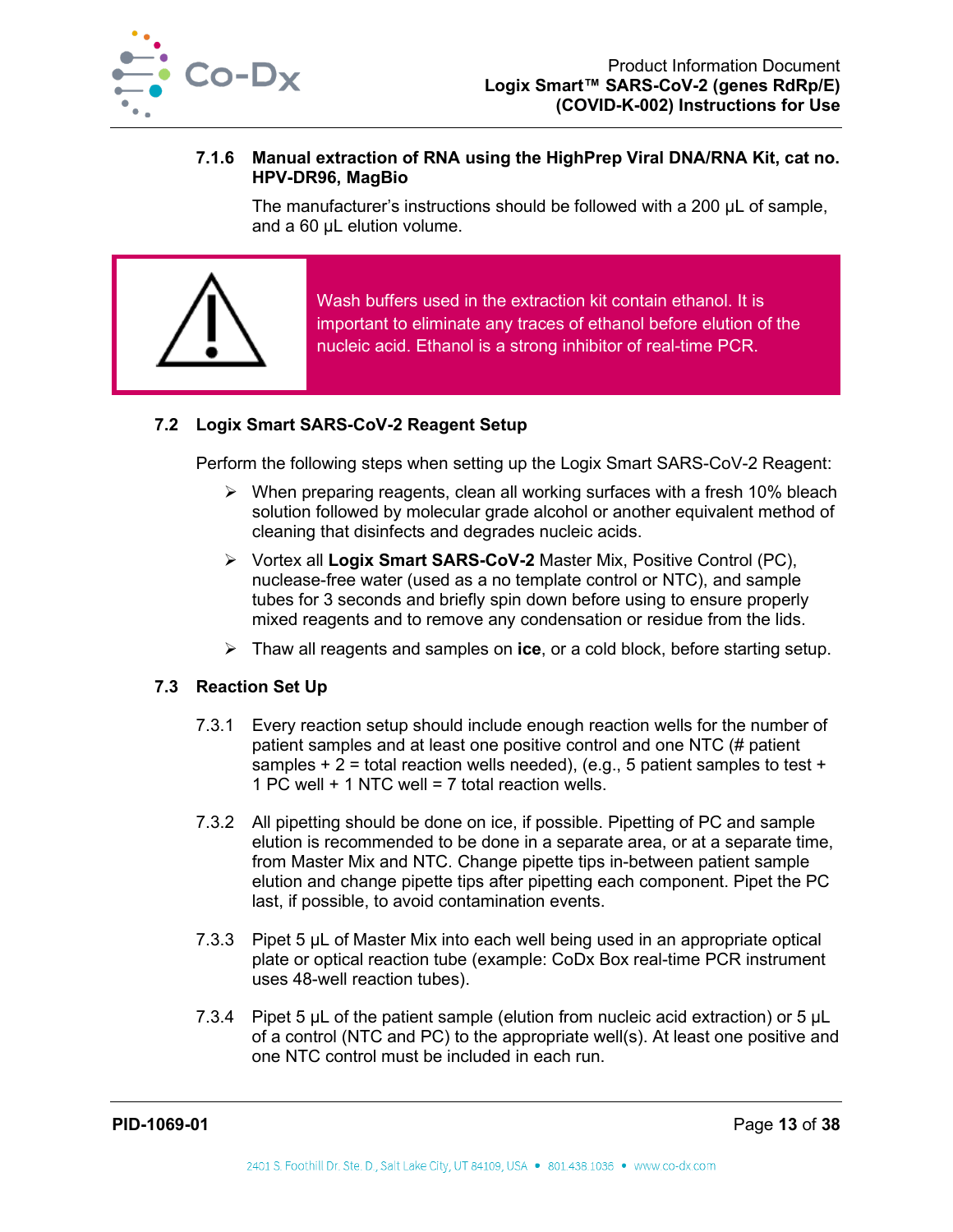

- 7.3.5 Seal the reaction plate with an optical adhesive film or the reaction tubes with appropriate lids.
- 7.3.6 Place plate or tubes into the real-time PCR instrument in the correct orientation and start the run.

### <span id="page-14-0"></span>**7.4 qPCR Instrument Setup for the CoDx Box**

7.4.1 Contact the Laboratory 801-438-1036 ext. 03 or at [www.co-dx.com/contact/](http://www.co-dx.com/contact/) for the template file for download for use with the CoDx Box. The template file comes pre-programmed with the PCR instrument setup described in the section below.

#### <span id="page-14-1"></span>**7.5 qPCR Instrument Setup**

7.5.1 Define the settings displayed in [Table 4.](#page-14-2)

#### <span id="page-14-2"></span>**Table 4**

*Settings to Define*

| <b>Item</b>            | <b>Setting</b> |
|------------------------|----------------|
| <b>Reaction Volume</b> | $10 \mu L$     |
| Ramp Rate              | Default        |
| Passive Reference      | None           |

7.5.2 Program PCR instrument with the cycling conditions in [Table 5.](#page-14-3)

## <span id="page-14-3"></span>**Table 5**

*Cycling Conditions*

| <b>Stage</b>                           | <b>Cycles</b> | <b>Temperature</b> | Time       |
|----------------------------------------|---------------|--------------------|------------|
| <b>Reverse</b><br><b>Transcription</b> |               | $45^{\circ}$ C     | 15 minutes |
| <b>Initial Denature</b>                |               | $95^{\circ}$ C     | 2 minutes  |
|                                        |               | $95^{\circ}$ C     | 3 seconds  |
| <b>Amplification</b>                   | 45            | $55^{\circ}$ C     | 32 seconds |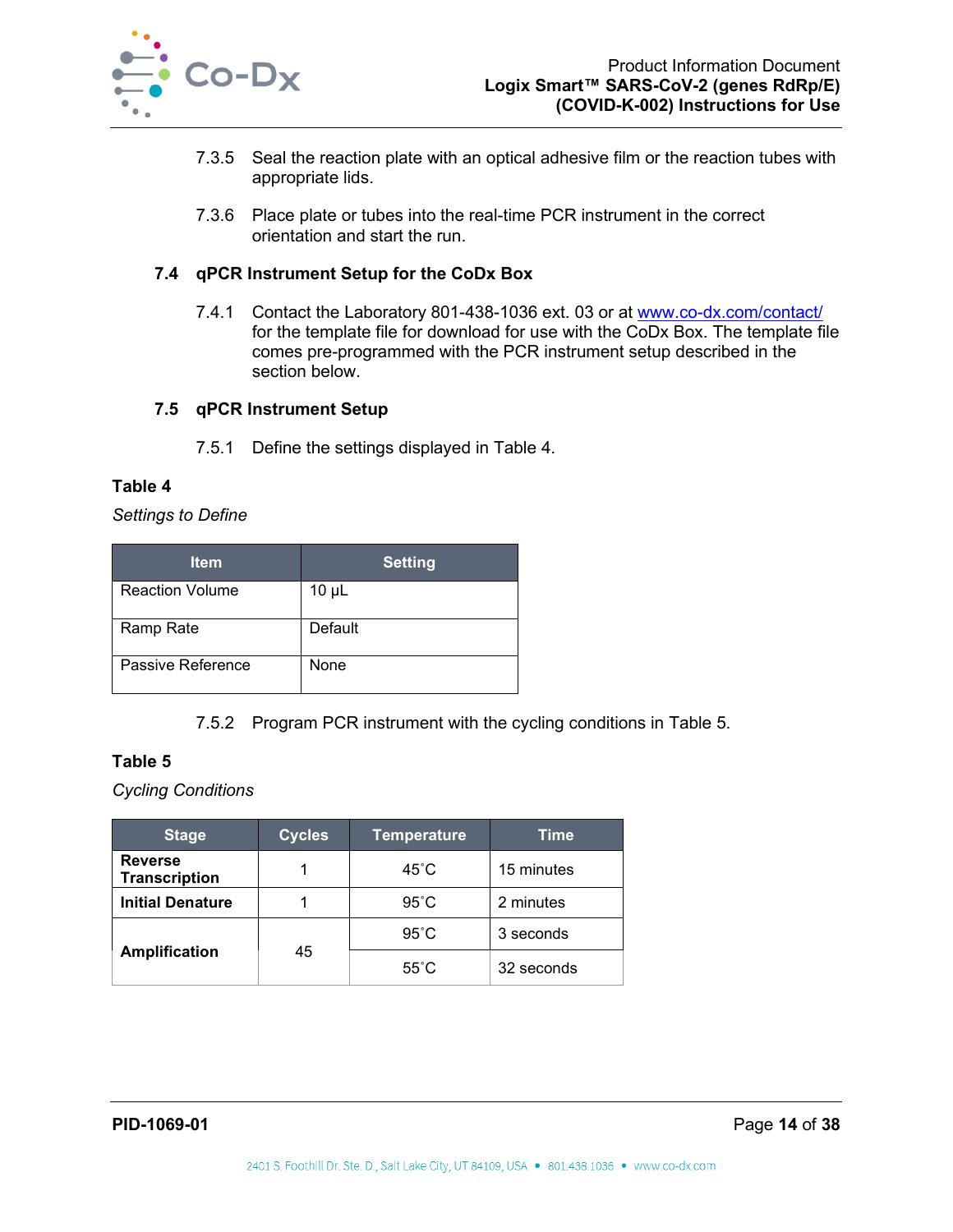

7.5.3 Define the fluorescence detectors (dyes) as displayed in [Table 6.](#page-15-2)

#### <span id="page-15-2"></span>**Table 6**

*Fluorescence Detector Definitions*

| Tarqet                                     | <b>Detector Name</b>    | <b>Reporter</b>       | Quencher                   |
|--------------------------------------------|-------------------------|-----------------------|----------------------------|
| <b>SARS-CoV-2 (RdRp</b><br>gene)           | SARS-CoV-2 RdRp<br>qene | FAM™                  | <b>BHQ<sup>®</sup> - 1</b> |
| SARS-CoV-2 E<br>SARS-Co-2 (E gene)<br>gene |                         | CAL Flour® Orange 560 | $BHQ@ - 1$                 |
| <b>Human RNaseP</b><br>specific DNA (IPC)  | <b>RNaseP</b>           | CAL Flour® Red 610    | $BHQ@ - 2$                 |

 $\triangleright$  When the run is finished, ensure that the run file is saved.

## <span id="page-15-0"></span>**8 DATA ANALYSIS**

The performance of this test was established based on the evaluation of a limited number of clinical specimens. Clinical performance has not been established with all circulating variants but is anticipated to be reflective of the prevalent variants in circulation at the time and location of the clinical evaluation. Performance at the time of testing may vary depending on the variants circulating, including newly emerging strains of SARS-CoV-2 and their prevalence, which change over time.

Verification and validation studies performed for Logix Smart™ SARS-CoV-2 (genes RdRp/E) (Catalog number COVID-K-002) were conducted following Good Laboratory Practices for Molecular Biology assays (Viana & Wallis, 2011). If these conditions are not met, the performance will show higher variability due to user errors while experimenting.

## <span id="page-15-1"></span>**8.1 Analysis Settings**

The analysis parameters on the CoDx Box or Mic qPCR Cycler should be set to the following, but after every run, the settings for the green channel (monitoring for SARS-CoV-2 *RdRp* gene), the yellow channel (monitoring for SARS-CoV-2 *E* gene), and the orange channel (monitoring for RNaseP (IPC)), should be verified to match the following:

- Check the box to "Auto Set Threshold"
- $\triangleright$  "Method" should be set to Dynamic
- $\triangleright$  "Threshold Level" should be set to 0.100.
- $\triangleright$  "Threshold Start" should be set to 1.00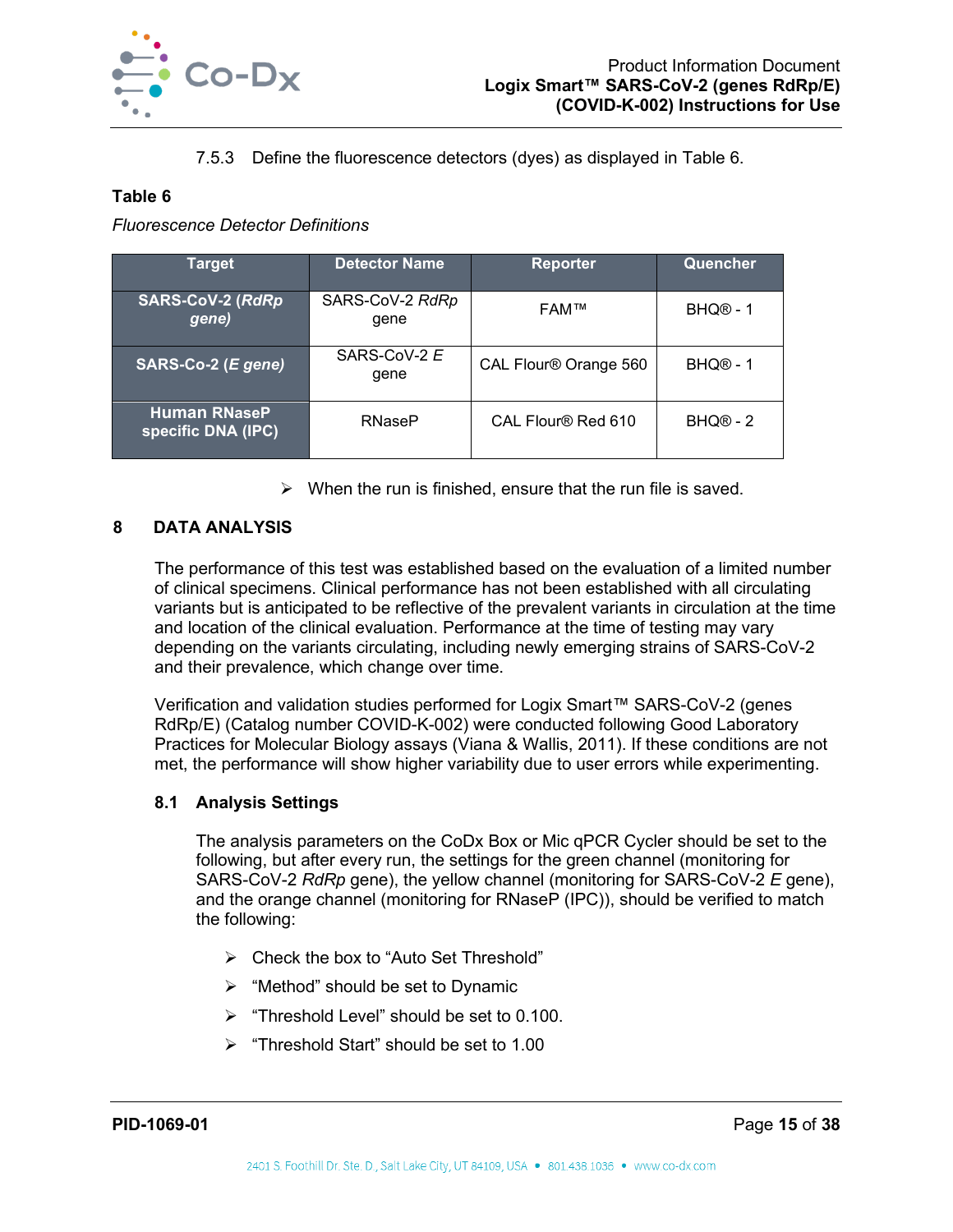

- $\triangleright$  "Ignore Cycles Before" should be set to 5.
- $\triangleright$  "Exclusion" should be set to Extensive
- $\triangleright$  "Fluorescence Cutoff Level" should be set to 5.0%
- $\triangleright$  "Initial Y-Axis Scale" should be set to Linear
- $\triangleright$  Check the box to "Auto Generate Analysis"

For other thermocyclers, follow the manufacturer's instructions for setting an appropriate threshold.

## <span id="page-16-0"></span>**8.2 Positive Controls**

Highlight the positive control reaction well. Each positive control should show an amplification curve for the SARS-CoV-2 *RdRp* marker in the FAM channel, SARS-CoV-2 *E-gene* marker in the CF560 channel, and amplification of the internal positive control for RNaseP (IPC) in the CF610 channel. A positive amplification curve looks similar to the purple curve in [Figure 1](#page-16-2) and should have a Cq value below 40 cycles.

## <span id="page-16-2"></span>**Figure 1**

*Positive Control (PC) and No Template Control (NTC) Signals for Logix Smart SARS-CoV-2 (genes RdRp/E)*



<span id="page-16-1"></span>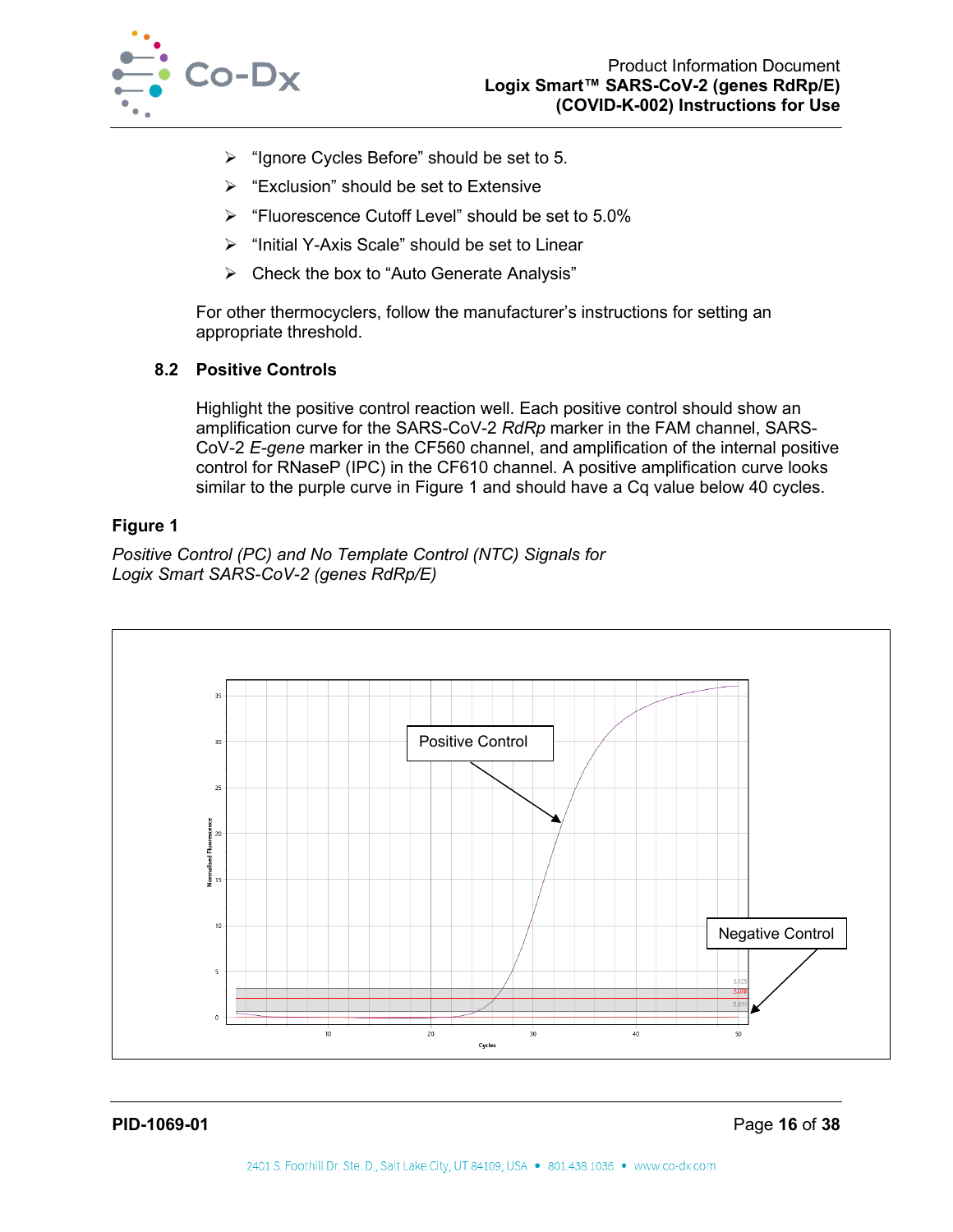

## **8.3 Negative Control**

Next highlight the negative control. The results of the negative control should show no amplification, specifically with a Cq value less than 40. An example of no amplification can be seen in [Figure 1,](#page-16-2) as the red line, which is below the threshold area. The threshold area is the grey band with the red line.

## <span id="page-17-0"></span>**8.4 The Validity of the Diagnostic Test Runs**

Check to see that both the positive and no template control have passed.

8.4.1 The control conditions displayed in [Table 7](#page-17-2) must be met.

#### <span id="page-17-2"></span>**Table 7**

*Required Control Conditions*

| <b>Control</b><br><b>Type</b>                          | <b>Control Name</b>                                                               | <b>Purpose of</b><br><b>Control</b>                   | <b>SARS-</b><br>$CoV-2$<br><b>RdRp</b><br><b>FAM</b><br>channel | <b>SARS-</b><br>$CoV-2$<br>E-gene<br><b>CF560</b><br>channel | <b>Internal</b><br><b>Positive</b><br><b>Control</b><br>(RNaseP)<br><b>CF610</b><br>channel |
|--------------------------------------------------------|-----------------------------------------------------------------------------------|-------------------------------------------------------|-----------------------------------------------------------------|--------------------------------------------------------------|---------------------------------------------------------------------------------------------|
| <b>SARS-CoV-2</b><br><b>Positive</b><br><b>Control</b> | SARS-CoV-2 RdRp<br>(FAM™)<br>SARS-CoV-2 E<br>(CF®560)<br>RNaseP (IPC)<br>(CF®610) | Verifies the<br>performance of<br>the master mix      |                                                                 | $\div$                                                       | ÷                                                                                           |
| No Template<br><b>Control</b>                          | Master Mix +<br>Water                                                             | Verifies the<br>reagents are free<br>of contamination |                                                                 |                                                              |                                                                                             |

- $\triangleright$  If controls pass, interpret the sample results.
- 8.4.2 Invalid Diagnostic Test Run

If any of the controls fail, the run is invalid. Document the run and initiate troubleshooting.

<span id="page-17-1"></span>If Internal Positive Control (RNaseP) fails an investigation should be initiated to eliminate possible splashing, pipetting error, or any other laboratory error.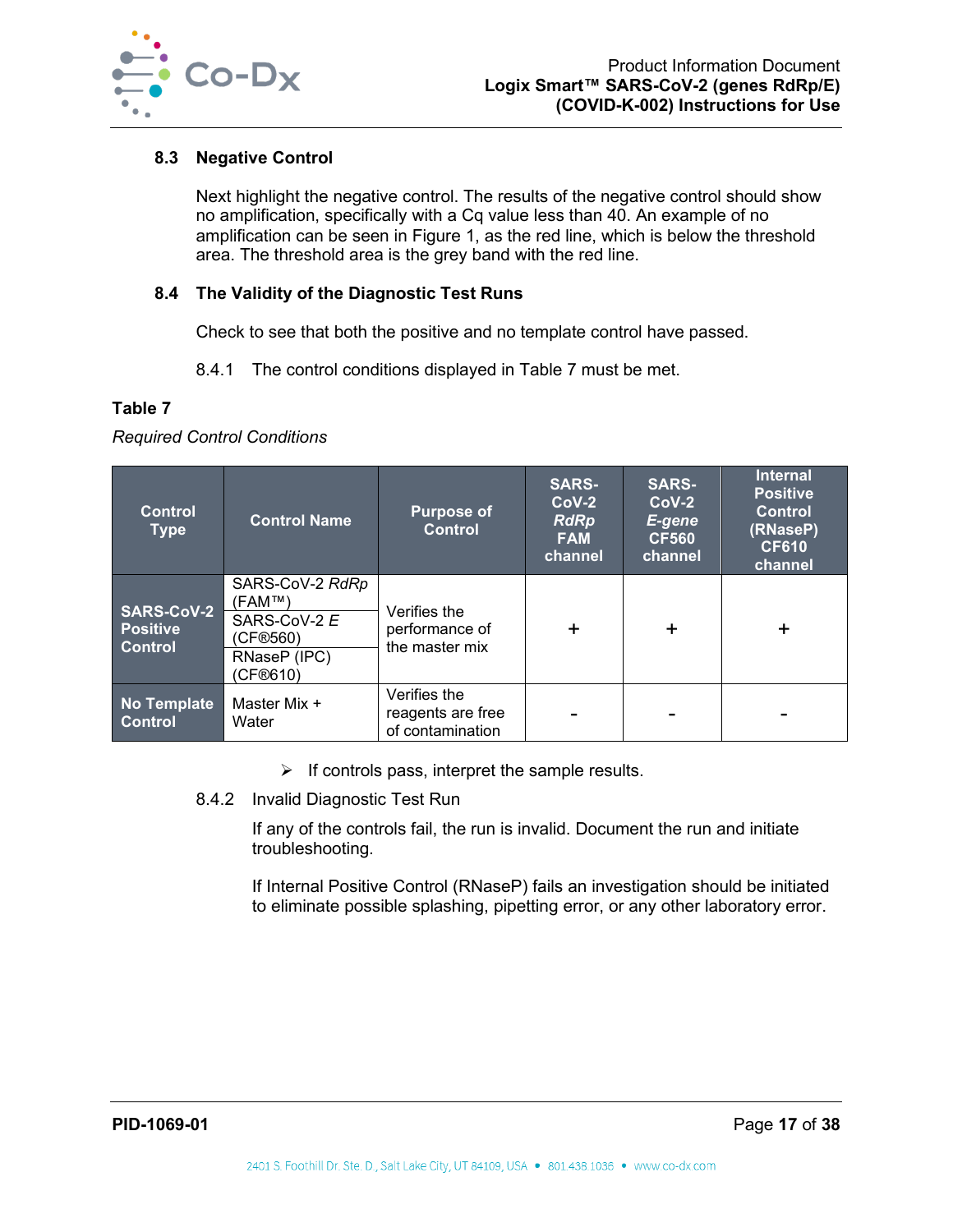

## **8.5 Interpretation of Results**

Once the controls have passed, the unknown samples can be interpreted based on three possible outcomes:

- $\triangleright$  Positive
- $\triangleright$  Negative
- $\triangleright$  Invalid

A **Positive** result will show an amplification curve or cycle threshold value for SARS-CoV-2 *RdRp/E* at or below 40 cycles. Amplification curves greater than 40 cycles for SARS-CoV-2 are in the uncertainty zone. The presence of a curve, with a Cq at or below 40 cycles, for a sample for the SARS-CoV-2 *RdRp/E*, indicates a positive result. The amplification of the RNaseP (IPC) shows that the extraction was successful.

A **Negative** result will show no amplification for SARS-CoV-2 *RdRp/E*; occasionally amplification greater than 40 cycles may occur in SARS-CoV-2 *RdRp/E* or RNaseP channels. Any amplification curves greater than 40 cycles are in the uncertainty zone and possibly below the limit of detection. New run of the same sample or run of another sample of the patient in the same of following days should be considered. The absence of a curve for SARS-CoV-2 *RdRp/E* indicates a negative result ONLY when the RNaseP (IPC) marker is positive.

An **Invalid** result refers to situations when any of the controls fail. See troubleshooting. See [Table 8.](#page-19-1)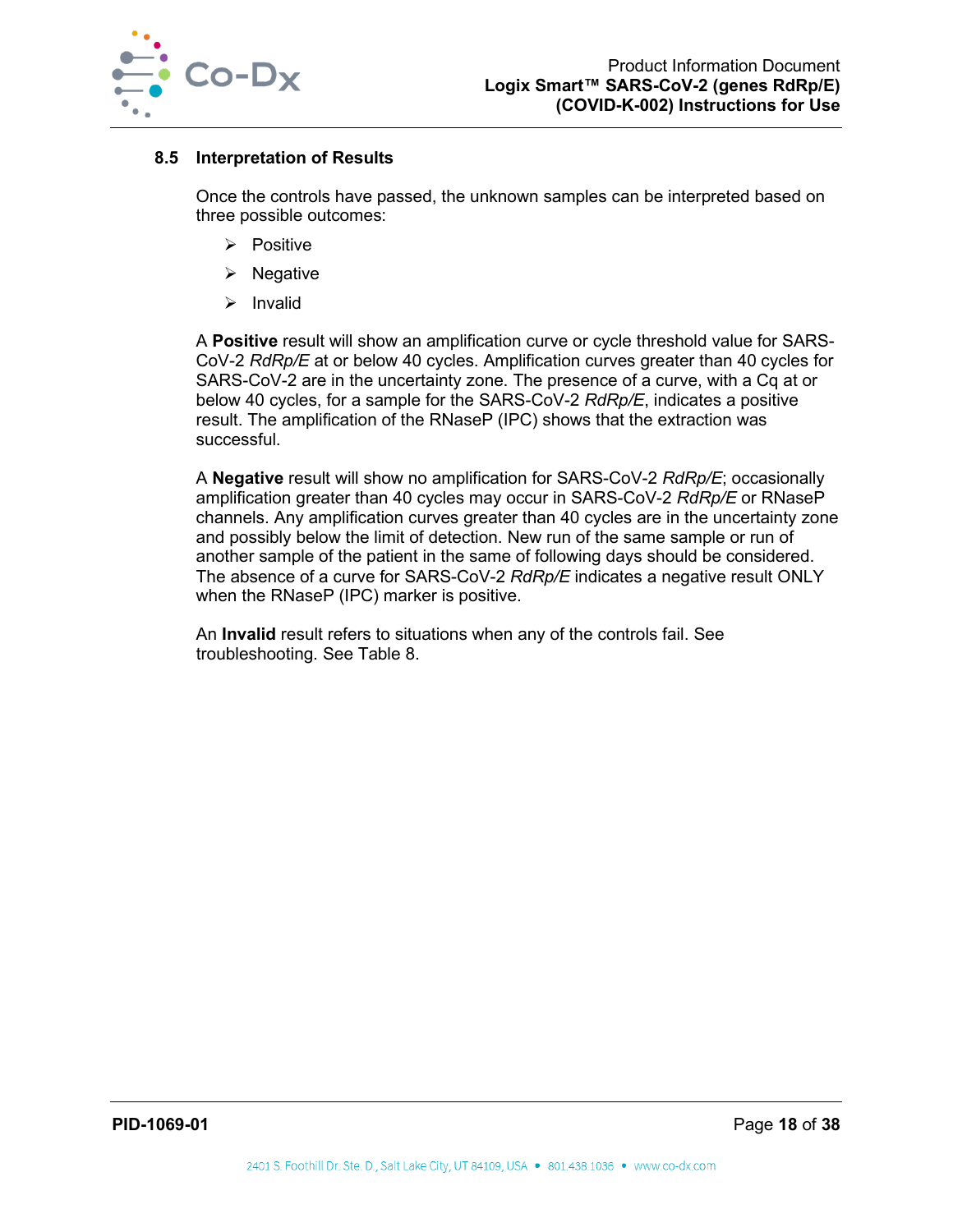

<span id="page-19-1"></span>*Interpretation of Results for SARS-COV-2 detection with Logix Smart SARS-CoV-2*

|                           |                                         | <b>Sample Result</b>                  |                                    | Logix<br>Smart™<br><b>SARS-</b><br>$CoV-2$<br><b>Positive</b><br><b>Control</b> | <b>No</b><br><b>Template</b><br><b>Control</b><br>(NTC)<br>(Master Mix<br>+ Water) | Interpretation<br>of Results      |
|---------------------------|-----------------------------------------|---------------------------------------|------------------------------------|---------------------------------------------------------------------------------|------------------------------------------------------------------------------------|-----------------------------------|
|                           | <b>SARS-CoV-2</b><br><b>RdRp (FAM™)</b> | <b>SARS-CoV-2 E-</b><br>gene (CF®560) | <b>RNaseP</b><br>(IPC)<br>(CF@610) |                                                                                 |                                                                                    |                                   |
|                           | $\ddot{\phantom{1}}$                    | $\ddot{}$                             | ٠                                  | ٠                                                                               |                                                                                    | <b>SARS-CoV-2</b><br>RNA+         |
|                           |                                         | $\ddot{}$                             | ٠                                  | $\ddot{}$                                                                       |                                                                                    | <b>SARS-CoV-2</b><br>RNA+         |
|                           | ÷                                       |                                       | ٠                                  | ٠                                                                               |                                                                                    | <b>SARS-CoV-2</b><br>RNA+         |
| <b>Instrument Reading</b> |                                         |                                       | ٠                                  | ٠                                                                               |                                                                                    | <b>SARS-CoV-2</b><br>RNA-         |
|                           |                                         |                                       | $\blacksquare$                     | ٠                                                                               |                                                                                    | <b>INVALID:</b>                   |
|                           |                                         | Any Result (+/-)                      | ٠                                  | $\blacksquare$                                                                  |                                                                                    | <b>See</b><br><b>Troubleshoot</b> |
|                           |                                         |                                       | $\ddot{}$                          | ÷                                                                               | ٠                                                                                  | ing                               |

<span id="page-19-0"></span>Amplification before 40 cycles is considered a positive reading (+). Amplification after 40 cycles is considered a negative reading (-). When possible, always check the medical history and/or symptoms to match the result before starting treatment.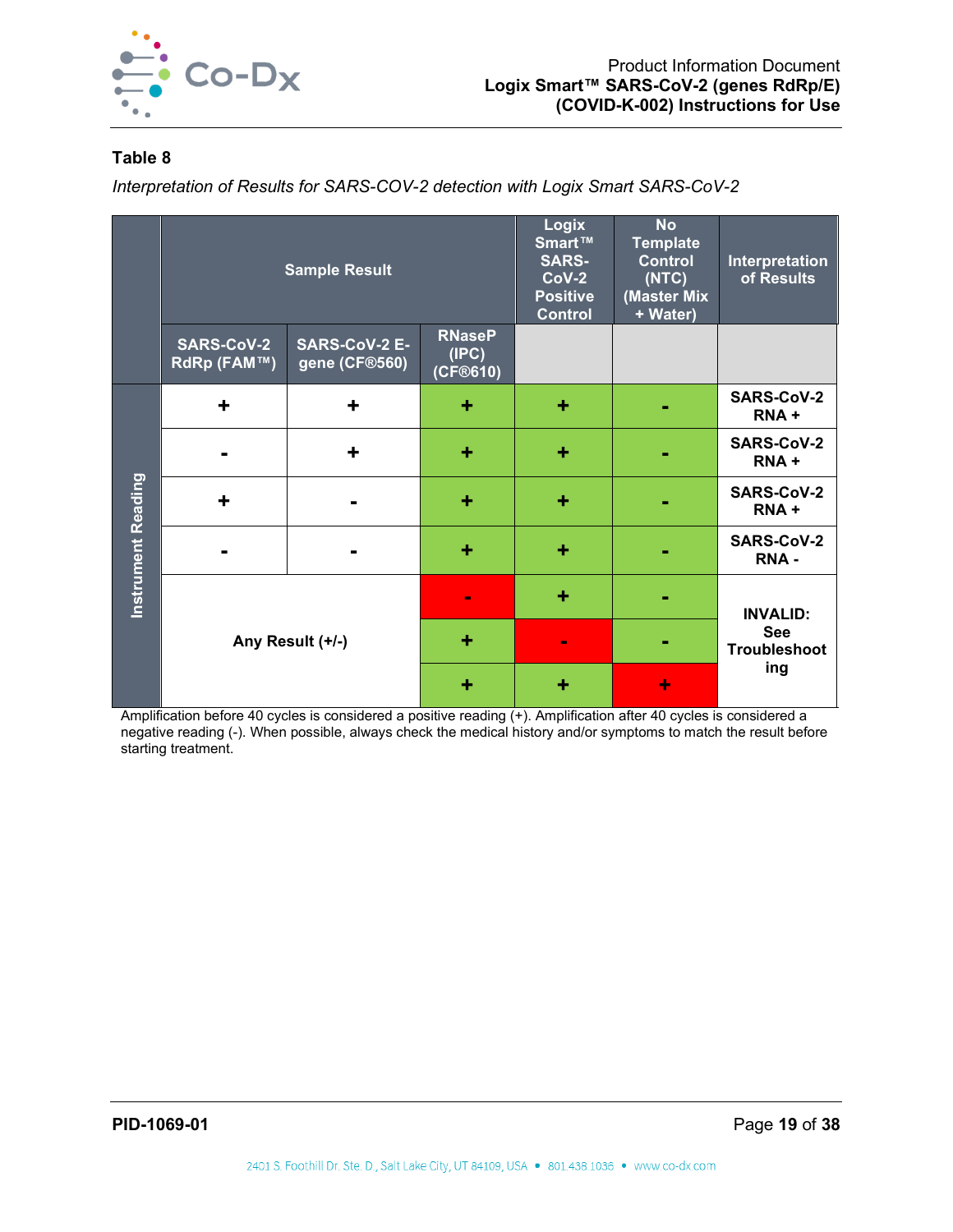

## **9 TROUBLESHOOTING**

Co-Diagnostics Inc. values customer feedback and wants to be informed of any issues with the **Logix Smart™ SARS-CoV-2 (genes RdRp/E)** test kit**,** even if the recommended steps for troubleshooting solves the issue. To give feedback please fill out the Customer Feedback Form by visiting codiagnostics.com/contact/feedback/

#### <span id="page-20-0"></span>**9.1 Stability**

Real-time, accelerated shelf-life, and in-use stability studies are currently under testing. Currently, the expiration date of this product has been established as 12 months.

Always use the most recent version of this document for updates as more stability information will be added when studies are completed.

### <span id="page-20-1"></span>**9.2 User Errors**

Polymerase Chain Reaction (PCR) Assay is a technique that uses temperature cycling, and a DNA polymerase to amplify a single or a few copies of a segment of DNA or RNA. Good Laboratory Practices for Molecular Biology Diagnostics (Viana & Wallis, 2011) are necessary for the use of this product. This product is not intended to be used by untrained personnel.

The user needs to have some molecular biology experience and be familiar with the proper pipetting technique to prevent errors, such as splashes, crossover contamination, and errors on volume selection. Pipette tips must be replaced after every pipetting. Gloves must be replaced often. Equipment must have calibration up to date for the pipettes and thermocyclers, when applicable.

A 90-minutes online training for Good Laboratory Practices for Molecular Genetics Testing (CDC, 2017) is available at the CDC website at the following link [https://www.cdc.gov/labtraining/training-courses/good-lab-practices-molecular](https://www.cdc.gov/labtraining/training-courses/good-lab-practices-molecular-genetics-testing.html)[genetics-testing.html](https://www.cdc.gov/labtraining/training-courses/good-lab-practices-molecular-genetics-testing.html)

#### <span id="page-20-2"></span>**9.3 Invalid Results**

- 9.3.1 Logix Smart SARS-CoV-2 Positive Control not Amplifying
- 9.3.2 No amplification from the PC could be the result of one or multiple factors, such as the following:
	- $\triangleright$  Pipetting errors (pipetting control into the wrong well, missing a well, pipetting inadequate amount of reagent),
	- $\triangleright$  Incorrect placement of plates or tubes into the real-time PCR instrument,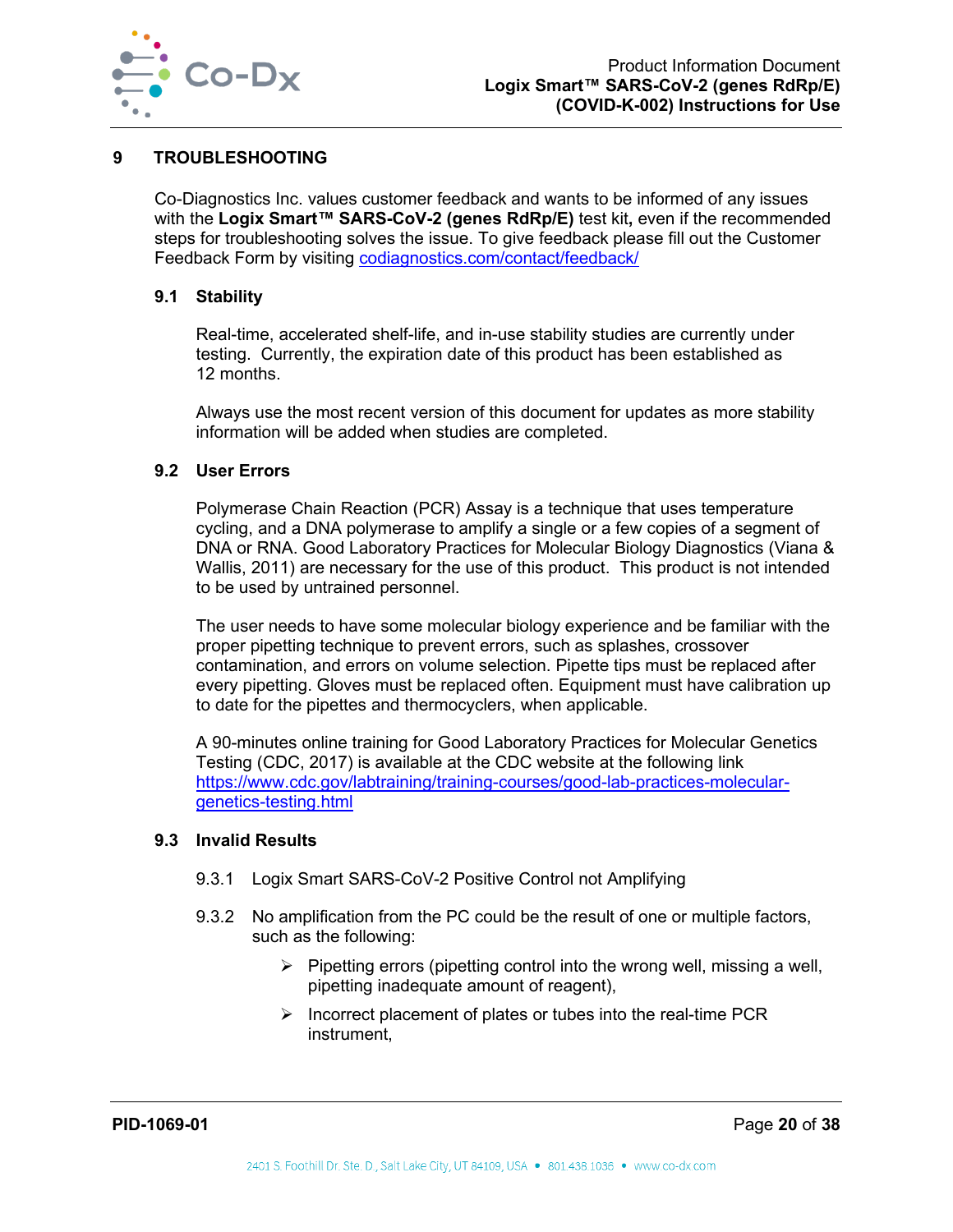

- **Logix Smart SARS-CoV-2 Master Mix** or **Logix Smart SARS-CoV-2 Positive Control** degradation (a result of reagents being at temperatures above -20°C for an extended period),
- $\triangleright$  Use of expired reagents,
- $\triangleright$  or the wrong reagents being used.

Without further evidence, the run should be considered invalid and the user should re-test by re-amplification. If the positive control fails again, then an investigation should be conducted to identify possible causes for error and depending on the investigation results and risks identified in the process, the patient samples may need to be re-extracted. If failure of the positive control happens a third time after re-extraction and re-amplification, open a new **Logix Smart SARS-CoV-2 Positive Control** or **Master Mix**, and retest. If still failing, please contact Co-Diagnostics Inc. Technical Support by calling 801-438-1036 ext. 02 or contact us at [www.co-dx.com/contact/.](http://www.co-dx.com/contact/)

- 9.3.3 RNaseP (IPC) not amplifying in patient samples
- 9.3.4 No amplification from the RNaseP channel could be the result of one or multiple factors, such as the following:
	- $\triangleright$  Not enough nuclear material in the patient sample,
	- $\triangleright$  PCR inhibitors such as ethanol and heparin,
	- $\triangleright$  the extraction was performed incorrectly,
	- $\triangleright$  or the extraction kit used is not compatible or has a step that eliminates RNaseP DNA.

**Note:** Positive amplification in the SARS-CoV-2 channel indicates a positive result despite the lack of concurrent amplification in the IPC channel. The IPC amplification is dependent on the presence of human genomic DNA (gDNA) in the extraction sample, the amount of which is governed by the type of the patient sample and the extraction procedure used. Samples obtained from culture or sterile/pure sites (e.g., CSF, urine, cell lysates, etc.) may not contain the human RNaseP gene.

If IPC (CF610 channel) shows a negative result while SARS-CoV-2 *RdRp/E* (FAM/CF560) channel(s) shows positive result an internal investigation should be initiated.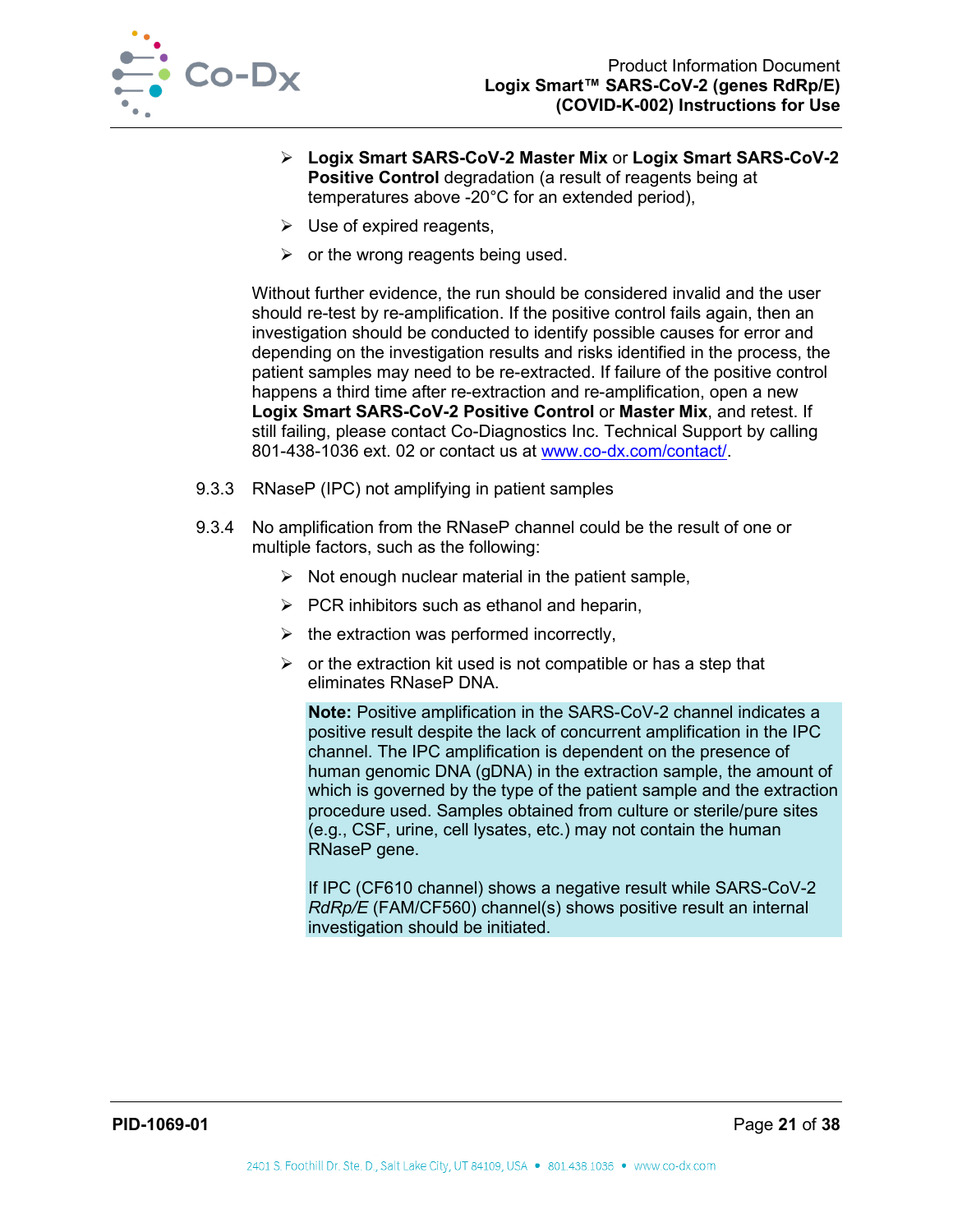

In the investigation, the following two possible scenarios should be evaluated:

- o The positive result for SARS-CoV-2 *RdRp/E* (FAM/CF560) channel(s) is a true positive while the IPC is negative due to the lack of human RNaseP gene in the sample (absence of human cells in the sample).
- o The amplification of SARS-CoV-2 *RdRp/E* (FAM/CF560) channel(s) is a false positive result while the IPC (CF610 channel) is negative due to testing/human errors potentially caused by mix-ups during plating and pipetting, refraction anomalies in the solution or any other cause for false positives.

Fail of any of the controls may indicate that the sample extraction or sample collection have failed. In this scenario a new extraction should be performed, if the IPC persists to be negative with negative SARS-CoV-2 channel the result should be reported as INVALID with "NEW SAMPLE COLLECTION NEEDED" request.

If the cause for an error is unclear, contact Co-Diagnostics Inc. Technical Support by calling 801-438-1036 ext. 02 or contact us at [www.co](http://www.co-dx.com/contact/)[dx.com/contact/.](http://www.co-dx.com/contact/)

9.3.5 No Template Control showing amplification

Amplification of SARS-CoV-2 *RdRp/E* in the No Template Control indicates contamination of one or more of the reagents, incorrect placement of plate or tube into the real-time PCR instrument, or pipetting errors.

The results should be interpreted as invalid and re-testing by re-amplification should be performed. If the NTC fails again, then an investigation should be conducted to identify possible causes for error and depending on the investigation results and risks identified in the process, the patient samples may need to be re-extracted. If failure of the NTC, after re-extraction and reamplification, happens a third time, open a new nuclease-free water and retest. If still failing, the run should be interpreted as invalid. Please contact Co-Diagnostics Inc. Technical Support by calling 801-438-1036 ext. 02 or at: [www.co-dx.com/contact/.](http://www.co-dx.com/contact/)

## <span id="page-22-0"></span>**10 LIMITATIONS**

Note the following limitations:

 $\triangleright$  Strict compliance with this document is required for optimal results. Always use the most recent version of this document. This can be downloaded for free at codx.com/resources/instructions-for-use/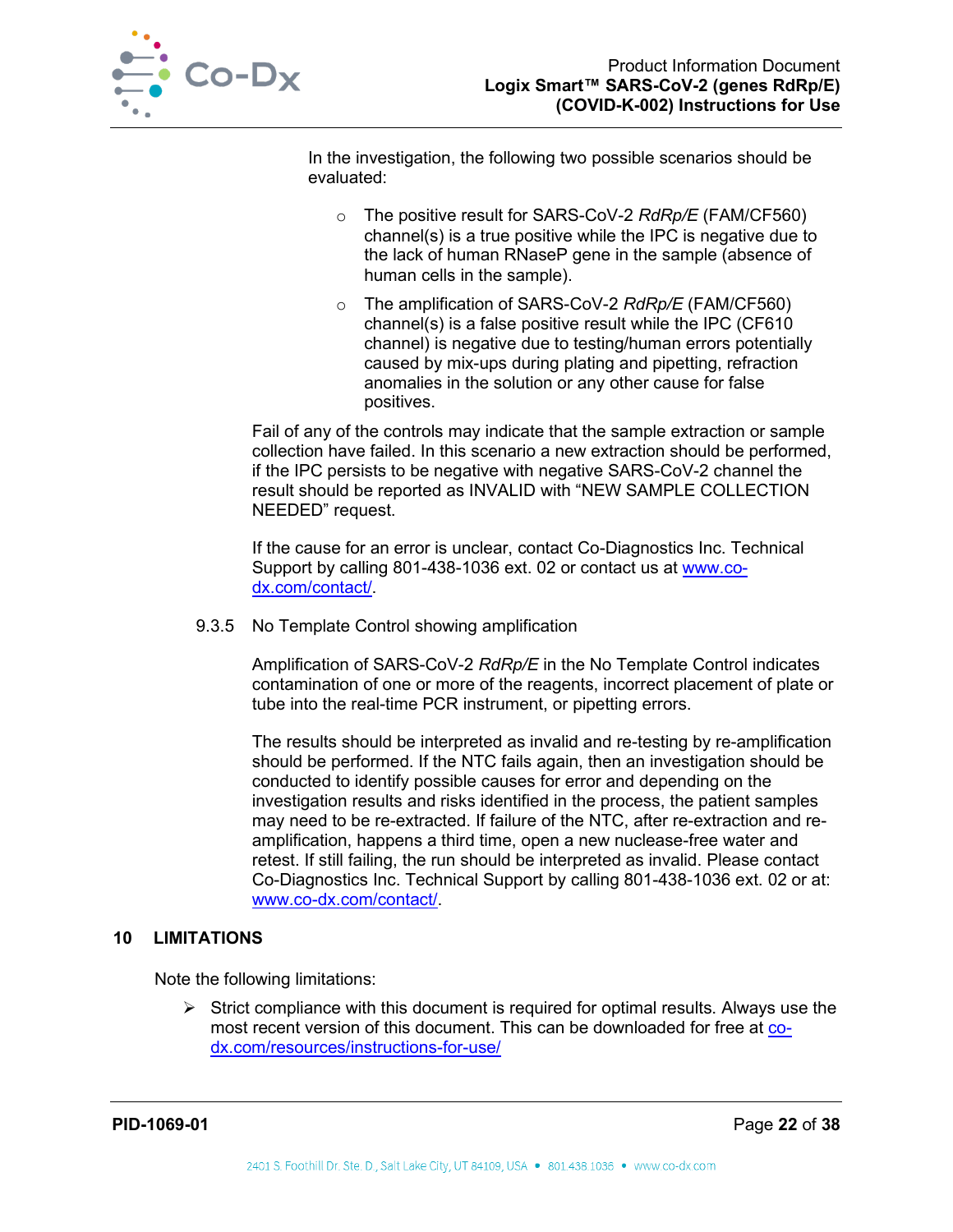

- $\triangleright$  The use of this product is to be limited to trained and instructed personnel in realtime PCR techniques and IVD procedures.
- $\triangleright$  Good laboratory practices are essential for the proper performance of this assay. It is also recommended that upon receipt of reagents that a test run be performed to check the performance of the reagents before testing on patient samples.
- $\triangleright$  Appropriate specimen collection, transport, storage, and processing procedures are required for optimal results.
- Do not use the **Logix Smart SARS-CoV-2 (genes RdRp/E)** kit components directly on the specimens collected. Perform an appropriate nucleic acid extraction before using this assay.
- $\triangleright$  The presence of PCR inhibitors may cause false negatives or invalid results.
- $\triangleright$  Potential mutations of the target regions of the COVID-19, genome covered by this test kit may fail to detect the presence of the pathogens.
- As with any diagnostic test, results of the **Logix Smart SARS-CoV-2 (genes RdRp/E)** kit are to be interpreted with consideration of all clinical and laboratory findings.

#### <span id="page-23-0"></span>**11 ANALYTICAL EVALUATION**

The analytical evaluation of performance was completed with contrived samples produced by spiking in SARS-Related Coronavirus 2, Isolate USA-WA1/2020, Gamma-Irradiated (BEI Resources, catalog number NR-52287) in a negative clinical matrix of mainly sputum, bronchoalveolar lavage (BAL), nasopharyngeal fluid, and nasal swab samples acquired from Discovery Life Sciences or donations.

#### <span id="page-23-1"></span>**11.1 Precision**

.

The precision was performed over 10 days with 2 shifts run per day. Samples were prepared by spiking SARS-Related Coronavirus 2, Isolate USA-WA1/2020, Gamma-Irradiated (BEI Resources, catalog number NR-52287) reference material into saliva and then extracted. The concentrations used are identified as [Normal] = 300 copies/reaction (copies/  $\mu$ L) and [Low] = 50 copies/reaction (10 copies/ $\mu$ L). The average Cqs between days should be less than or equal to 2.0 cycles with variance lower the 5% and p-value lower than 0.05. Results were found within the acceptance criteria. See [Table 9](#page-24-0) and [Table 10.](#page-24-1)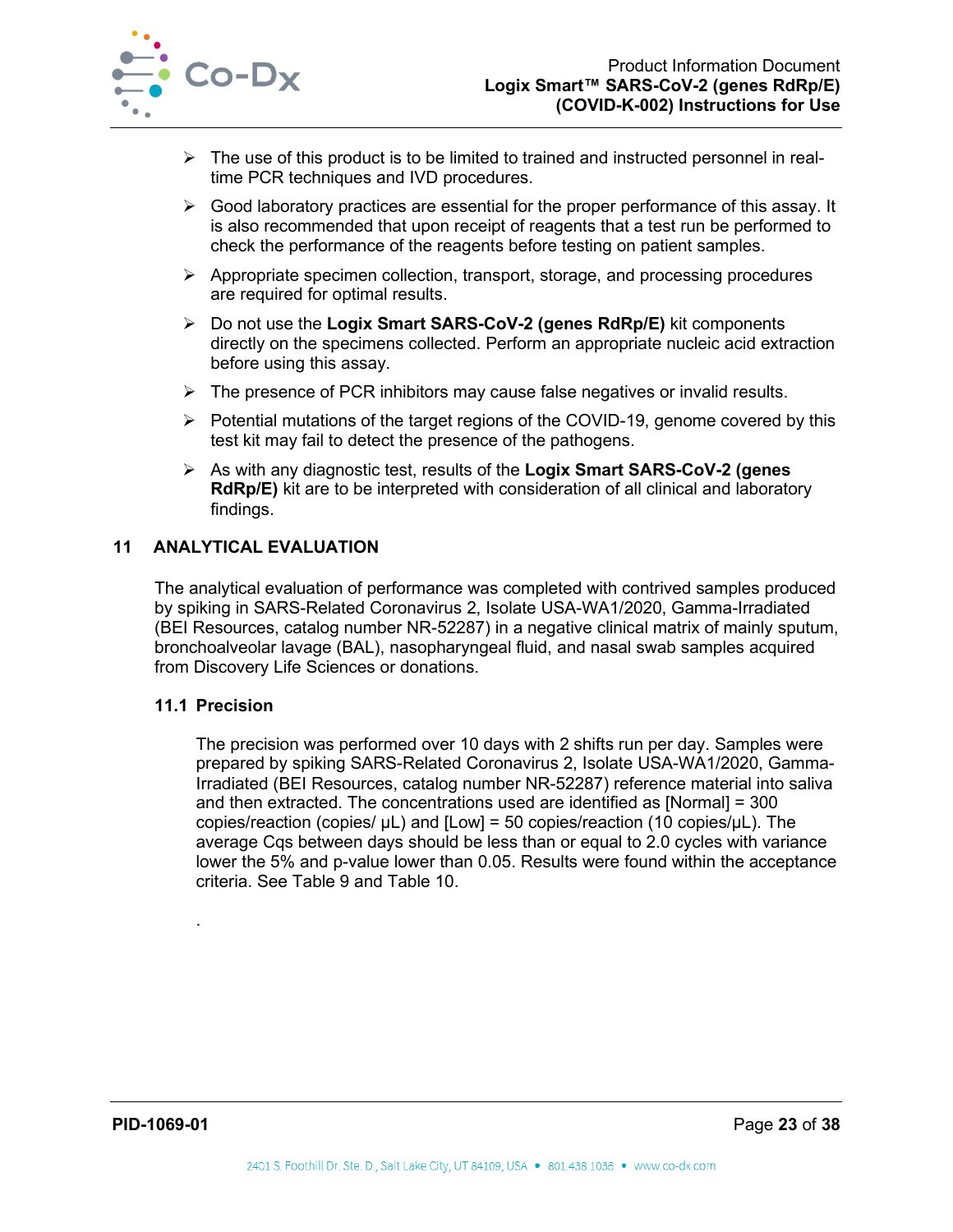

<span id="page-24-0"></span>*p-Value in ANOVA for Precision Study of Logix Smart SARS-CoV-2*

|                        | p-Value (Days) |
|------------------------|----------------|
| 15428 (Green Channel)  |                |
| COVID [Normal]         | 7.82E-24       |
| COVID [Low]            | 1.93E-19       |
| 26269 (Yellow Channel) |                |
| COVID [Normal]         | 6.03E-26       |
| COVID [Low]            | 1.57E-14       |

## <span id="page-24-1"></span>**Table 10**

*Combined Precision Results* 

|                        | Cq<br>Average | <b>SD</b> | <b>Call Rate</b> | CV <sub>0</sub> | <b>Marker Detection</b><br><b>Rate (%)</b> | <b>Kit Detection</b><br><b>Rate (%)</b> |
|------------------------|---------------|-----------|------------------|-----------------|--------------------------------------------|-----------------------------------------|
| 15428 (Green Channel)  |               |           |                  |                 |                                            |                                         |
| <b>COVID [Normal]</b>  | 31.71         | .15       | 172/172          | 3.63            | 100%                                       | 100%                                    |
| COVID [Low]            | 34.02         | .25       | 169/172          | 3.67            | 98.25%                                     | 100%                                    |
| 26269 (Yellow Channel) |               |           |                  |                 |                                            |                                         |
| <b>COVID [Normal]</b>  | 31.30         | 0.99      | 172/172          | 3.17            | 100%                                       | 100%                                    |
| COVID [Low]            | 33.73         | .06       | 171/172          | 3.15            | 99.42%                                     | 100%                                    |

## **11.2 Limit of Detection (LoD) – Analytical Sensitivity**

Limit of Detection (LoD) is the lowest concentration of analyte that is detected at a rate of no less than 95%. The experiment was performed using SARS-Related Coronavirus 2, Isolate USA-WA1/2020, Gamma-Irradiated (BEI Resources, catalog number NR-52287) which was spiked into sputum or samples after the lysis step of the specific extraction kit to prevent degradation of the RNA before the lysis. The following extraction kits were used for LoD testing: QIAamp Viral RNA Mini Kit (Qiagen, CAT#52906), HighPrep Viral DNA/RNA Kit (MagBio, CAT#HPV-DR96), and the Viral DNA/RNA Kit (CW Bio, CAT#CW3126M). Additionally, the sbeadex Viral RNA Purification Kit was run on the oKtopure (Biosearch Technologies, CAT#NAP-40-026-04). The LoD was evaluated for each kit individually. After the extraction process, the extracts were then tested using the Logix Smart SARS-CoV-2 test kit protocol. The LoD was then confirmed by performing 20 replicate extractions at the LoD concentration for each kit. See [Table 11.](#page-25-0)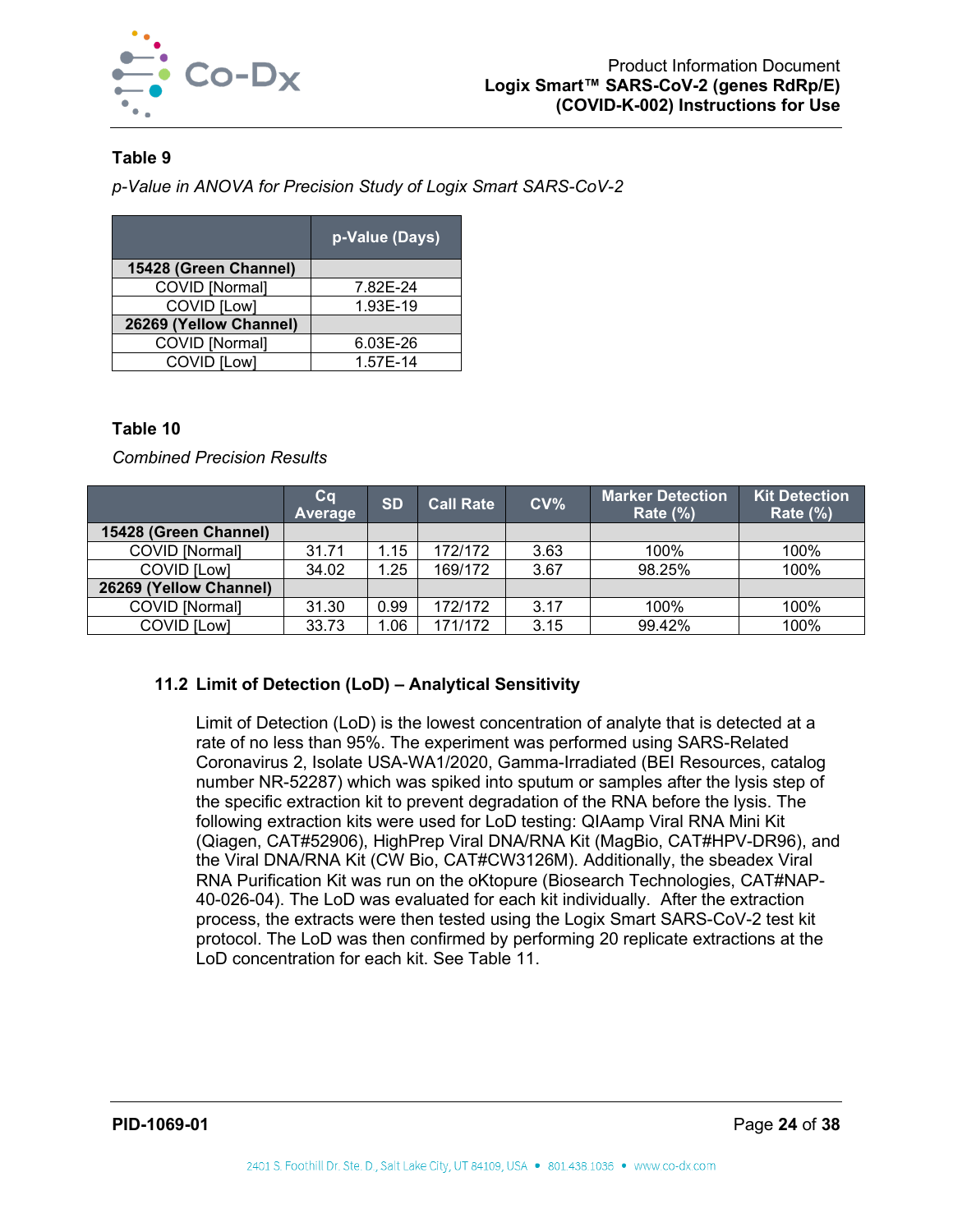

<span id="page-25-0"></span>*Genomic RNA strain SARS-CoV-2 (isolate USA-WA1/2020) Detection Rate*

| <b>QIAamp Viral RNA Mini Kit (Qiagen)</b>                             |                        |                         | HighPrep Viral DNA/RNA Kit (MagBio) |                                                                       |                        |                         |                                     |
|-----------------------------------------------------------------------|------------------------|-------------------------|-------------------------------------|-----------------------------------------------------------------------|------------------------|-------------------------|-------------------------------------|
| <b>SARS-CoV-2</b><br><b>Concentration</b><br>in Sample<br>(copies/µL) | # of<br><b>Samples</b> | # of<br><b>Detected</b> | <b>Detection</b><br>Rate $(\%)$     | <b>SARS-CoV-2</b><br><b>Concentration</b><br>in Sample<br>(copies/µL) | # of<br><b>Samples</b> | # of<br><b>Detected</b> | <b>Detection</b><br><b>Rate (%)</b> |
| 8                                                                     | 8                      | 8                       | 100%                                | 6                                                                     | 16                     | 16                      | 100%                                |
| 6                                                                     | 8                      | 8                       | 100%                                | 4                                                                     | 16                     | 16                      | 100%                                |
| 4                                                                     | 8                      | 8                       | 100%                                | $\mathbf{2}$                                                          | 16                     | 16                      | 100%                                |
| 2.5                                                                   | 16                     | 16                      | 100%                                | 1                                                                     | 32                     | 32                      | 100%                                |
| $\mathbf{2}$                                                          | 8                      | 8                       | 100%                                | 0.8                                                                   | 14                     | 16                      | 88%                                 |
| 1                                                                     | 23                     | 24                      | 96%                                 | 0.6                                                                   | 16                     | 16                      | 100%                                |
| 0.8                                                                   | 16                     | 16                      | 100%                                | 0.5                                                                   | 15                     | 16                      | 94%                                 |
| 0.5                                                                   | 13                     | 16                      | 81%                                 | 0.4                                                                   | 12                     | 16                      | 75%                                 |
| 0.2                                                                   | 5                      | 16                      | 31%                                 | 0.1                                                                   | 4                      | 16                      | 25%                                 |

| <b>Viral DNA/RNA Kit (CW Bio)</b>                                     |                        |                         | <b>Sbeadex Viral RNA Purification Kit</b><br>(LGC Biosearch Technologies) |                                                                       |                        |                         |                                     |
|-----------------------------------------------------------------------|------------------------|-------------------------|---------------------------------------------------------------------------|-----------------------------------------------------------------------|------------------------|-------------------------|-------------------------------------|
| <b>SARS-CoV-2</b><br><b>Concentration</b><br>in Sample<br>(copies/µL) | # of<br><b>Samples</b> | # of<br><b>Detected</b> | <b>Detection</b><br>Rate (%)                                              | <b>SARS-CoV-2</b><br><b>Concentration</b><br>in Sample<br>(copies/µL) | # of<br><b>Samples</b> | # of<br><b>Detected</b> | <b>Detection</b><br><b>Rate (%)</b> |
| 8                                                                     | 24                     | 24                      | 100%                                                                      | 8                                                                     | 32                     | 32                      | 100%                                |
| 6                                                                     | 24                     | 24                      | 100%                                                                      | 6                                                                     | 32                     | 32                      | 100%                                |
| 4                                                                     | 24                     | 24                      | 100%                                                                      | 4                                                                     | 31                     | 32                      | 97%                                 |
| $\mathbf{3}$                                                          | 39                     | 40                      | 98%                                                                       | 3                                                                     | 16                     | 16                      | 100%                                |
| $\mathbf{2}$                                                          | 24                     | 24                      | 100%                                                                      | 2                                                                     | 24                     | 32                      | 75%                                 |
| 1.5                                                                   | 44                     | 48                      | 92%                                                                       | 1.5                                                                   | 16                     | 32                      | 50%                                 |
| 1                                                                     | 19                     | 32                      | 59%                                                                       | 1                                                                     | 14                     | 16                      | 88%                                 |
| 0.8                                                                   | 27                     | 48                      | 56%                                                                       | 0.8                                                                   | 11                     | 16                      | 69%                                 |
| 0.4                                                                   | 19                     | 48                      | 40%                                                                       | 0.4                                                                   | 10                     | 16                      | 63%                                 |
| 0.1                                                                   | 5                      | 48                      | 10%                                                                       | 0.1                                                                   | 1                      | 16                      | 6%                                  |

After those runs were completed, the lowest concentration with at least a 95% detection was then used for the verification of LoD runs. If a 95% detection rate was not achieved, the concentration was increased until at least a 95% detection rate was achieved. See [Table 12.](#page-26-0)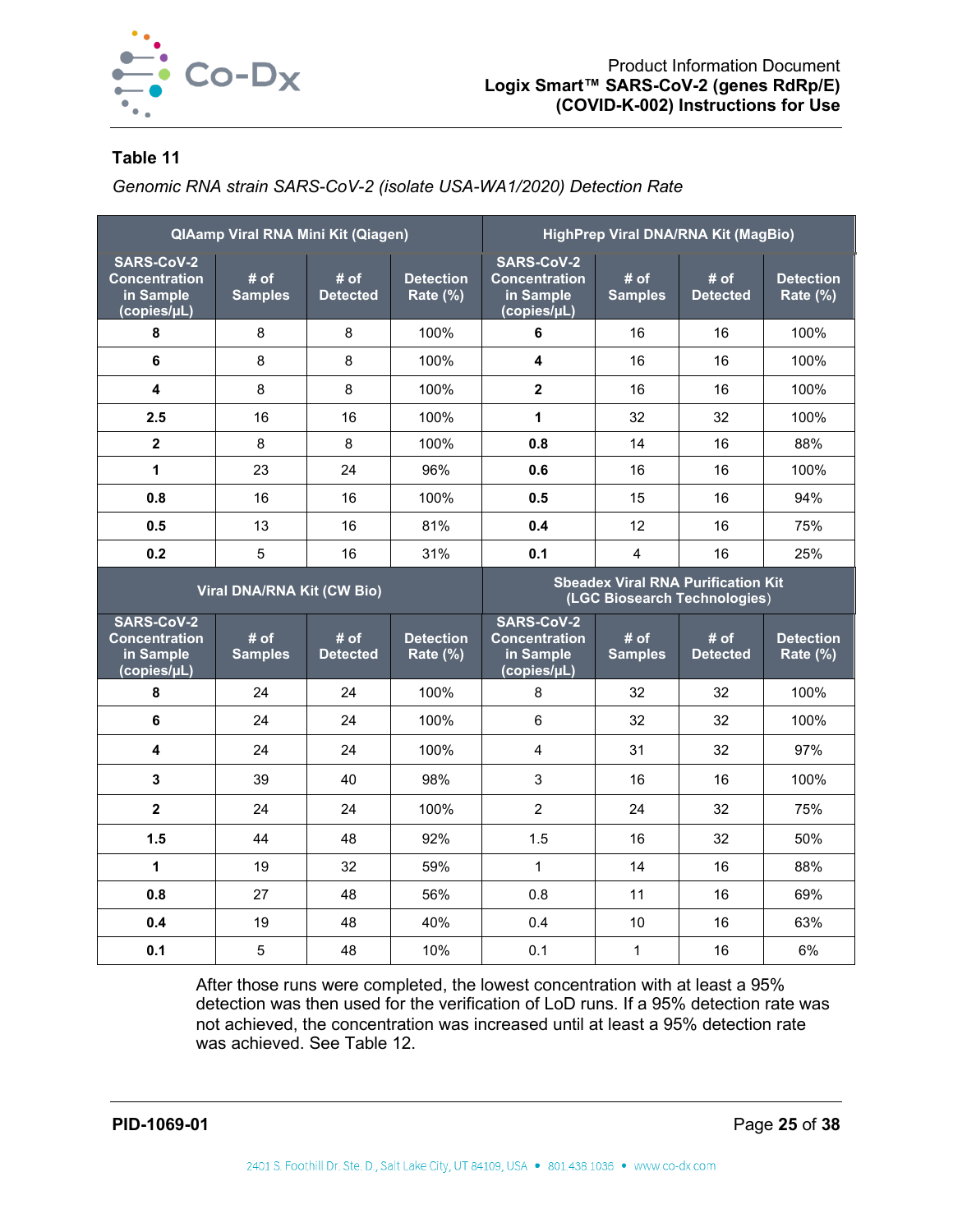

<span id="page-26-0"></span>*Confirmation of the LoD*

| <b>Concentration</b><br><b>Total</b><br><b>Detection</b><br><b>Sample</b><br><b>Thermocycler</b><br># Positive<br><b>Matrix</b><br>(copies/µL)<br><b>Samples</b><br><b>Rate</b><br>Saliva<br>100%<br>20<br>20<br>0.8<br>CoDx Box<br>$\overline{20}$<br>100%<br>Sputum<br>20<br>$\overline{20}$<br>100%<br>Saliva<br>20<br><b>MIC</b><br>0.8<br>$\overline{20}$<br>100%<br>Sputum<br>20<br>$\overline{20}$<br>100%<br>Saliva<br>20<br>QuantStudio 5<br>0.8<br>$\overline{20}$<br>100%<br>Sputum<br>20<br>$\overline{20}$<br>100%<br>Saliva<br>20<br>0.8<br>CFX96<br>$\overline{20}$<br>100%<br>20<br>Sputum<br>HighPrep Viral DNA/RNA Kit (MagBio)<br><b>Concentration</b><br><b>Total</b><br><b>Detection</b><br><b>Sample</b><br><b>Thermocycler</b><br># Positive<br>(copies/µL)<br><b>Matrix</b><br><b>Samples</b><br><b>Rate</b><br>100%<br>Saliva<br>20<br>20<br>1.0<br>CoDx Box<br>$\overline{20}$<br>100%<br>20<br>Sputum<br>100%<br>20<br>Saliva<br>20<br>1.0<br><b>MIC</b><br>100%<br>20<br>Sputum<br>20 |  |  |  |  |
|-------------------------------------------------------------------------------------------------------------------------------------------------------------------------------------------------------------------------------------------------------------------------------------------------------------------------------------------------------------------------------------------------------------------------------------------------------------------------------------------------------------------------------------------------------------------------------------------------------------------------------------------------------------------------------------------------------------------------------------------------------------------------------------------------------------------------------------------------------------------------------------------------------------------------------------------------------------------------------------------------------------------|--|--|--|--|
|                                                                                                                                                                                                                                                                                                                                                                                                                                                                                                                                                                                                                                                                                                                                                                                                                                                                                                                                                                                                                   |  |  |  |  |
|                                                                                                                                                                                                                                                                                                                                                                                                                                                                                                                                                                                                                                                                                                                                                                                                                                                                                                                                                                                                                   |  |  |  |  |
|                                                                                                                                                                                                                                                                                                                                                                                                                                                                                                                                                                                                                                                                                                                                                                                                                                                                                                                                                                                                                   |  |  |  |  |
|                                                                                                                                                                                                                                                                                                                                                                                                                                                                                                                                                                                                                                                                                                                                                                                                                                                                                                                                                                                                                   |  |  |  |  |
|                                                                                                                                                                                                                                                                                                                                                                                                                                                                                                                                                                                                                                                                                                                                                                                                                                                                                                                                                                                                                   |  |  |  |  |
|                                                                                                                                                                                                                                                                                                                                                                                                                                                                                                                                                                                                                                                                                                                                                                                                                                                                                                                                                                                                                   |  |  |  |  |
|                                                                                                                                                                                                                                                                                                                                                                                                                                                                                                                                                                                                                                                                                                                                                                                                                                                                                                                                                                                                                   |  |  |  |  |
|                                                                                                                                                                                                                                                                                                                                                                                                                                                                                                                                                                                                                                                                                                                                                                                                                                                                                                                                                                                                                   |  |  |  |  |
|                                                                                                                                                                                                                                                                                                                                                                                                                                                                                                                                                                                                                                                                                                                                                                                                                                                                                                                                                                                                                   |  |  |  |  |
|                                                                                                                                                                                                                                                                                                                                                                                                                                                                                                                                                                                                                                                                                                                                                                                                                                                                                                                                                                                                                   |  |  |  |  |
|                                                                                                                                                                                                                                                                                                                                                                                                                                                                                                                                                                                                                                                                                                                                                                                                                                                                                                                                                                                                                   |  |  |  |  |
|                                                                                                                                                                                                                                                                                                                                                                                                                                                                                                                                                                                                                                                                                                                                                                                                                                                                                                                                                                                                                   |  |  |  |  |
|                                                                                                                                                                                                                                                                                                                                                                                                                                                                                                                                                                                                                                                                                                                                                                                                                                                                                                                                                                                                                   |  |  |  |  |
|                                                                                                                                                                                                                                                                                                                                                                                                                                                                                                                                                                                                                                                                                                                                                                                                                                                                                                                                                                                                                   |  |  |  |  |
|                                                                                                                                                                                                                                                                                                                                                                                                                                                                                                                                                                                                                                                                                                                                                                                                                                                                                                                                                                                                                   |  |  |  |  |
|                                                                                                                                                                                                                                                                                                                                                                                                                                                                                                                                                                                                                                                                                                                                                                                                                                                                                                                                                                                                                   |  |  |  |  |
| 100%<br>20<br>Saliva<br>20<br>1.0<br>QuantStudio 5                                                                                                                                                                                                                                                                                                                                                                                                                                                                                                                                                                                                                                                                                                                                                                                                                                                                                                                                                                |  |  |  |  |
| 100%<br>20<br>Sputum<br>20                                                                                                                                                                                                                                                                                                                                                                                                                                                                                                                                                                                                                                                                                                                                                                                                                                                                                                                                                                                        |  |  |  |  |
| 100%<br>20<br>Saliva<br>20<br>1.0<br>CFX96                                                                                                                                                                                                                                                                                                                                                                                                                                                                                                                                                                                                                                                                                                                                                                                                                                                                                                                                                                        |  |  |  |  |
| 100%<br>20<br>Sputum<br>20                                                                                                                                                                                                                                                                                                                                                                                                                                                                                                                                                                                                                                                                                                                                                                                                                                                                                                                                                                                        |  |  |  |  |
| <b>Viral DNA/RNA Kit (CW Bio)</b>                                                                                                                                                                                                                                                                                                                                                                                                                                                                                                                                                                                                                                                                                                                                                                                                                                                                                                                                                                                 |  |  |  |  |
| <b>Total</b><br><b>Detection</b><br><b>Concentration</b><br><b>Sample</b><br># Positive<br><b>Thermocycler</b><br><b>Matrix</b><br><b>Samples</b><br>(copies/µL)<br><b>Rate</b>                                                                                                                                                                                                                                                                                                                                                                                                                                                                                                                                                                                                                                                                                                                                                                                                                                   |  |  |  |  |
| Saliva<br>100%<br>20<br>20                                                                                                                                                                                                                                                                                                                                                                                                                                                                                                                                                                                                                                                                                                                                                                                                                                                                                                                                                                                        |  |  |  |  |
| CoDx Box<br>2.0<br>$\overline{20}$<br>100%<br>Sputum<br>20                                                                                                                                                                                                                                                                                                                                                                                                                                                                                                                                                                                                                                                                                                                                                                                                                                                                                                                                                        |  |  |  |  |
| $\overline{20}$<br>100%<br>Saliva<br>20                                                                                                                                                                                                                                                                                                                                                                                                                                                                                                                                                                                                                                                                                                                                                                                                                                                                                                                                                                           |  |  |  |  |
| <b>MIC</b><br>2.0<br>$\overline{20}$<br>100%<br>20<br>Sputum                                                                                                                                                                                                                                                                                                                                                                                                                                                                                                                                                                                                                                                                                                                                                                                                                                                                                                                                                      |  |  |  |  |
| $\overline{20}$<br>100%<br>Saliva<br>20                                                                                                                                                                                                                                                                                                                                                                                                                                                                                                                                                                                                                                                                                                                                                                                                                                                                                                                                                                           |  |  |  |  |
| 2.0<br>QuantStudio 5<br>$\overline{20}$<br>100%<br>20<br>Sputum                                                                                                                                                                                                                                                                                                                                                                                                                                                                                                                                                                                                                                                                                                                                                                                                                                                                                                                                                   |  |  |  |  |
| $\overline{20}$<br>100%<br>Saliva<br>20                                                                                                                                                                                                                                                                                                                                                                                                                                                                                                                                                                                                                                                                                                                                                                                                                                                                                                                                                                           |  |  |  |  |
| 2.0<br>CFX96<br>$\overline{20}$<br>100%<br>Sputum<br>20                                                                                                                                                                                                                                                                                                                                                                                                                                                                                                                                                                                                                                                                                                                                                                                                                                                                                                                                                           |  |  |  |  |
| <b>Sbeadex Viral RNA Kit (Biosearch Technologies)</b>                                                                                                                                                                                                                                                                                                                                                                                                                                                                                                                                                                                                                                                                                                                                                                                                                                                                                                                                                             |  |  |  |  |
| <b>Sample</b><br><b>Total</b><br><b>Detection</b><br><b>Concentration</b>                                                                                                                                                                                                                                                                                                                                                                                                                                                                                                                                                                                                                                                                                                                                                                                                                                                                                                                                         |  |  |  |  |
| <b>Thermocycler</b><br># Positive<br><b>Samples</b><br>(copies/µL)<br><b>Matrix</b><br><b>Rate</b>                                                                                                                                                                                                                                                                                                                                                                                                                                                                                                                                                                                                                                                                                                                                                                                                                                                                                                                |  |  |  |  |
| 100%<br>20<br>Saliva<br>20                                                                                                                                                                                                                                                                                                                                                                                                                                                                                                                                                                                                                                                                                                                                                                                                                                                                                                                                                                                        |  |  |  |  |
| 6.0<br>CoDx Box<br>20<br>100%<br>Sputum<br>20                                                                                                                                                                                                                                                                                                                                                                                                                                                                                                                                                                                                                                                                                                                                                                                                                                                                                                                                                                     |  |  |  |  |
| 20<br>100%<br>Saliva<br>20                                                                                                                                                                                                                                                                                                                                                                                                                                                                                                                                                                                                                                                                                                                                                                                                                                                                                                                                                                                        |  |  |  |  |
| <b>MIC</b><br>6.0<br>20<br>100%<br>20<br>Sputum                                                                                                                                                                                                                                                                                                                                                                                                                                                                                                                                                                                                                                                                                                                                                                                                                                                                                                                                                                   |  |  |  |  |
| 20<br>95%<br>Saliva<br>19                                                                                                                                                                                                                                                                                                                                                                                                                                                                                                                                                                                                                                                                                                                                                                                                                                                                                                                                                                                         |  |  |  |  |
| 6.0<br>QuantStudio 5<br>20<br>95%<br>19<br>Sputum                                                                                                                                                                                                                                                                                                                                                                                                                                                                                                                                                                                                                                                                                                                                                                                                                                                                                                                                                                 |  |  |  |  |
| 20<br>95%<br>Saliva<br>19<br>6.0<br>CFX96                                                                                                                                                                                                                                                                                                                                                                                                                                                                                                                                                                                                                                                                                                                                                                                                                                                                                                                                                                         |  |  |  |  |
|                                                                                                                                                                                                                                                                                                                                                                                                                                                                                                                                                                                                                                                                                                                                                                                                                                                                                                                                                                                                                   |  |  |  |  |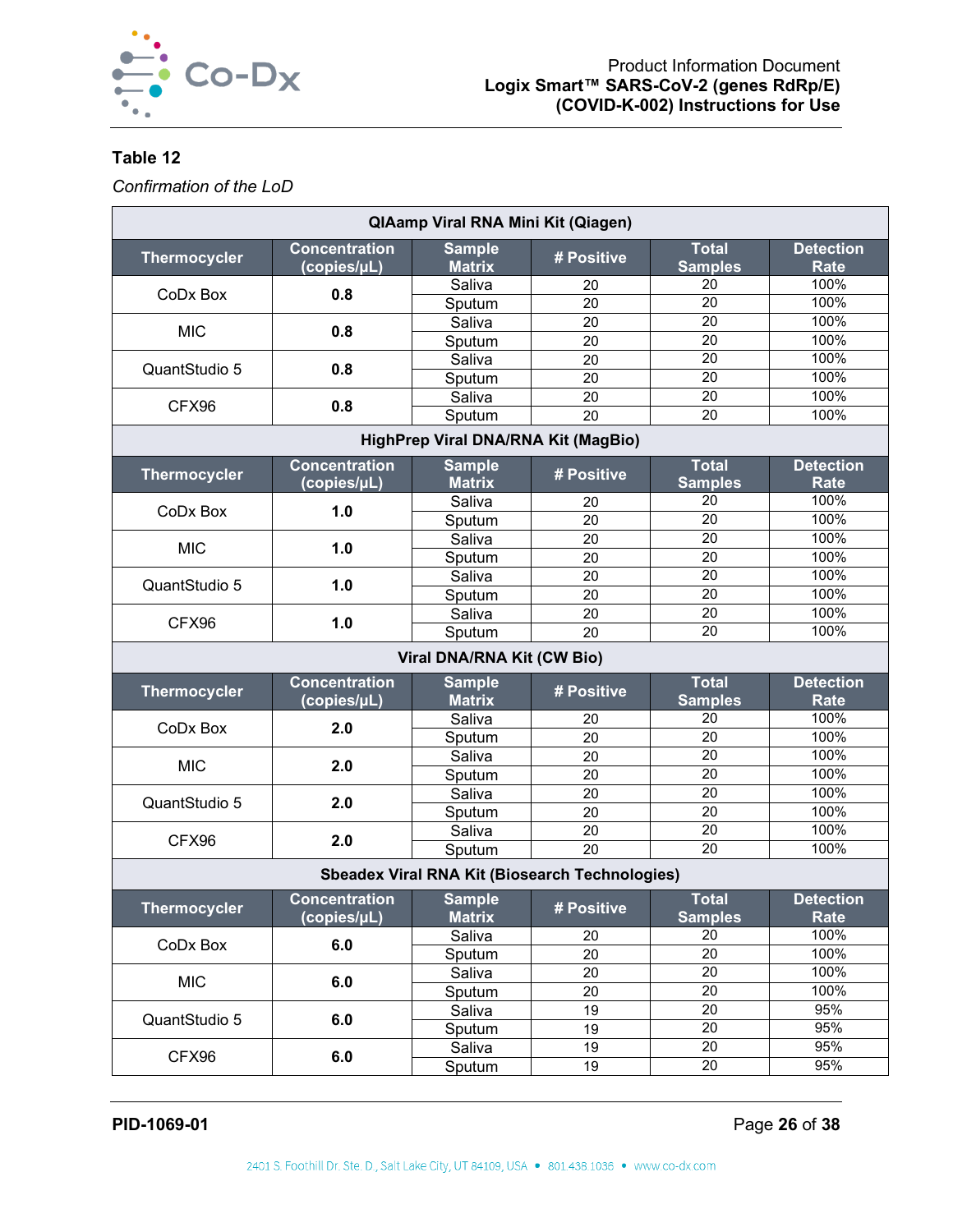

The Limit of Detection (LoD) for Logix Smart SARS-CoV-2 utilizing QIAamp RNA Viral Mini Kit (cat. no. 52904/ 52906, Qiagen) was confirmed to be 0.8 copies/µL (800 copies/mL). For the HighPrep Viral DNA/RNA Kit (MagBio, CAT#HPV-DR96) the LoD was confirmed to be 1.0 copies/µL (1,000 copies/mL). For the Viral DNA/RNA Kit (CW Bio, CAT#CW3126M) the LoD was confirmed to be 2.0 copies/µL (2,000 copies/mL). For the sbeadex Viral RNA Purification Kit was run on the oKtopure (Biosearch Technologies, CAT#NAP-40-026-04) the LoD was confirmed to be 6.0 copies/µL (6,000 copies/mL).

## <span id="page-27-0"></span>**11.3 Inclusivity (Analytical Sensitivity)**

## 11.3.1 *In Silico* Inclusivity

An alignment was performed with the oligonucleotide CoPrimer sequences of the COVID-19 CoPrimers with all publicly available nucleic acid sequences for SARS-CoV-2 in GenBank, as well as the GISAID database to demonstrate the predicted inclusivity of the Logix Smart SARS-CoV-2 (genes RdRp/E) Test.

Co-Diagnostics has been performing consistent reviews of the sequence alignment to monitor the sequence conservation by analyzing phylogenic mutation genomic data pulled by NextStrain from the GISAID database. The first alignment was performed on 4-Feb-2020 with posterior queries performed on March, April, May, and June, July, August, and September. Partial and cumulative results are displayed. Sequences were obtained from <https://github.com/nextstrain/ncov/blob/master/data/metadata.tsv>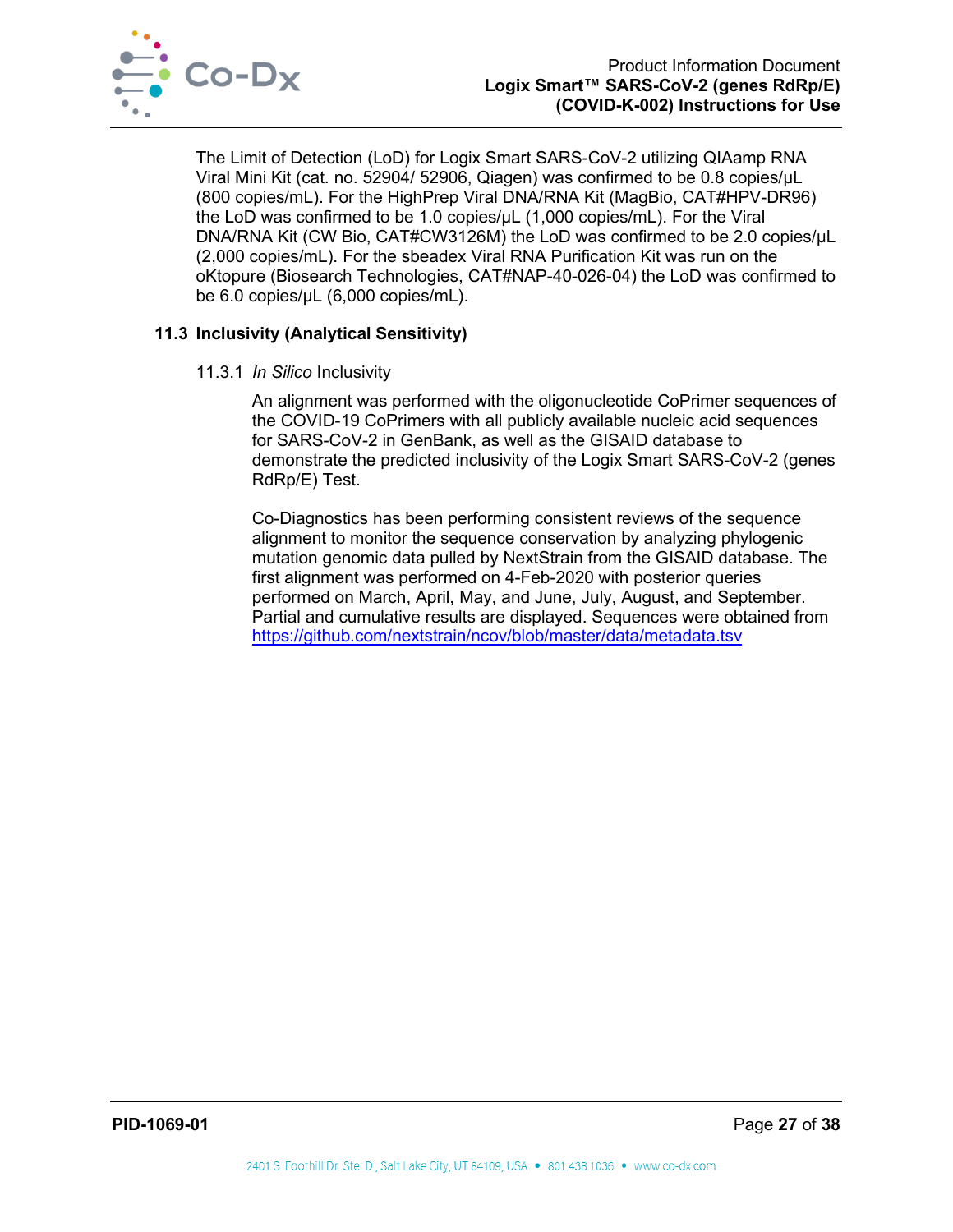

*In Silico Analysis History*

| Date of<br>CoDx's<br><b>Analysis</b><br>for RdRp<br><b>Marker</b> | <b>SARS-CoV-2</b><br>samples analyzed<br>number of<br>sequences in<br>analyzed<br>subsample | <b>Sequences in</b><br>the pool with<br>100% homology | <b>Single</b><br>nucleotide<br>mutation<br>events:<br><b>Sequences</b><br>with 1 mismatch<br>on CoDx<br>target (98%<br>homology) | <b>Double</b><br>nucleotide<br>mutation<br>events:<br><b>Sequences with</b><br>2+ mismatches<br>on CoDx target<br>(95% homology) | <b>Multiple</b><br>nucleotide<br>mutation events:<br><b>Sequences with</b><br>3+ mismatches<br>on CoDx target<br><95% homology) |
|-------------------------------------------------------------------|---------------------------------------------------------------------------------------------|-------------------------------------------------------|----------------------------------------------------------------------------------------------------------------------------------|----------------------------------------------------------------------------------------------------------------------------------|---------------------------------------------------------------------------------------------------------------------------------|
| 27-Jan-20                                                         | 14                                                                                          | 14 (100%)                                             | $0(0\%)$                                                                                                                         | $0(0\%)$                                                                                                                         | $0(0\%)$                                                                                                                        |
| 4-Feb-20                                                          | 53                                                                                          | 53 (100%)                                             | $0(0\%)$                                                                                                                         | $0(0\%)$                                                                                                                         | $0(0\%)$                                                                                                                        |
| 17-Mar-20                                                         | 571                                                                                         | 570 (99.8%)                                           | $1(0.2\%)$                                                                                                                       | $0(0\%)$                                                                                                                         | $0(0\%)$                                                                                                                        |
| 6-Apr-20                                                          | 3639                                                                                        | 3634 (99.86%)                                         | $5(0.14\%)$                                                                                                                      | $0(0\%)$                                                                                                                         | $0(0\%)$                                                                                                                        |
| 4-May-20                                                          | 4468                                                                                        | 4459 (99.80%)                                         | $9(0.2\%)$                                                                                                                       | $0(0\%)$                                                                                                                         | $0(0\%)$                                                                                                                        |
| 3-Jun-20                                                          | 4558                                                                                        | 4537 (99.54%)                                         | 21 (0.46%)                                                                                                                       | $0(0\%)$                                                                                                                         | $0(0\%)$                                                                                                                        |
| 6-Jul-20                                                          | 11361                                                                                       | 11328<br>(99.71%)                                     | 33 (0.29%)                                                                                                                       | $0(0\%)$                                                                                                                         | $0(0\%)$                                                                                                                        |
| 10-Aug-20                                                         | 22054                                                                                       | 22012<br>$(99.81\%)$                                  | 42 (0.19%)                                                                                                                       | $0(0\%)$                                                                                                                         | $0(0\%)$                                                                                                                        |
| 9-Sep-20                                                          | 4417                                                                                        | 4394 (99.48%)                                         | 23 (0.52%)                                                                                                                       | $0(0\%)$                                                                                                                         | $0(0\%)$                                                                                                                        |
| 12-Oct-20                                                         | 5139                                                                                        | 5114 (99.51%)                                         | 25 (0.49%)                                                                                                                       | $0(0\%)$                                                                                                                         | $0(0\%)$                                                                                                                        |
| 27-Jan-20                                                         | 14                                                                                          | 14 (100%)                                             | $0(0\%)$                                                                                                                         | $0(0\%)$                                                                                                                         | $0(0\%)$                                                                                                                        |
| 4-Feb-20                                                          | 53                                                                                          | 53 (100%)                                             | $0(0\%)$                                                                                                                         | $0(0\%)$                                                                                                                         | $0(0\%)$                                                                                                                        |
| 9-Sep-20                                                          | 4417                                                                                        | 4400 (99.62%)                                         | 14 (0.32%)                                                                                                                       | 2(0.05%)                                                                                                                         | $1(0.2\%)$                                                                                                                      |
| 12-Oct-20                                                         | 5139                                                                                        | 5126 (99.96%)                                         | 11 (0.21%)                                                                                                                       | $0(0\%)$                                                                                                                         | $2(0.04\%)$                                                                                                                     |

Each marker in Logix Smart SARS-CoV-2 is expected to detect strains with a single mismatch without difficulty. At 2 mismatches, each marker in Logix Smart SARS-CoV-2 is expected to detect with significant Cq delay. Events of 3+ mismatches are expected to lead to no detection by that marker. To maintain 99%+ expected sensitivity for both markers, 99%+ of the sampled sequences should maintain less than three mismatches on either marker. To maintain 99%+ expected sensitivity for either marker, 99%+ of the sampled sequences should main should maintain <3 mismatches on both markers.

The alignment data and posterior updated analyses have shown less than three mismatches for both the forward and reverse CoPrimers on 100% of sequences for the RdRp marker and 99.96% of sequences for the E-Gene marker in the NextStrain Global Subsampling of the GISAID database. Therefore, there is a ~0.04% prediction of false-negative results for the E-Gene marker alone and no prediction of false-negative results for both markers together based upon the available data.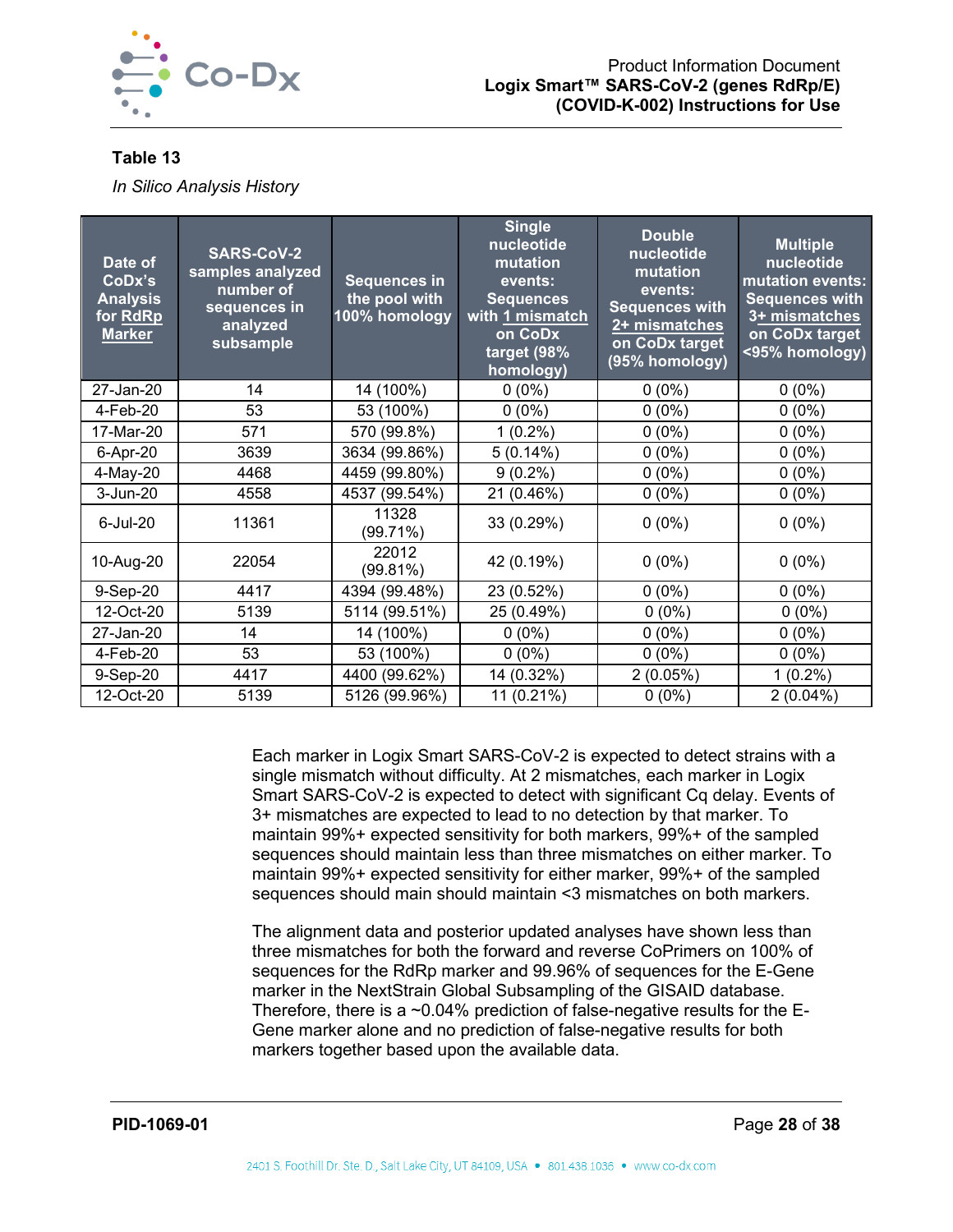

## 11.3.2 Wet-Test Inclusivity

Inclusivity wet testing was performed to confirm that the Logix Smart SARS-CoV-2 can detect multiple SARS-CoV-2 strains/isolates. Testing was performed by spiking negative extracted saliva or sputum matrix at 9x, 3x, and 1x LoD, run in quadruplicate. See [Table 14](#page-29-1) for the testing results.

## <span id="page-29-1"></span>**Table 14**

*Logix Smart SARS-CoV-2 Inclusivity Testing Results*

<span id="page-29-0"></span>

| <b>SARS-CoV-2 Strain</b>  | <b>Target</b> | Average Ct ± S.D.   |                             |
|---------------------------|---------------|---------------------|-----------------------------|
|                           |               | 9x LoD              | $31.97 \pm 0.32$            |
|                           | RdRp          | 3x LoD              | $33.26 \pm 0.29$            |
|                           |               | 1x LoD              | $33.86 \pm 0.33$            |
| <b>USA-CA3/2020</b>       |               | 9x LoD              | $31.27 \pm 0.11$            |
|                           | E-gene        | 3x LoD              | $33.09 \pm 0.35$            |
|                           |               | 1x LoD              | $33.45 \pm 0.27$            |
|                           |               | $\overline{9}x$ LoD | $30.89 \pm 0.23$            |
|                           | RdRp          | 3x LoD              | $32.43 \pm 0.19$            |
| <b>USA-IL1/2020</b>       |               | 1x LoD              | $\overline{34.28} \pm 0.51$ |
|                           |               | 9x LoD              | $30.11 \pm 0.17$            |
|                           | E-gene        | 3x LoD              | $31.74 \pm 0.36$            |
|                           |               | 1x LoD              | $33.90 \pm 0.52$            |
|                           |               | 9x LoD              | $30.27 \pm 0.14$            |
|                           | RdRp          | 3x LoD              | $31.76 \pm 0.23$            |
| Italy-INMI1/2020          |               | 1x LoD              | $33.61 \pm 0.42$            |
|                           | E-gene        | 9x LoD              | $30.27 \pm 0.07$            |
|                           |               | 3x LoD              | $31.90 \pm 0.12$            |
|                           |               | 1x LoD              | $33.76 \pm 0.18$            |
|                           | RdRp          | 9x LoD              | $31.47 \pm 0.07$            |
|                           |               | 3x LoD              | $33.45 \pm 0.37$            |
| Germany/BavPat1/2020      |               | 1x LoD              | $34.80 \pm 0.21$            |
|                           |               | 9x LoD              | $32.40 \pm 0.19$            |
|                           | E-gene        | 3x LoD              | $34.42 \pm 0.63$            |
|                           |               | 1x LoD              | $35.47 \pm 0.78$            |
|                           |               | 9x LoD              | $30.35 \pm 0.28$            |
|                           | RdRp          | 3x LoD              | $34.30 \pm 0.71$            |
| <b>USA-AZ1/2020</b>       |               | 1x LoD              | $35.88 \pm 1.29$            |
|                           |               | 9x LoD              | $30.06 \pm 0.12$            |
|                           | E-gene        | 3x LoD              | $34.10 \pm 0.72$            |
|                           |               | 1x LoD              | $34.97 \pm 0.18$            |
|                           |               | 9x LoD              | $30.08 \pm 0.22$            |
|                           | <b>RdRp</b>   | 3x LoD              | $31.62 \pm 0.25$            |
| Hong Kong/VM20001061/2020 |               | 1x LoD              | $33.10 \pm 0.24$            |
|                           |               | 9x LoD              | $29.96 \pm 0.16$            |
|                           | E-gene        | 3x LoD              | $31.53 \pm 0.43$            |
|                           |               | 1x LoD              | $33.24 \pm 0.04$            |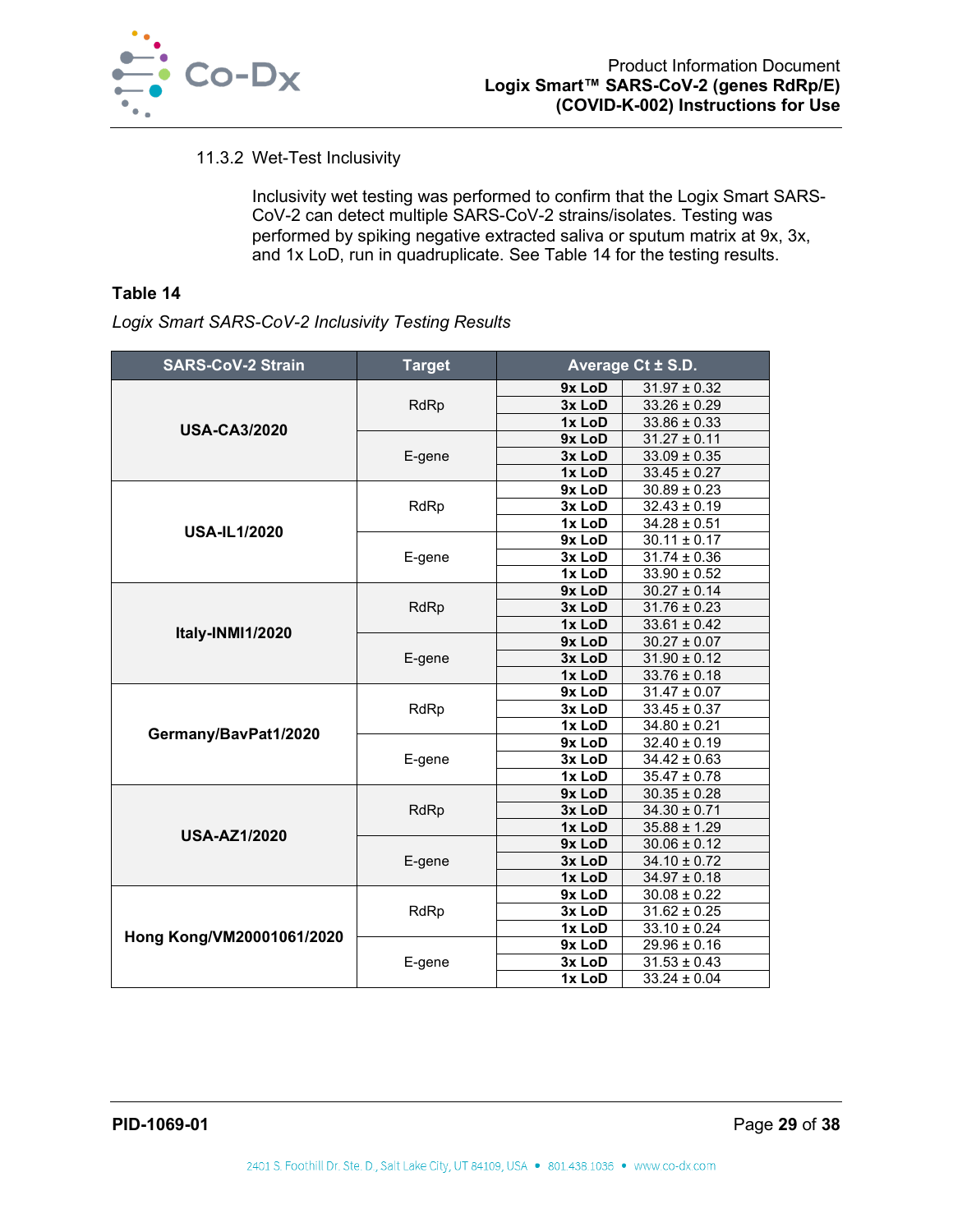

## **11.4 Cross-Reactivity (Analytical Specificity) by an** *In Silico* **Analysis:**

In Silico Analysis BLASTn analysis queries of the SARS-CoV-2 CoPrimers were performed against public domain nucleotide sequences. The database search parameters were as follows: 1) The nucleotide collection consists of GenBank+EMBL+DDBJ+PDB+RefSeq sequences, but excludes EST, STS, GSS, WGS, TSA, patent sequences as well as phase 0, 1, and 2 HTGS sequences and sequences longer than 100Mb; 2) The database is non-redundant. Identical sequences have been merged into one entry, while preserving the accession, GI, title and taxonomy information for each entry; 3); 4) The search parameters automatically adjust for short input sequences and the expect threshold is 1000; 5) The match and mismatch scores are 1 and -3, respectively; 6) The penalty to create and extend a gap in an alignment is 5 and 2 respectively. 7) BLASTn was run individually for every organism requested by the FDA EUA pre-submission template guidelines for in silico analysis of microorganism of relevance. Table XXX displays the list of microorganisms requested for the FDA EUA.

It is expected that the E gene marker will efficiently amplify many strains of both Bat SARS-like coronavirus as well as Human SARS coronavirus. It is not expected that the E gene marker will cross-amplify with any other coronaviruses, human microflora, or any other organisms that have been sequenced in the NCBI database.

CoPrimers have a slightly different cross-reactivity risk profile than traditional primers. Due to the low Tm's of the Priming and Capture sequences, CoPrimers are more susceptible to mismatches. Our internal experiments show that a single mismatch on either forward or reverse causes a noticeable delay in amplification, with more mismatches causing significant suppression of signal. 3+ mismatches on the forward and reverse combined are expected to result in no detectable amplification.

The results suggest that the Logix Smart SARS-CoV-2 (genes RdRp/E) kit does not cross-react to any of the non-target organisms that were tested in the wet test or in silico analysis. The negative samples did not show any amplification, therefore, no false positives occurred due to cross-reactivity. Positive samples in the presence of non-target organism genetic material in most cases did not reduce the ability of the Logix Smart SARS-CoV-2 (genes RdRp/E) kit to produce positive results. See [Table 15.](#page-31-1)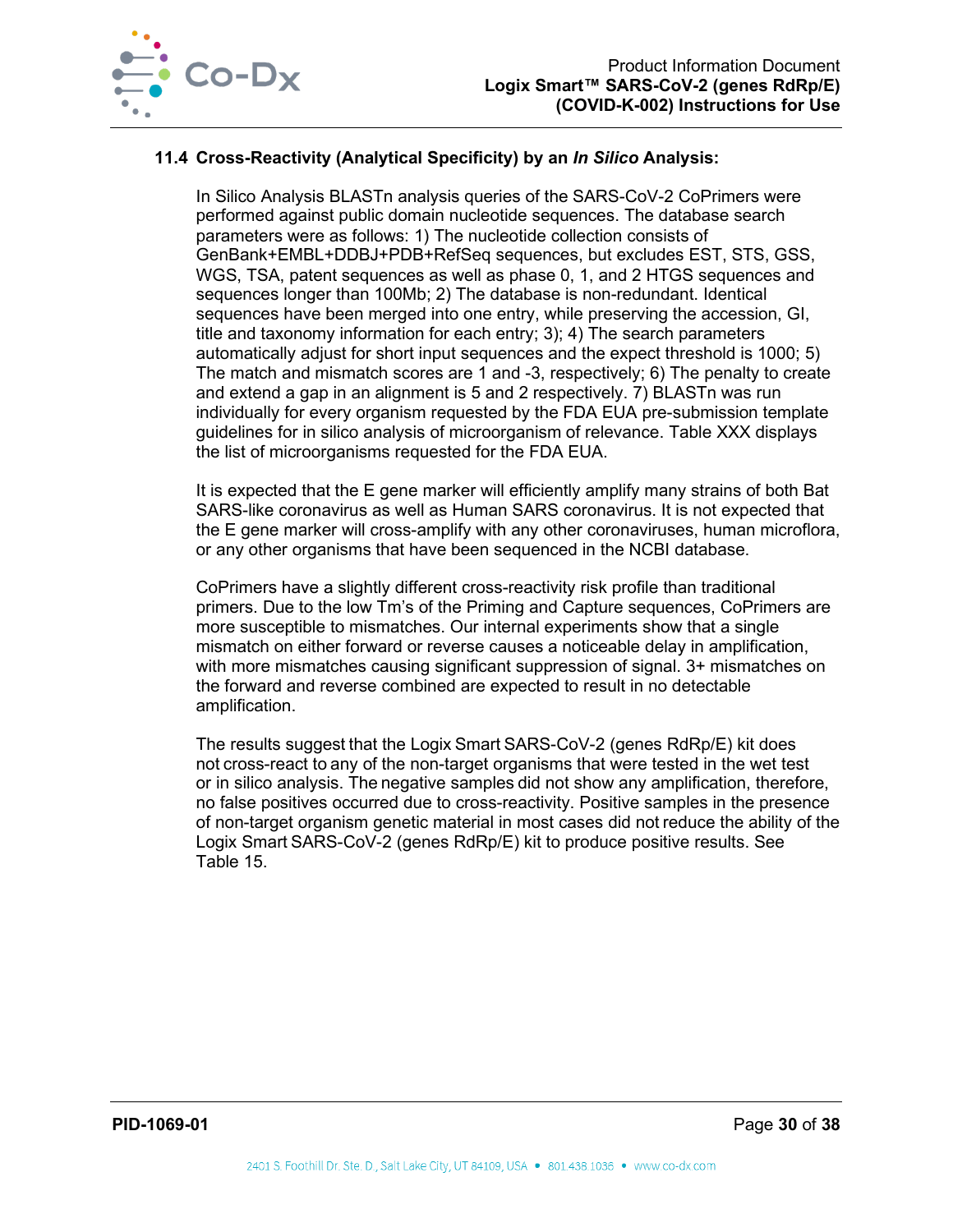

### <span id="page-31-1"></span>*Microorganism Included in The Cross-Reactivity In Silico Assessment*

| <b>High priority pathogens from</b><br>the same genetic family | <b>High priority organisms</b><br>likely in the circulating<br>area                                    | Other microorganisms of<br>importance |
|----------------------------------------------------------------|--------------------------------------------------------------------------------------------------------|---------------------------------------|
| Human coronavirus 229E                                         | Adenovirus                                                                                             | Influenza C                           |
| Human coronavirus OC43                                         | Human Metapneumovirus<br>(hMPV)                                                                        | Parechovirus                          |
| Human coronavirus HKU1                                         | Parainfluenza virus 1-4                                                                                | Corynebacterium diphtheriae           |
| Human coronavirus NL63                                         | Influenza A & B                                                                                        | Legionella non-pneumophila            |
| SARS-coronavirus                                               | Enterovirus                                                                                            | Bacillus anthracis (Anthrax)          |
| MERS-coronavirus                                               | Respiratory syncytial virus                                                                            | Moraxella catarrhalis                 |
|                                                                | Rhinovirus                                                                                             | Neisseria elongata                    |
|                                                                | Chlamydia pneumoniae                                                                                   | Neisseria meningitides                |
|                                                                | Haemophilus Influenza                                                                                  | Leptospirosis                         |
|                                                                | Legionella pneumophila                                                                                 | Chlamydia psittaci                    |
|                                                                | Mycobacterium tuberculosis                                                                             | Coxiella burnetii (Q-Fever)           |
|                                                                | Streptococcus pneumoniae                                                                               | Staphylococcus aureus                 |
|                                                                | Streptococcus pyogenes                                                                                 |                                       |
|                                                                | Bordetella pertussis                                                                                   |                                       |
|                                                                | Mycoplasma pneumoniae                                                                                  |                                       |
|                                                                | Pneumocystis jirovecii (PJP)                                                                           |                                       |
|                                                                | Pooled human nasal wash -<br>to represent diverse<br>microbial flora in the human<br>respiratory tract |                                       |
|                                                                | Candida albicans                                                                                       |                                       |
|                                                                | Pseudomonas aeruginosa                                                                                 |                                       |
|                                                                | Staphylococcus epidermidis                                                                             |                                       |
|                                                                | Staphylococcus salivarius                                                                              |                                       |

## **11.5 Wet-Test Exclusivity**

<span id="page-31-0"></span>Exclusivity wet testing was performed to confirm that the **Logix Smart SARS-CoV-2 (genes RdRp/E) kit** does not cross react with non-target organisms. The test was performed by spiking negative sputum, with non-target organisms, or the non-target organism's extracted genome. The materials that were already extracted were spiked post extraction. Non-target organisms were spiked in at a final concentration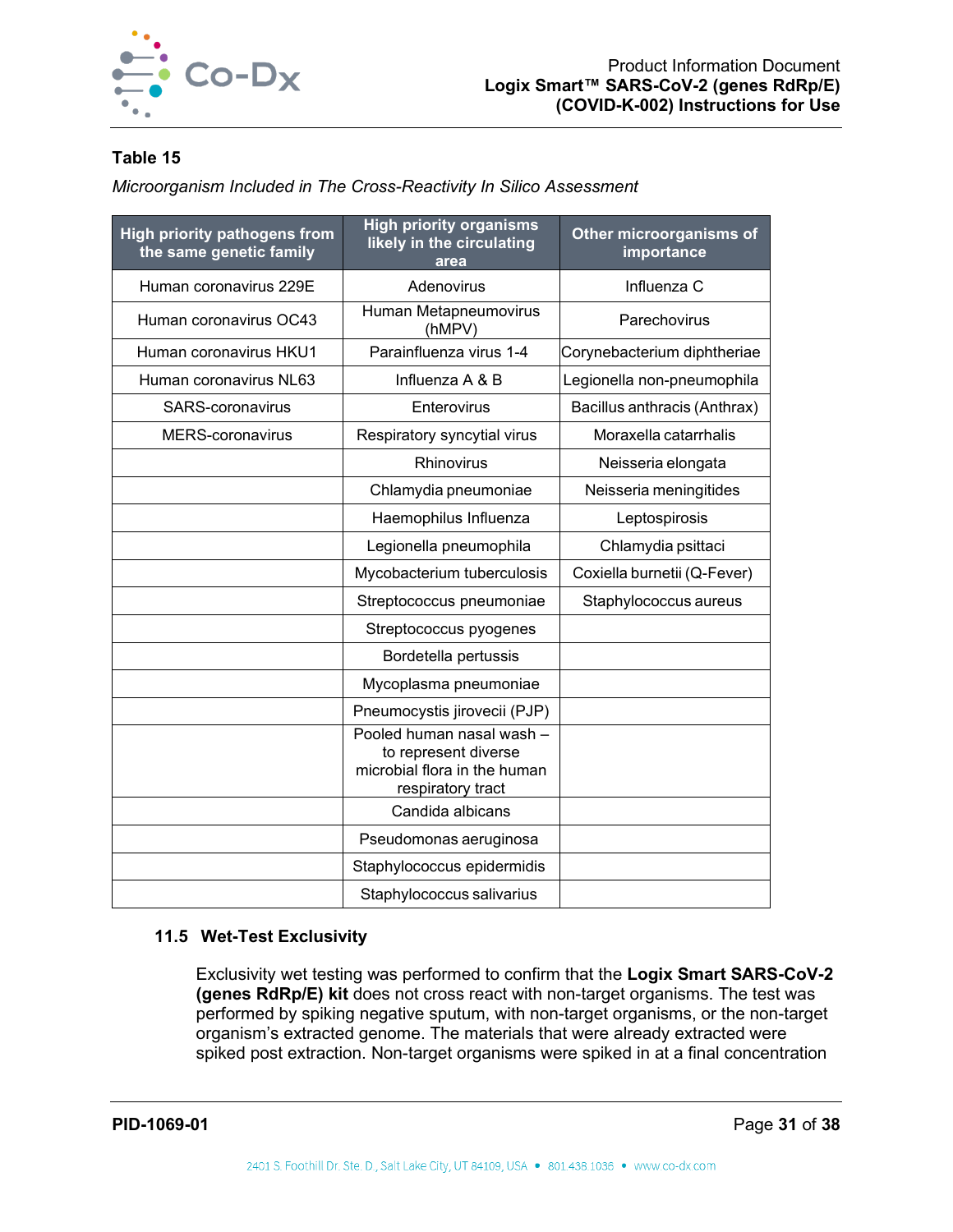

of 1e4 copies/rxn (1e3 copies/µL [1e6 copies/mL]) and run in duplicate. Additionally, to verify that the presence of non-target genomic DNA/RNA does not affect the ability to detect SARS-CoV-2, non-target organisms were spiked in at a final concentration of 1e4 copies/rxn (1e3 copies/µL [1e6 copies/mL]) and the AMPLIRUN® Coronavirus SARS-CoV-2 RNA Control was spiked in at 3x LoD, and run in triplicate.

The data generated from the specificity-exclusivity runs are summarized in [Table 16.](#page-32-0) Based on the results, the presence of the non-target organism's genomic material did not significantly affect the amplification of either the *RdRp* target or the *E* gene target  $\geq 2$  Cq. Additionally, there was no amplification in the reactions that included only the non-target organism, with the exception of SARS-CoV-1 (2003) which was expected to amplify based on the *in silico* analysis.

#### <span id="page-32-0"></span>**Table 16**

| <b>Sample</b>                | <b>Target</b> | Average Ct ± S.D. |
|------------------------------|---------------|-------------------|
| Human coronavirus OC43       | RdRp          | $34.91 \pm 0.27$  |
|                              | E-gene        | $33.55 \pm 0.20$  |
|                              | RdRp          | $34.48 \pm 0.05$  |
| Human coronavirus HKU1       | E-gene        | $33.76 \pm 0.35$  |
| Human coronavirus NL63       | RdRp          | $35.12 \pm 1.10$  |
|                              | E-gene        | $33.99 \pm 0.54$  |
| SARS-coronavirus             | RdRp          | $35.08 \pm 0.46$  |
|                              | E-gene        | $23.22 \pm 0.13$  |
|                              | RdRp          | $35.12 \pm 0.88$  |
| <b>MERS-coronavirus</b>      | E-gene        | $34.94 \pm 1.86$  |
|                              | <b>RdRp</b>   | $35.06 \pm 0.40$  |
| Human Metapneumovirus (hMPV) | E-gene        | $34.04 \pm 0.54$  |
| Parainfluenza virus 3        | RdRp          | $34.88 \pm 0.30$  |
|                              | E-gene        | $33.51 \pm 0.03$  |
| Influenza A                  | RdRp          | $34.91 \pm 0.23$  |
|                              | E-gene        | $33.38 \pm 0.20$  |
|                              | RdRp          | $34.99 \pm 1.04$  |
| Influenza B                  | E-gene        | $33.65 \pm 0.45$  |
|                              | RdRp          | $35.21 \pm 0.19$  |
| Enterovirus (e.g., EV68)     | E-gene        | $33.20 \pm 0.01$  |
|                              | RdRp          | $36.20 \pm 1.44$  |
| Respiratory syncytial virus  | E-gene        | $33.94 \pm 0.28$  |

*Logix Smart SARS-CoV-2 (genes RdRp/E) Exclusivity Testing*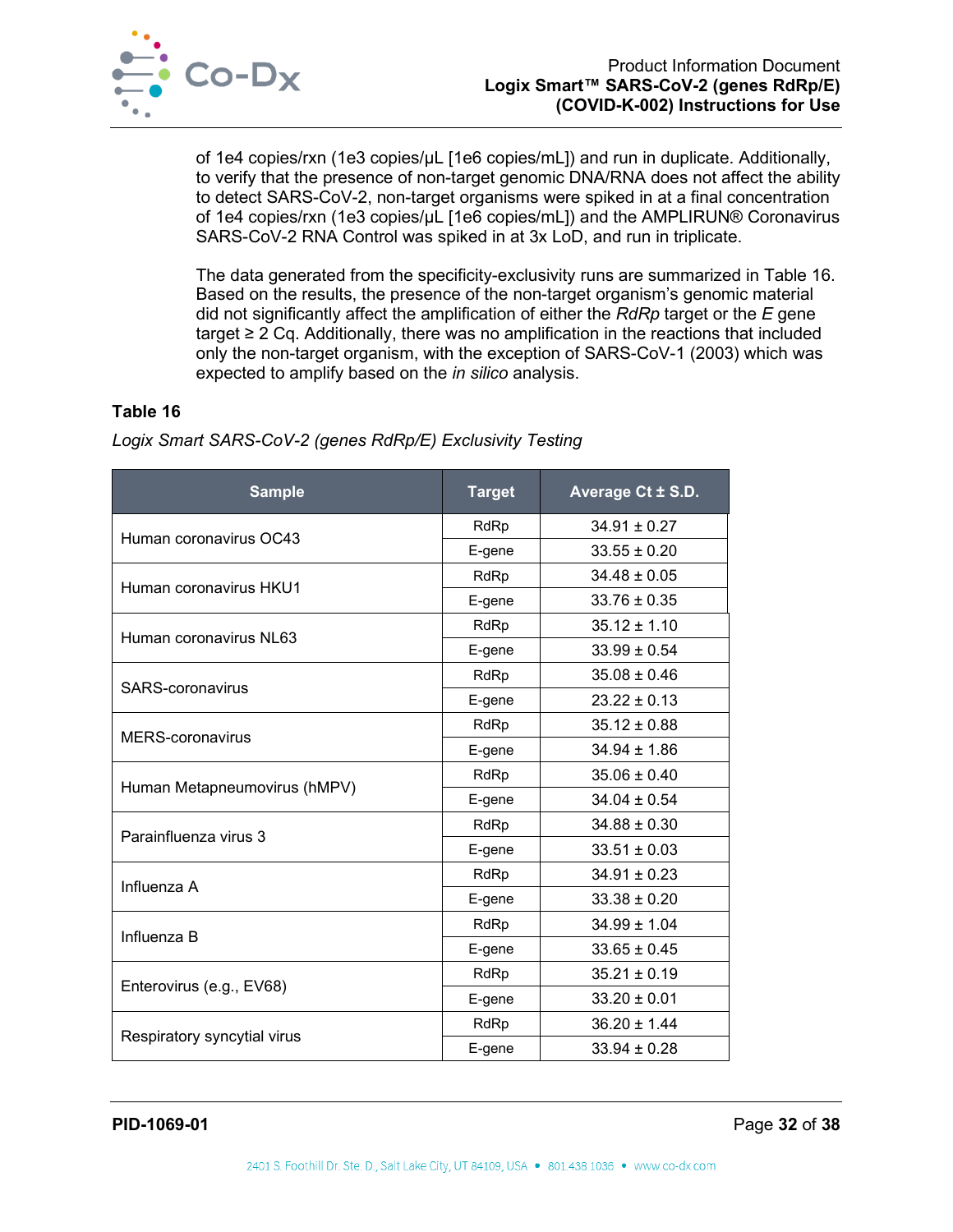

| <b>Sample</b>                                             | <b>Target</b> | Average Ct ± S.D. |
|-----------------------------------------------------------|---------------|-------------------|
| Rhinovirus                                                | RdRp          | $35.56 \pm 0.38$  |
|                                                           | E-gene        | $35.29 \pm 0.38$  |
| <b>Respiratory Viral Panel</b>                            | RdRp          | $35.21 \pm 0.06$  |
|                                                           | E-gene        | $35.22 \pm 0.62$  |
| Chlamydia pneumoniae                                      | RdRp          | $34.52 \pm 0.25$  |
|                                                           | E-gene        | $33.26 \pm 0.79$  |
| Haemophilus influenzae                                    | RdRp          | $35.78 \pm 1.54$  |
|                                                           | E-gene        | $34.08 \pm 0.81$  |
| Legionella pneumophila                                    | RdRp          | $35.09 \pm 0.73$  |
|                                                           | E-gene        | $34.24 \pm 1.00$  |
|                                                           | RdRp          | $34.98 \pm 0.89$  |
| Mycobacterium tuberculosis                                | E-gene        | $35.05 \pm 0.49$  |
|                                                           | RdRp          | $36.46 \pm 0.64$  |
| Streptococcus pneumoniae                                  | E-gene        | $35.64 \pm 1.29$  |
|                                                           | RdRp          | $35.57 \pm 0.39$  |
| Streptococcus pyogenes                                    | E-gene        | $35.45 \pm 0.49$  |
|                                                           | RdRp          | $35.32 \pm 0.51$  |
| Bordetella pertussis                                      | E-gene        | $35.65 \pm 0.43$  |
| Mycoplasma pneumoniae                                     | RdRp          | $35.41 \pm 0.54$  |
|                                                           | E-gene        | $35.73 \pm 0.58$  |
| Pneumocystis jirovecii (PJP)                              | RdRp          | $35.69 \pm 0.41$  |
|                                                           | E-gene        | $35.65 \pm 0.22$  |
| Candida albicans                                          | RdRp          | $35.28 \pm 0.86$  |
|                                                           | E-gene        | $35.46 \pm 0.59$  |
|                                                           | RdRp          | $35.12 \pm 0.71$  |
| Pseudomonas aeruginosa                                    | E-gene        | $35.65 \pm 0.18$  |
| Staphylococcus epidermidis                                | RdRp          | $36.61 \pm 1.60$  |
|                                                           | E-gene        | $35.51 \pm 0.95$  |
| Streptococcus salivarius                                  | RdRp          | $36.80 \pm 0.89$  |
|                                                           | E-gene        | $35.03 \pm 0.36$  |
| Pooled human nasal wash - to represent                    | RdRp          | $34.52 \pm 0.39$  |
| diverse microbial flora in the human<br>respiratory tract | E-gene        | $36.16 \pm 0.74$  |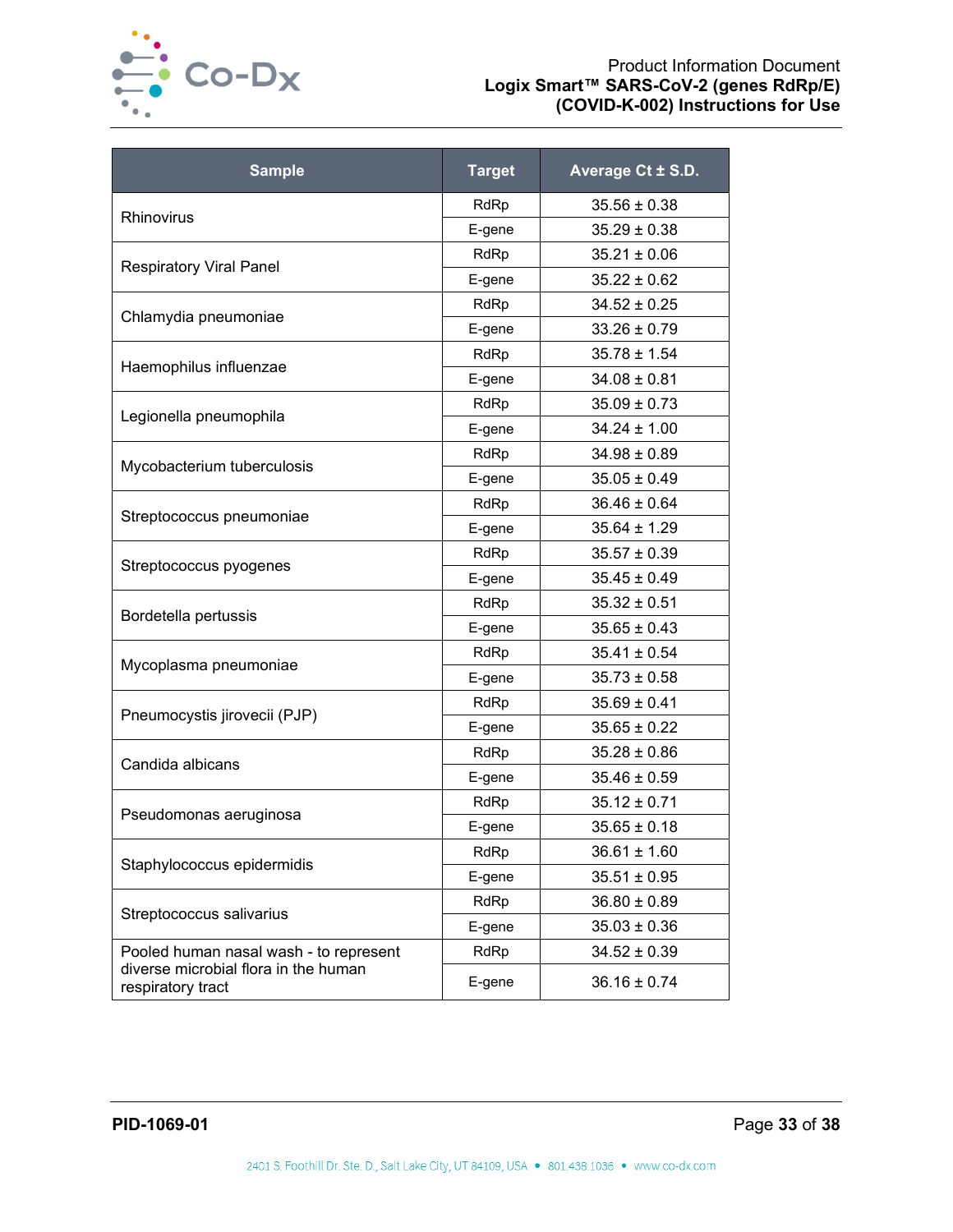

## **11.6 Diagnostic Accuracy**

Data from the runs of LoD and precision experiments were aggregated and analyzed. The totals of 2364 readings with concentrations above the limit of detection were collected for the true negatives (TN), false positives (FP), true positives (TP), and false negatives (FN). Additionally, the values for sensitivity, specificity, accuracy, positive predictive value (PPV), negative predictive value (NPV), and Michaels Correlation Coefficient (MCC) have been calculated. See [Table 17](#page-34-0) for diagnostic accuracy for Logix Smart SARS-CoV-2 (genes RdRp/E).

## <span id="page-34-0"></span>**Table 17**

*Diagnostic Accuracy for Logix Smart SARS-CoV-2 (genes RdRp/E)*

|                      | <b>SARS-CoV-2</b> |
|----------------------|-------------------|
| True Negatives (TN)  | 906               |
| False Positives (FP) | 10                |
| True Positives (TP)  | 1440              |
| False Negatives (FN) | 8                 |
|                      |                   |
| Sensitivity          | 99.448%           |
| Specificity          | 98.908%           |
| Accuracy             | 0.992             |
| <b>PPV</b>           | 0.993             |
| <b>NPV</b>           | 0.991             |
| MCC                  | 0.984             |

## **11.7 Performance Summary**

See [Table 18](#page-35-1) for the performance summary for Logix Smart SARS-CoV-2 (genes RdRp/E).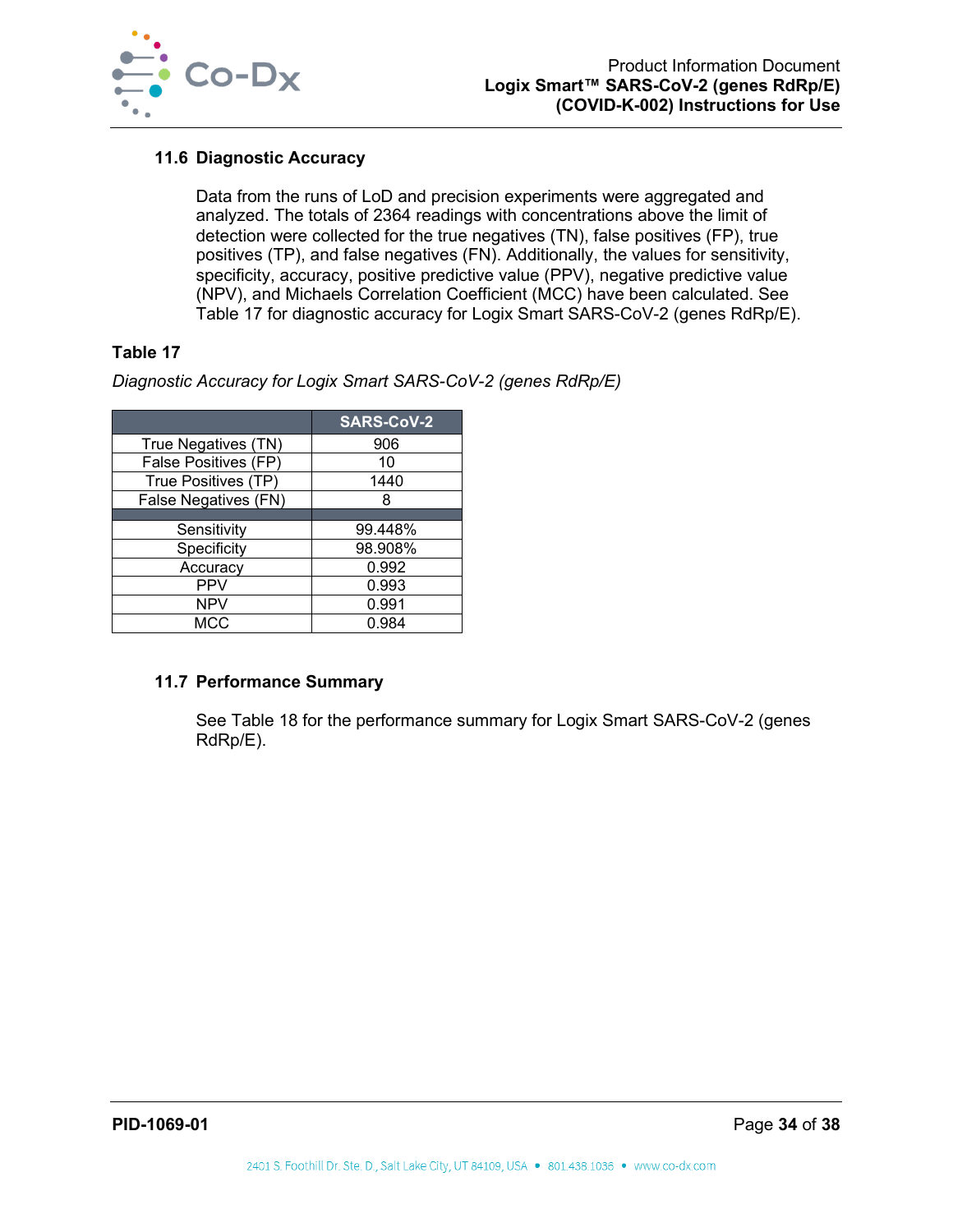

<span id="page-35-1"></span>*Performance Summary for Logix Smart SARS-CoV-2 (genes RdRp/E)*

| <b>Application</b>                       | Qualitative Multiplex PCR test for the detection of SARS-CoV-2                                                                                                                  |                 |  |  |
|------------------------------------------|---------------------------------------------------------------------------------------------------------------------------------------------------------------------------------|-----------------|--|--|
| <b>Limit of Detection</b><br>(copies/mL) | QIAamp Viral RNA Mini Kit (Qiagen)                                                                                                                                              | 800 copies/mL   |  |  |
|                                          | HighPrep Viral DNA/RNA Kit (MagBio)                                                                                                                                             | 1,000 copies/mL |  |  |
|                                          | Viral DNA/RNA Kit (CW Bio)                                                                                                                                                      | 2,000 copies/mL |  |  |
|                                          | sbeadex Viral RNA Purification Kit                                                                                                                                              |                 |  |  |
|                                          | automated with oKtopure High Throughput system<br>(both LGC Biosearch Technologies)                                                                                             | 6,000 copies/mL |  |  |
| Sensitivity*                             | 99.448%                                                                                                                                                                         |                 |  |  |
| Specificity*                             | 98.908%                                                                                                                                                                         |                 |  |  |
| <b>Sample type</b>                       | Lower respiratory samples (e.g., bronchoalveolar lavage, sputum, tracheal<br>aspirate), upper respiratory samples (e.g., nasopharyngeal and oropharyngeal<br>swabs), and saliva |                 |  |  |
| <b>Time to detection</b>                 | Approximately 90 minutes, depending on the instrument used                                                                                                                      |                 |  |  |
|                                          | •CoDx Box (Co-Diagnostics, Inc.)                                                                                                                                                |                 |  |  |
|                                          | •Mic cycler (BMS, Biomolecular Systems)                                                                                                                                         |                 |  |  |
|                                          | •QuantStudio 5 (Thermo Fisher Scientific)                                                                                                                                       |                 |  |  |
| <b>Thermal cycler</b>                    | •CFX96 (Bio-Rad)                                                                                                                                                                |                 |  |  |
| compatibility                            | The test should work with most qPCR systems with the following channel<br>compatibilities:                                                                                      |                 |  |  |
|                                          | <b>FAM</b>                                                                                                                                                                      |                 |  |  |
|                                          | CF560 (VIC)                                                                                                                                                                     |                 |  |  |
|                                          | CF610 (ROX)                                                                                                                                                                     |                 |  |  |
|                                          | QIAamp® Viral RNA Mini Kit (Qiagen, CAT#52906)                                                                                                                                  |                 |  |  |
| <b>Extraction kit</b>                    | HighPrep Viral DNA/RNA (MagBio Genomics, CAT#HPV-DR96)                                                                                                                          |                 |  |  |
| compatibility                            | Viral DNA/RNA Kit (CW Bio, CAT#CW3126M)                                                                                                                                         |                 |  |  |
|                                          | sbeadex Viral RNA Purification Kit (LGC Biosearch Technologies, CAT#NAP-<br>40-026-04).                                                                                         |                 |  |  |

<span id="page-35-0"></span>\*Results obtained from observational study from 2364 runs of contrived samples.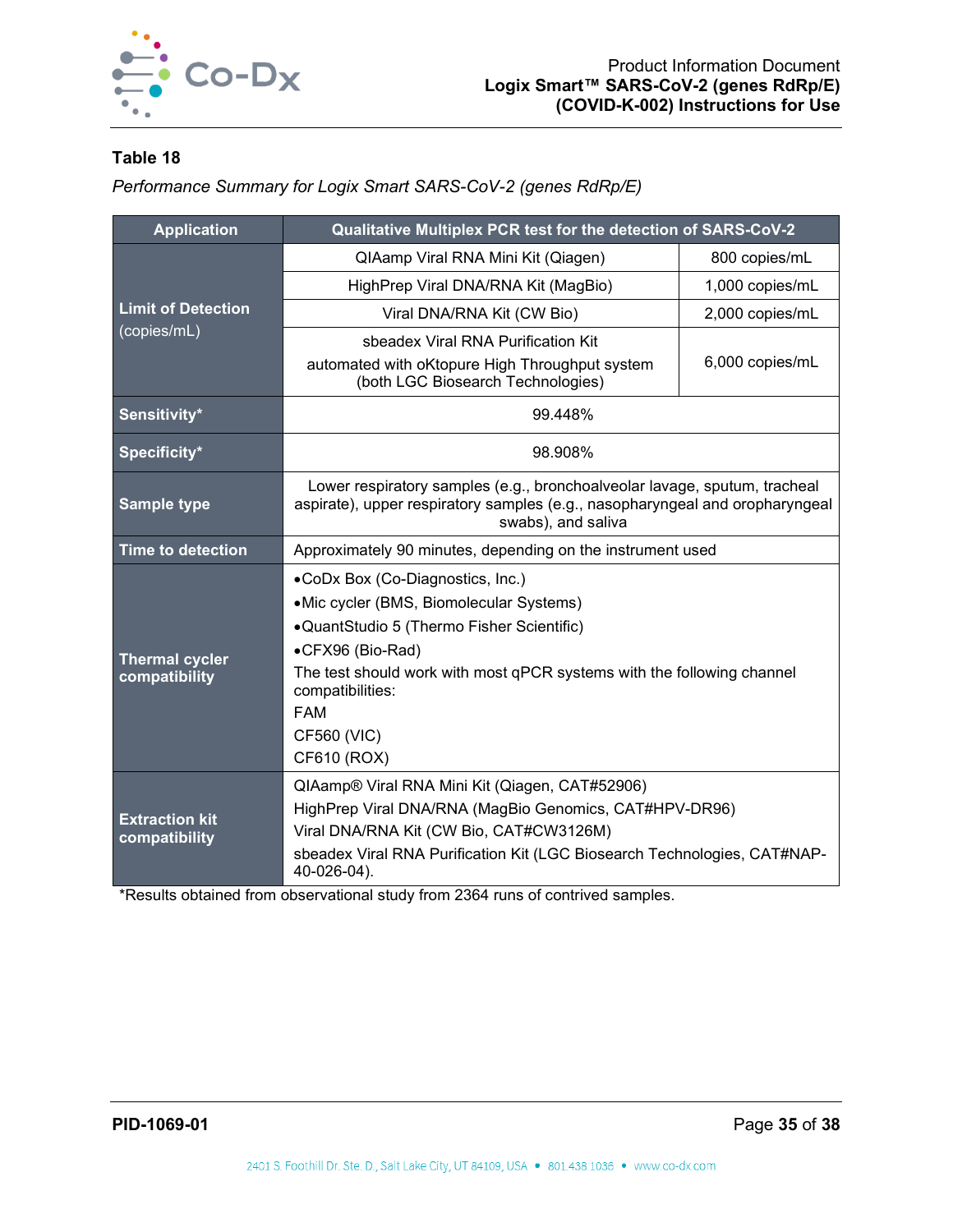

## **12 MANUFACTURER AND AUTHORIZED REPRESENTATIVE**



**Manufacturer:** Co-Diagnostics, Inc 2401 S Foothill Dr. Ste D Salt Lake City, UT 84109 Phone: +1 (801) 438-1036 Email: info@co-dx.com Website: [www.co-dx.com](http://www.co-dx.com/)



**Authorized Representative:** mdi Europa GmbH Langenhagener Str. 71 D-30855 Hannover-Langenhagen **Germany** Phone: +49 511 39 08 95 30 Email: info@mdi-europa.com Website: [www.mdi-europa.com](http://www.mdi-europa.com/)



 $C \in$ 

℞ **only**

#### <span id="page-36-0"></span>**13 REFERENCES**

- CDC. (2009). *Biosafety in Microbiological and Biomedical Laboratories (BMBL) 5th Edition.* Retrieved from CDC Laboratories: https://www.cdc.gov/labs/BMBL.html
- CDC. (2020, Feb 7). *Coronavirus Disease 2019 (COVID-19): Information for Laboratories.* Retrieved from Centers for Disease Control and Prevention: https://www.cdc.gov/coronavirus/2019-ncov/downloads/processing-sputumspecimens.pdf
- CDC. (2020, Feb 16). *Interim Laboratory Biosafety Guidelines for Handling and Processing Specimens Associated with Coronavirus Disease 2019 (COVID-19).* Retrieved September 15, 2018, from World Health Organization: https://www.cdc.gov/coronavirus/2019-ncov/lab/lab-biosafetyguidelines.html?CDC\_AA\_refVal=https%3A%2F%2Fwww.cdc.gov%2Fcoronavirus %2F2019-ncov%2Flab-biosafety-guidelines.html
- Centers for Disease Control and Prevention. (2017, Oct 27). *CDC Laboratory Training: Good Laboratory Practices for Molecular Genetics Testing*. Retrieved Mar 5, 2019, from CDC: https://www.cdc.gov/labtraining/training-courses/good-lab-practicesmolecular-genetics-testing.html
- Poritz, M., & Ririe, K. (2014, Mar). Getting things backwards to prevent primer dimers. *Journal of Molecular Diagnosis*, 159-62. doi:10.1016/j.jmoldx.2014.01.001
- Satterfield, B. (2014, Mar). Cooperative primers: 2.5 million-fold improvement in the reduction of nonspecific amplification. *Journal of Molecular Diagnosis*, 163-73. doi:10.1016/j.jmoldx.2013.10.004
- Viana, R. V., & Wallis, C. L. (2011). Good Clinical Laboratory Practices (GLCP) for Molecular Based Tests Used in Diagnostic Laboratories. In D. I. Akyar, *Wide Spectra of Quality Control* (pp. 29-52). InTech. Retrieved from http://www.intechopen.com/books/wide-spectra-of-quality-control/goodclinicallaboratory-practice-gclp-for-molecular-based-tests-used-in-diagnostic-laboratories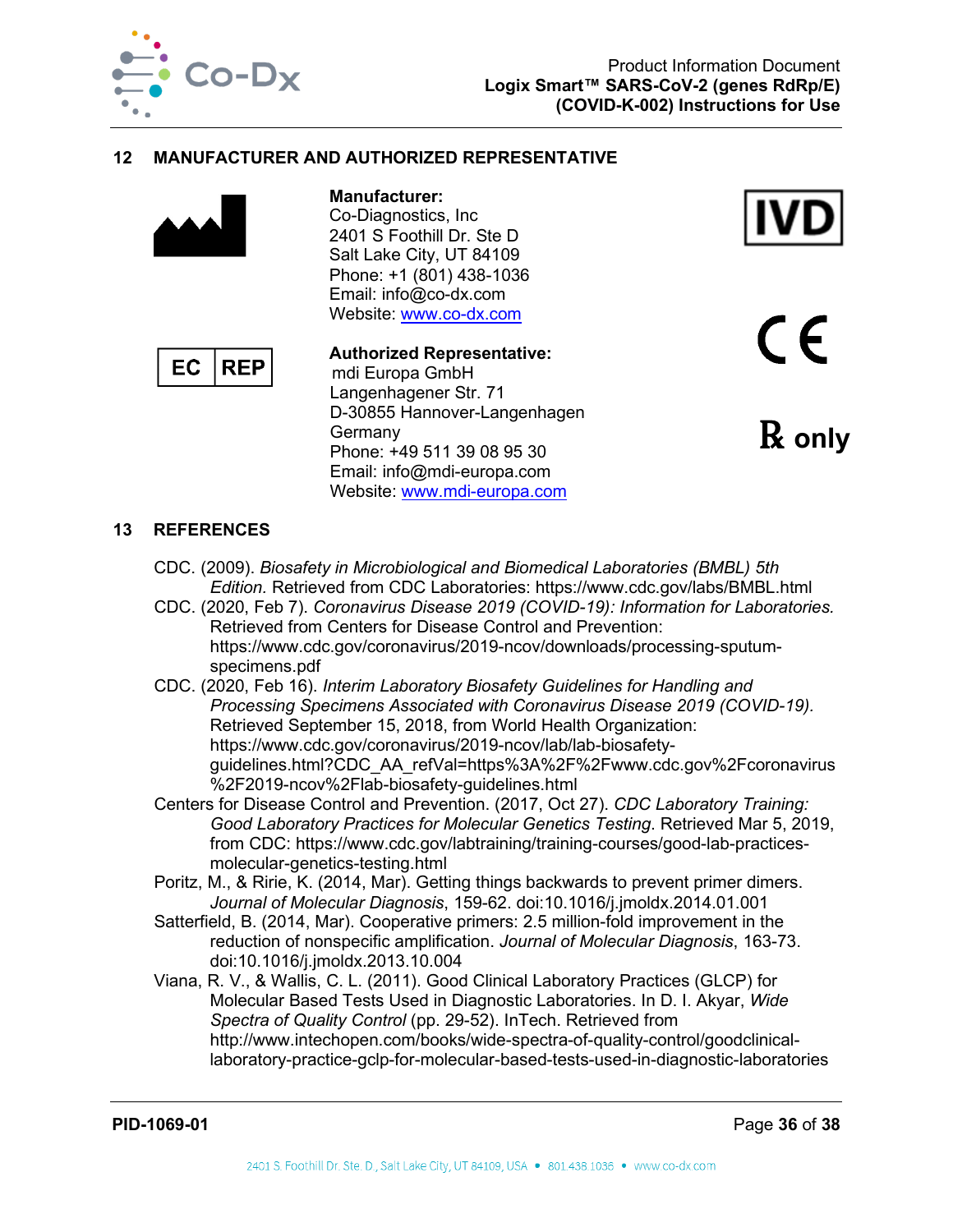

<span id="page-37-0"></span>WHO. (2004). *Laboratory Biosafety Manual.* Retrieved from Emergencies preparedness, response:

https://www.who.int/csr/resources/publications/biosafety/WHO\_CDS\_CSR\_LYO\_2 004\_11/en/